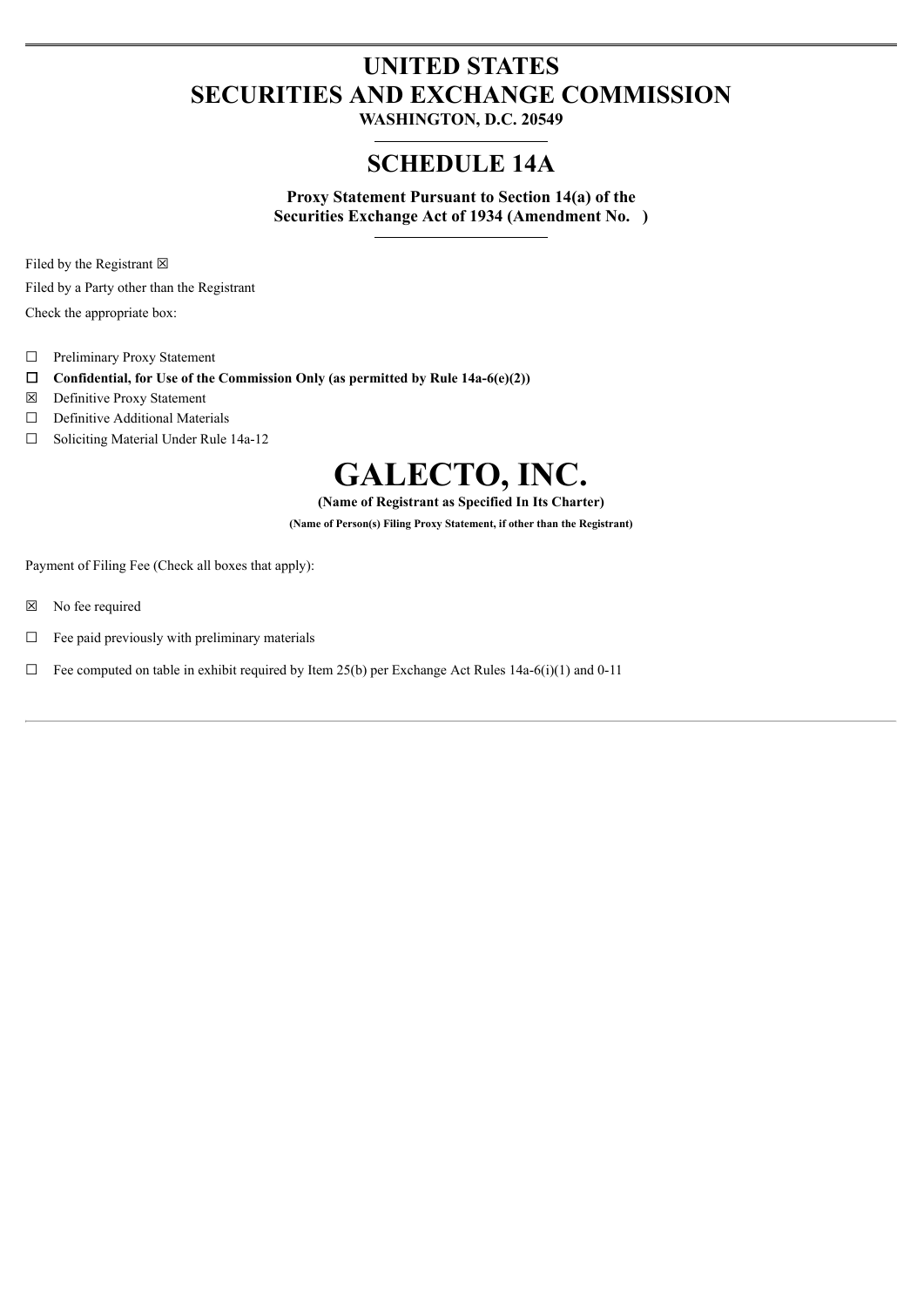

**April 28, 2022**

Dear Stockholders:

You are cordially invited to attend the 2022 Annual Meeting of Stockholders of Galecto, Inc. (the "Company" or "Galecto"). The meeting will be held online on Tuesday, June 14, 2022 at 9:00 a.m. Eastern Time. You may attend the meeting virtually via the Internet at www.virtualshareholdermeeting.com/GLTO2022, where you will be able to vote electronically and submit questions. You will need the 16-digit control number, which is located on the Notice of Internet Availability that you received in the mail, on your proxy card or in the instructions accompanying your proxy materials, to attend the annual meeting.

Details regarding admission to the meeting and the business to be conducted are more fully described in the accompanying Notice of Annual Meeting and Proxy Statement.

At this Annual Meeting, the agenda includes the election of three Class II directors for a three-year term and the ratification of the appointment of EY Godkendt Revisionspartnerselskab as the Company's independent registered public accounting firm for the fiscal year ending December 31, 2022.

Under Securities and Exchange Commission rules, the Company is providing access to the proxy materials for the Annual Meeting to shareholders via the Internet. Accordingly, you can access the proxy materials and vote at www.proxyvote.com. Instructions for accessing the proxy materials and voting are described below and in the Notice of Annual Meeting that you received in the mail. Your vote is very important. Whether or not you plan to attend the meeting, please carefully review the enclosed proxy statement and then cast your vote, regardless of the number of shares you hold. If you are a stockholder of record, you may vote over the Internet, by telephone, or, if you request to receive a printed set of the proxy materials, by completing, signing, dating and mailing the accompanying proxy card in the return envelope. Submitting your vote via the Internet or by telephone or proxy card will not affect your right to vote online during the virtual meeting if you decide to attend the Annual Meeting. If your shares are held in street name (held for your account by a broker or other nominee), you will receive instructions from your broker or other nominee explaining how to vote your shares, and you will have the option to cast your vote by telephone or over the Internet if your voting instruction form from your broker or nominee includes instructions and a toll-free telephone number or Internet website to do so. In any event, to be sure that your vote will be received in time, please cast your vote by your choice of available means at your earliest convenience.

We hope that you will join us on Tuesday, June 14, 2022. Your investment and continuing interest in the Company are very much appreciated.

/s/ Hans T. Schambye Hans. T. Schambye, M.D., Ph.D. President, Chief Executive Officer and Director

Sincerely,

i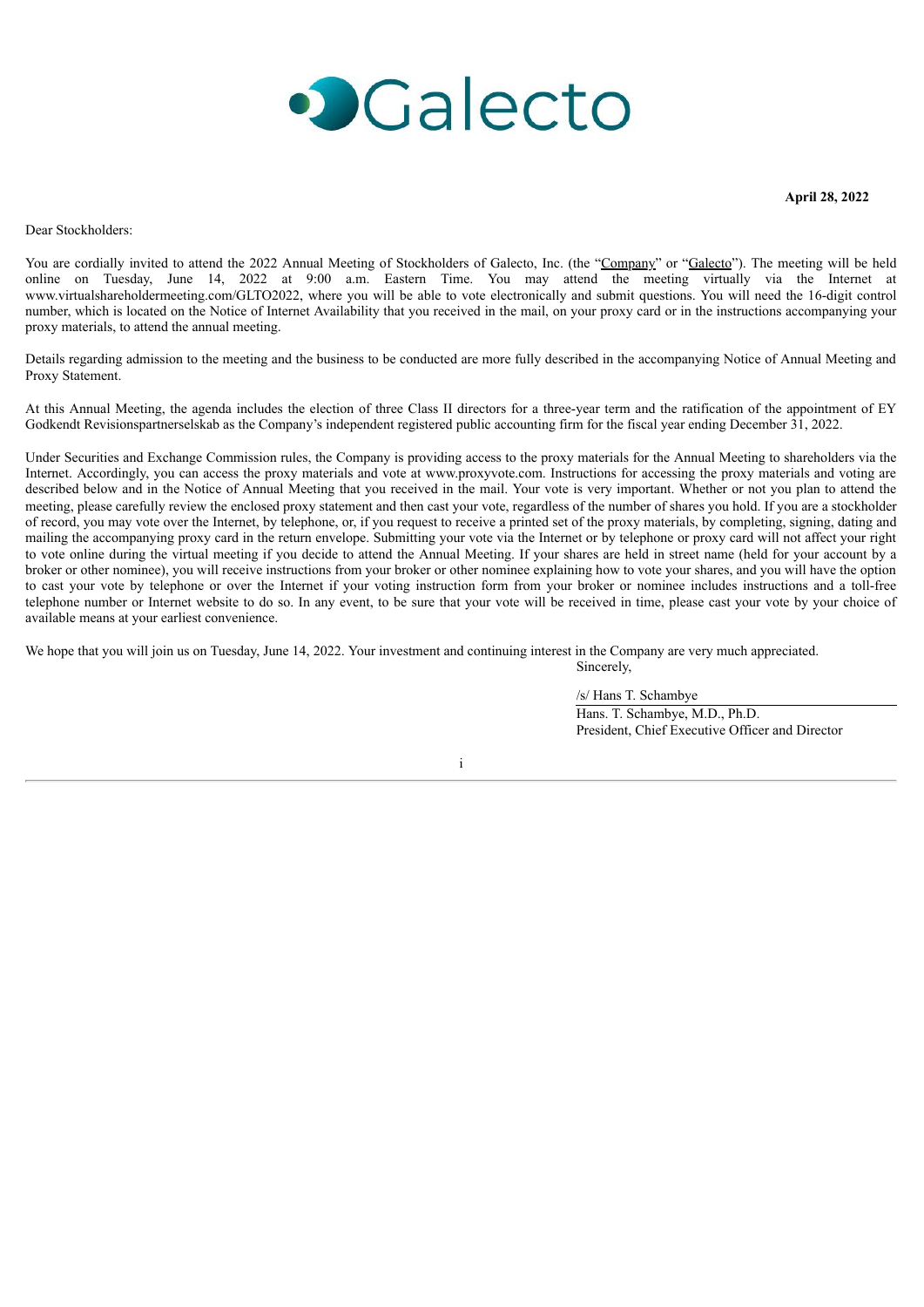#### **GALECTO, INC.**

# **NOTICE OF 2022 ANNUAL MEETING OF STOCKHOLDERS**

| TIME:                               | 9:00 a.m. Eastern Time                                                                                                                                                                                                                                                                                                                                                                                                                                                                                                                                                                                                                                                                                                                                                             |
|-------------------------------------|------------------------------------------------------------------------------------------------------------------------------------------------------------------------------------------------------------------------------------------------------------------------------------------------------------------------------------------------------------------------------------------------------------------------------------------------------------------------------------------------------------------------------------------------------------------------------------------------------------------------------------------------------------------------------------------------------------------------------------------------------------------------------------|
| DATE:                               | Tuesday, June 14, 2022                                                                                                                                                                                                                                                                                                                                                                                                                                                                                                                                                                                                                                                                                                                                                             |
| PLACE:                              | The Annual Meeting will be conducted virtually, at www.virtualshareholdermeeting.com/GLTO2022, due to continuing concerns<br>resulting from the COVID-19 pandemic and related public health concerns.                                                                                                                                                                                                                                                                                                                                                                                                                                                                                                                                                                              |
| <b>PURPOSES:</b>                    | To elect Carl Goldfischer, M.D. and David Shapiro, M.D., as Class II members of the board of directors, to serve until the<br>Company's 2025 Annual Meeting of Stockholders and until his successor is duly elected and qualified, or until his earlier death,<br>resignation or removal; and                                                                                                                                                                                                                                                                                                                                                                                                                                                                                      |
|                                     | To ratify the selection of EY Godkendt Revisionspartnerselskab as the Company's independent registered public accounting firm for<br>the fiscal year ending December 31, 2022.                                                                                                                                                                                                                                                                                                                                                                                                                                                                                                                                                                                                     |
| <b>RECORD</b><br>DATE:              | The board of directors has fixed the close of business on April 18, 2022 as the record date for determining stockholders entitled to<br>notice of and to vote at the meeting.                                                                                                                                                                                                                                                                                                                                                                                                                                                                                                                                                                                                      |
| <b>MEETING</b><br><b>ADMISSION:</b> | All stockholders as of the record date, or their duly appointed proxies, may attend the meeting. In order to be able to attend the<br>meeting, you will need the 16-digit control number, which is located on your Notice, on your proxy card, or in the instructions<br>accompanying your proxy materials. Instructions on how to participate in the Annual Meeting of Stockholders are also posted online<br>at www.proxyvote.com.                                                                                                                                                                                                                                                                                                                                               |
| <b>VOTING BY</b><br>PROXY:          | If you are a stockholder of record, please vote via the Internet or, for shares held in street name, please vote in accordance with the<br>voting instruction form you receive from your broker or nominee as soon as possible so your shares can be voted at the meeting. If<br>you are a stockholder of record, you may also vote by telephone or by submitting a proxy card by mail. If your shares are held in<br>street name, you will receive instructions from your broker or other nominee explaining how to vote your shares, and you may also<br>have the choice of instructing the record holder as to the voting of your shares over the Internet or by telephone. Follow the<br>instructions on the voting instruction form you received from your broker or nominee. |

By order of the Board of Directors,

/s/ Hans T. Schambye Hans. T. Schambye, M.D., Ph.D. President, Chief Executive Officer and Director

Copenhagen N, Denmark April 28, 2022

Important Notice Regarding the Internet Availability of Proxy Materials for the Company's 2022 Annual Meeting of Stockholders to Be Held on June 14, 2022: The Notice of 2022 Annual Meeting of Stockholders, proxy statement and our Annual Report on Form 10-K for the fiscal year ended December 31, 2021, are available at www.galecto.com by following the link for "Investors." This proxy statement and our Annual Report on Form 10-K for the fiscal year ended December 31, 2021 are also available on the SEC's website at www.sec.gov.

ii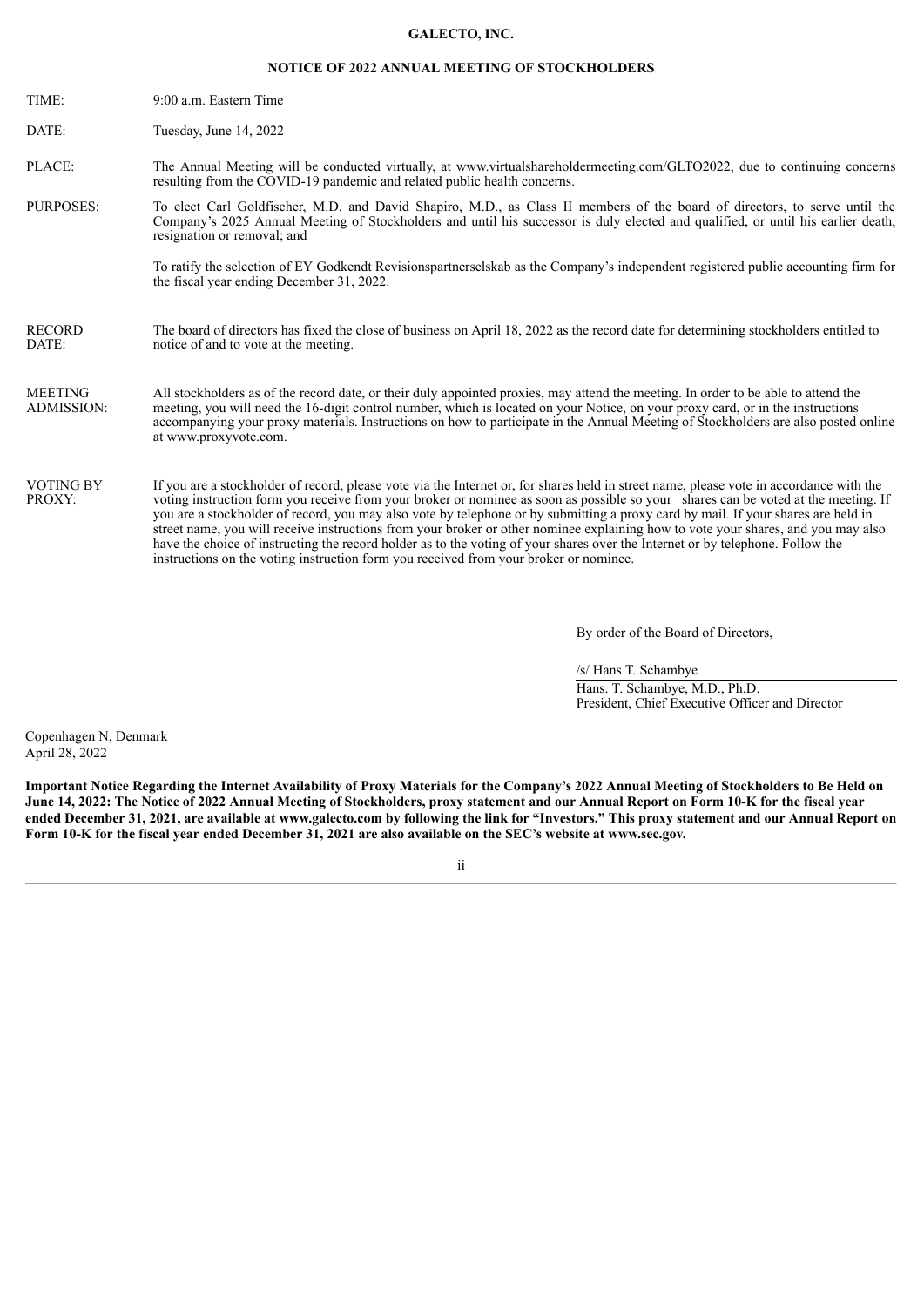# **TABLE OF CONTENTS**

|                                                                                                | PAGE |
|------------------------------------------------------------------------------------------------|------|
| General Information                                                                            |      |
| Proposal No. 1: Election of Directors                                                          | b    |
| Director Biographies                                                                           |      |
| <b>Executive Officers</b>                                                                      | 10   |
| The Board of Directors and Its Committees                                                      | 11   |
| <b>Executive Officer Compensation</b>                                                          | 17   |
| Director Compensation                                                                          | 22   |
| Security Ownership of Certain Beneficial Owners and Management and Related Stockholder Matters | 23   |
| <b>Equity Compensation Plan Information</b>                                                    | 25   |
| Certain Relationships and Related Person Transactions                                          | 26   |
| <b>Audit Committee Report</b>                                                                  | 29   |
| Proposal No. 2: Ratification of the Selection of Independent Registered Public Accounting Firm | 30   |
| Corporate Governance                                                                           | 32   |
| Stockholder Proposals                                                                          | 33   |
| Where You Can Find More Information                                                            | 34   |
|                                                                                                |      |

iii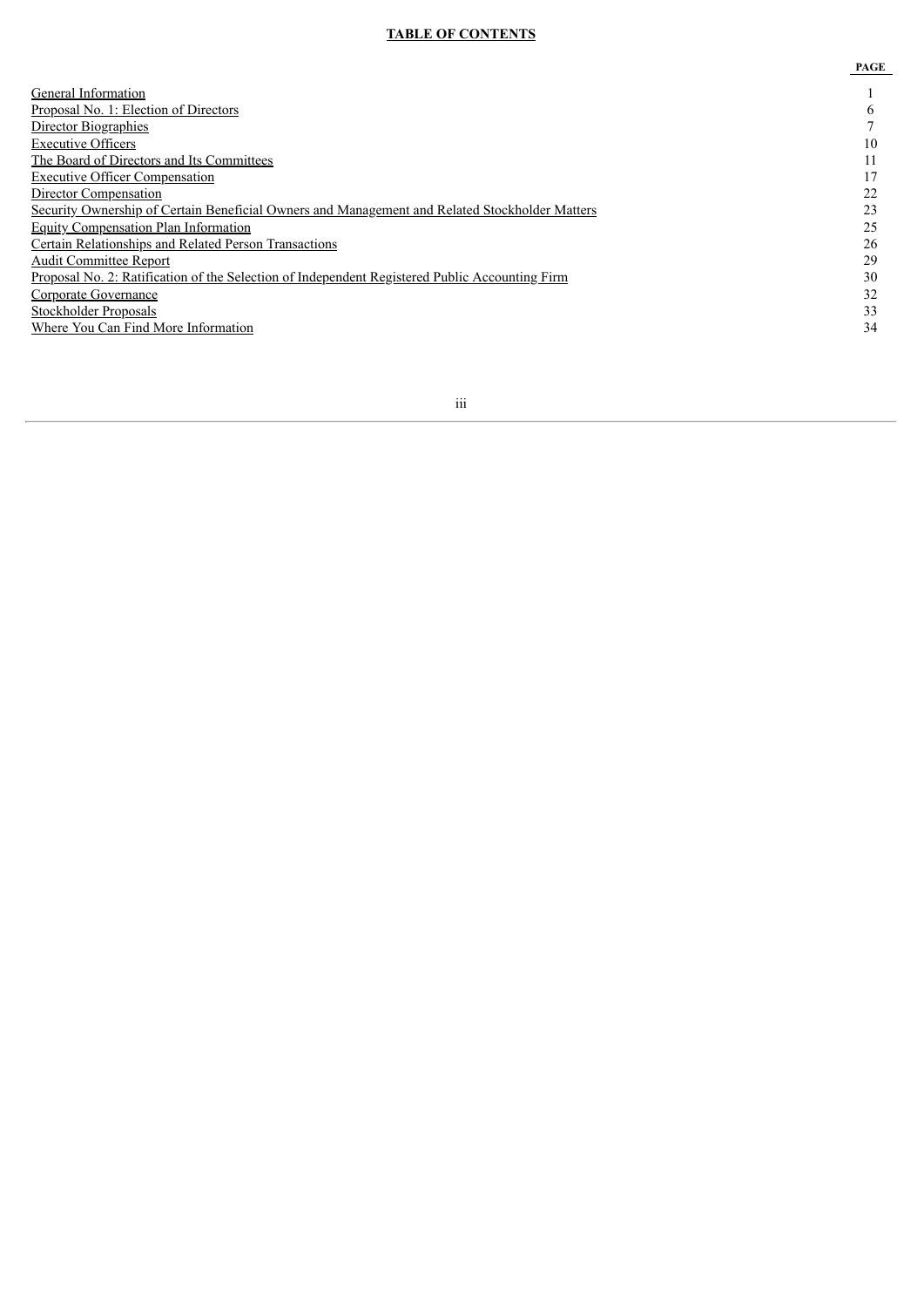#### **GALECTO, INC.**

## **Ole Maaloes Vej 3 DK-2200 Copenhagen N Denmark**

#### **75 State Street, Suite 100 Boston, Massachusetts 02109**

## **PROXY STATEMENT FOR THE 2022 ANNUAL MEETING OF STOCKHOLDERS TO BE HELD ON TUESDAY, JUNE 14, 2022 AT 9:00 A.M. EDT**

# **GENERAL INFORMATION**

#### <span id="page-4-0"></span>**When are this proxy statement and the accompanying material scheduled to be sent to stockholders?**

We have elected to provide access to our proxy materials to our stockholders via the Internet. Accordingly, on or about April 28, 2022, we will begin mailing to our stockholders a Notice of Internet Availability containing instructions on how to access our proxy materials, including our proxy statement and our Annual Report on Form 10-K for the year ended December 31, 2021. The Notice of Internet Availability also instructs you on how to submit your proxy or voting instructions through the Internet or to request a paper copy of our proxy materials, including a proxy card or voting instruction form that includes instructions on how to submit your proxy or voting instructions by mail or telephone. For shares held in street name (held for your account by a broker or other nominee), you will receive a voting instruction form from your broker or nominee. Our Annual Report on Form 10-K for the year ended December 31, 2021, is available on our website at www.galecto.com by following the link for "Investors."

#### Why did I receive a Notice of Internet Availability of Proxy Materials instead of a full set of proxy materials?

Pursuant to rules adopted by the Securities and Exchange Commission, or the SEC, we are providing access to our proxy materials over the Internet rather than printing and mailing the proxy materials. We believe electronic delivery will expedite the receipt of materials, will help lower our costs and reduce the environmental impact of our annual meeting materials. Therefore, a Notice of Internet Availability will be mailed to holders of record and beneficial owners of our common stock starting on or around April 28, 2022. The Notice of Internet Availability will provide instructions as to how stockholders may access and review the proxy materials, including the Notice of Annual Meeting, proxy statement, proxy card, and Annual Report on Form 10-K, on the website referred to in the Notice of Internet Availability or, alternatively, how to request that a copy of the proxy materials, including a proxy card, be sent to stockholders by mail. The Notice of Internet Availability will also provide voting instructions. In addition, stockholders of record may request to receive the proxy materials in printed form by mail, or electronically by e-mail, on an ongoing basis for future stockholder meetings. Please note that while our proxy materials are available at the website referenced in the Notice of Internet Availability, and our Notice of Annual Meeting, proxy statement and Annual Report on Form 10-K are available on our website, no other information contained on either website is incorporated by reference in or considered to be a part of this document.

# **Who is soliciting my vote?**

The Board of Directors of Galecto, Inc. (the "Board of Directors") is soliciting your vote for the 2022 Annual Meeting of Stockholders, or the 2022 Annual Meeting.

# **When is the record date for the Annual Meeting?**

The Board of Directors has fixed the record date for the 2022 Annual Meeting as of the close of business on April 18, 2022.

#### **How many votes can be cast by all stockholders?**

A total of 25,261,832 shares of common stock of the Company were outstanding on April 18, 2022 and entitled to be voted at the Annual Meeting. Each share of common stock is entitled to one vote on each matter.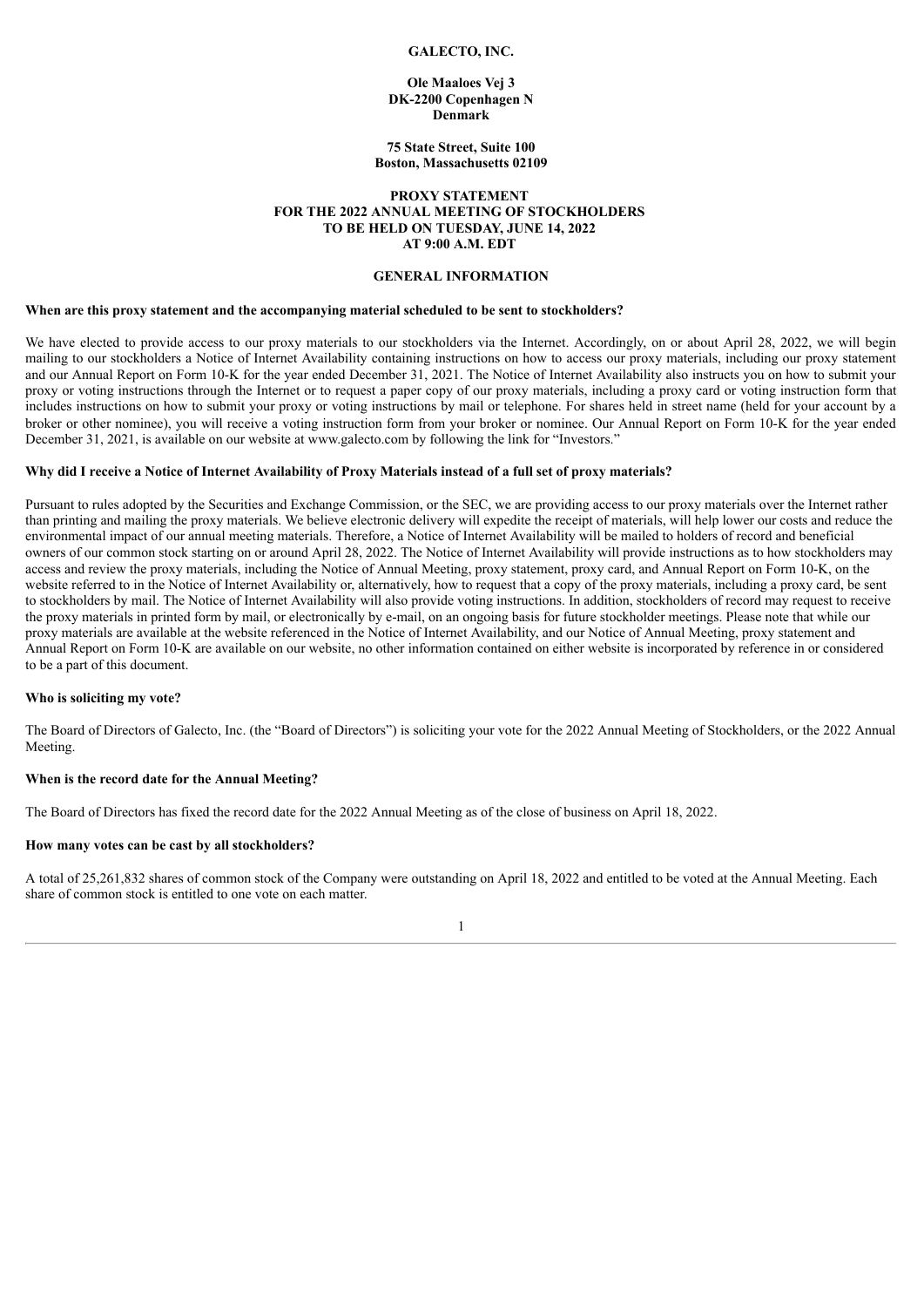# **How do I vote?**

If you are a stockholder of record and your shares are registered directly in your name, you may vote:

- **By Internet**. Access the website of the Company's tabulator, Broadridge, at: www.proxyvote.com, using the voter control number printed on the furnished proxy card. Your shares will be voted in accordance with your instructions. You must specify how you want your shares voted or your Internet vote cannot be completed and you will receive an error message. If you vote on the Internet, you may also request electronic delivery of future proxy materials.
- **By Telephone**. Call 1-800-690-6903 toll-free from the U.S., U.S. territories and Canada, and follow the instructions on the enclosed proxy card. Your shares will be voted in accordance with your instructions. You must specify how you want your shares voted or your telephone vote cannot be completed.
- **By Mail**. Complete and mail a proxy card in the enclosed postage prepaid envelope to Broadridge. Your proxy will be voted in accordance with your instructions. If you sign and return the enclosed proxy but do not specify how you want your shares voted, they will be voted **FOR** the director nominees named herein to the Company's Board of Directors and **FOR** the ratification of EY Godkendt Revisionspartnerselskab as the Company's independent registered public accounting firm for the fiscal year ending December 31, 2022, and will be voted according to the discretion of the proxy holder upon any other business that may properly be brought before the meeting and at all adjournments and postponements thereof. If you are mailed or otherwise receive or obtain a proxy card or voting instruction form, and you choose to vote by telephone or by Internet, you do not have to return your proxy card or voting instruction form.
- **By Internet at the Annual Meeting**. Instructions on how to attend and vote at the Annual Meeting are described at www.virtualshareholdermeeting.com/GLTO2022.

If your shares of common stock are held in street name (held for your account by a broker or other nominee):

- **By Internet or By Telephone**. You will receive instructions from your broker or other nominee if you are permitted to vote by Internet or telephone.
- **By Mail**. You will receive instructions from your broker or other nominee explaining how to vote your shares by mail.

#### **How do I attend the Annual Meeting online?**

We will be hosting our Annual Meeting of Stockholders via live webcast only. Any stockholder can attend the Annual Meeting live online at www.virtualshareholdermeeting.com/GLTO2022. The webcast will start at 9:00 a.m. Eastern Time on Tuesday, June 14, 2022. Stockholders may vote and ask questions while attending the Annual Meeting online. In order to be able to attend the Annual Meeting, you will need the 16-digit control number, which is located on your Notice of Internet Availability, on your proxy card or in the instructions accompanying your proxy materials. Instructions on how to participate in the Annual Meeting are also posted online at www.proxyvote.com.

#### **What are the Board of Director's recommendations on how to vote my shares?**

The Board of Directors recommends a vote:

Proposal 1: **FOR** election of the two Class II director nominees (page 6)

Proposal 2: **FOR** ratification of the selection of EY Godkendt Revisionspartnerselskab as the Company's independent registered public accounting firm (page 30)

### **Who pays the cost for soliciting proxies?**

The Company will pay the cost for the solicitation of proxies by the Board of Directors. The solicitation of proxies will be made primarily by mail and through internet access to materials. Proxies may also be solicited personally, by telephone, fax or e-mail by employees of the Company without any remuneration to such individuals other than their regular compensation. The Company will also reimburse brokers, banks, custodians, other nominees, and fiduciaries for forwarding these materials to their principals to obtain the authorization for the execution of proxies.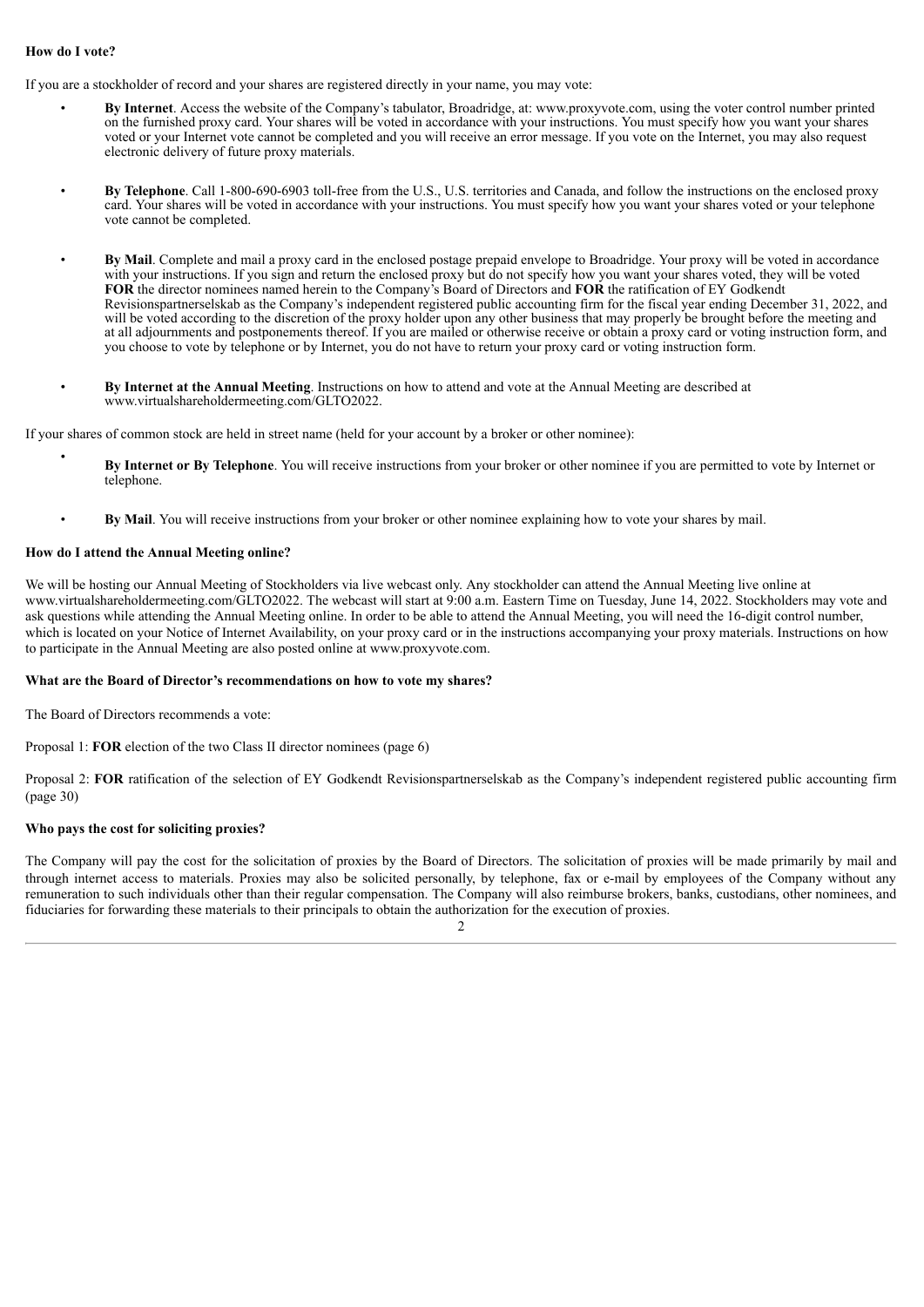# **Will my shares be voted if I do not return my proxy?**

If your shares are registered directly in your name, your shares will not be voted if you do not vote over the Internet, by telephone, by returning your proxy or by ballot at the Annual Meeting. If your shares are held in street name, your bank, broker or other nominee may under certain circumstances vote your shares if you do not timely return your proxy. Banks, brokers and other nominees can vote customers' unvoted shares on routine matters, but cannot vote such shares on non-routine matters. If you do not timely return a proxy to your bank, broker or other nominee to vote your shares, your bank, broker or other nominee may, on routine matters, either vote your shares or leave your shares unvoted. Your bank, broker or other nominee cannot vote your shares on any non-routine matter. The election of directors (Proposal 1) is a non-routine matter. The ratification of the appointment of our independent registered public accounting firm (Proposal 2) is a routine matter. We encourage you to provide voting instructions to your bank, broker or other nominee by giving your proxy to them. This ensures that your shares will be voted at the Annual Meeting according to your instructions. You should receive directions from your bank, broker or other nominee about how to submit your proxy to them at the time you receive this proxy statement.

# **Can I change my vote?**

You may revoke your proxy at any time before it is voted by notifying our Corporate Secretary in writing, by returning a signed proxy with a later date, by transmitting a subsequent vote over the Internet or by telephone prior to the close of the Internet voting facility or the telephone voting facility. You may also attend the virtual meeting and vote during the meeting. If your stock is held in street name, you must contact your broker or nominee for instructions as to how to change your vote.

#### **How is a quorum reached?**

The presence, by virtual attendance or by proxy, of holders of a majority of the total number of outstanding shares entitled to vote is necessary to constitute a quorum for the transaction of business at the Annual Meeting. Shares held of record by stockholders or brokers, bankers or other nominees who do not return a signed and dated proxy or attend the Annual Meeting virtually will not be considered present or represented at the Annual Meeting and will not be counted in determining the presence of a quorum. Abstentions and broker non-votes, if any, will be counted for purposes of determining whether a quorum is present for the transaction of business at the meeting.

# **What vote is required to approve each item and how are votes counted?**

Votes cast by proxy or online at the Annual Meeting will be counted by the persons appointed by the Company to act as tabulators for the meeting. The tabulators will count all votes FOR and AGAINST, abstentions and broker non-votes, as applicable, for each matter to be voted on at the Annual Meeting. Abstentions and broker non-votes are not counted as votes cast and, therefore, do not have the effect of votes in opposition to such proposals. A broker non-vote occurs when a nominee holding shares for a beneficial owner does not vote on a particular proposal because the nominee does not have discretionary voting power with respect to that item and has not received instructions from the beneficial owner.

# • **Proposal 1 - Election of two Class II director nominees**

The nominees for director to receive the highest number of votes FOR election will be elected as a director. This is called a plurality. **Proposal 1 is a non-routine matter.** Therefore, if your shares are held by your brokerage firm in street name and you do not timely provide voting instructions with respect to your shares, your brokerage firm cannot vote your shares on Proposal 1. Shares held in street name by banks, brokerage firms or other nominees who indicate on their proxies that they do not have authority to vote the shares on Proposal 1 will not be counted as votes FOR or WITHHELD from any nominee. As a result, such "broker non-votes" will have no effect on the voting on Proposal 1. You may:

- vote FOR the nominee; or
- WITHHOLD your vote from the nominee.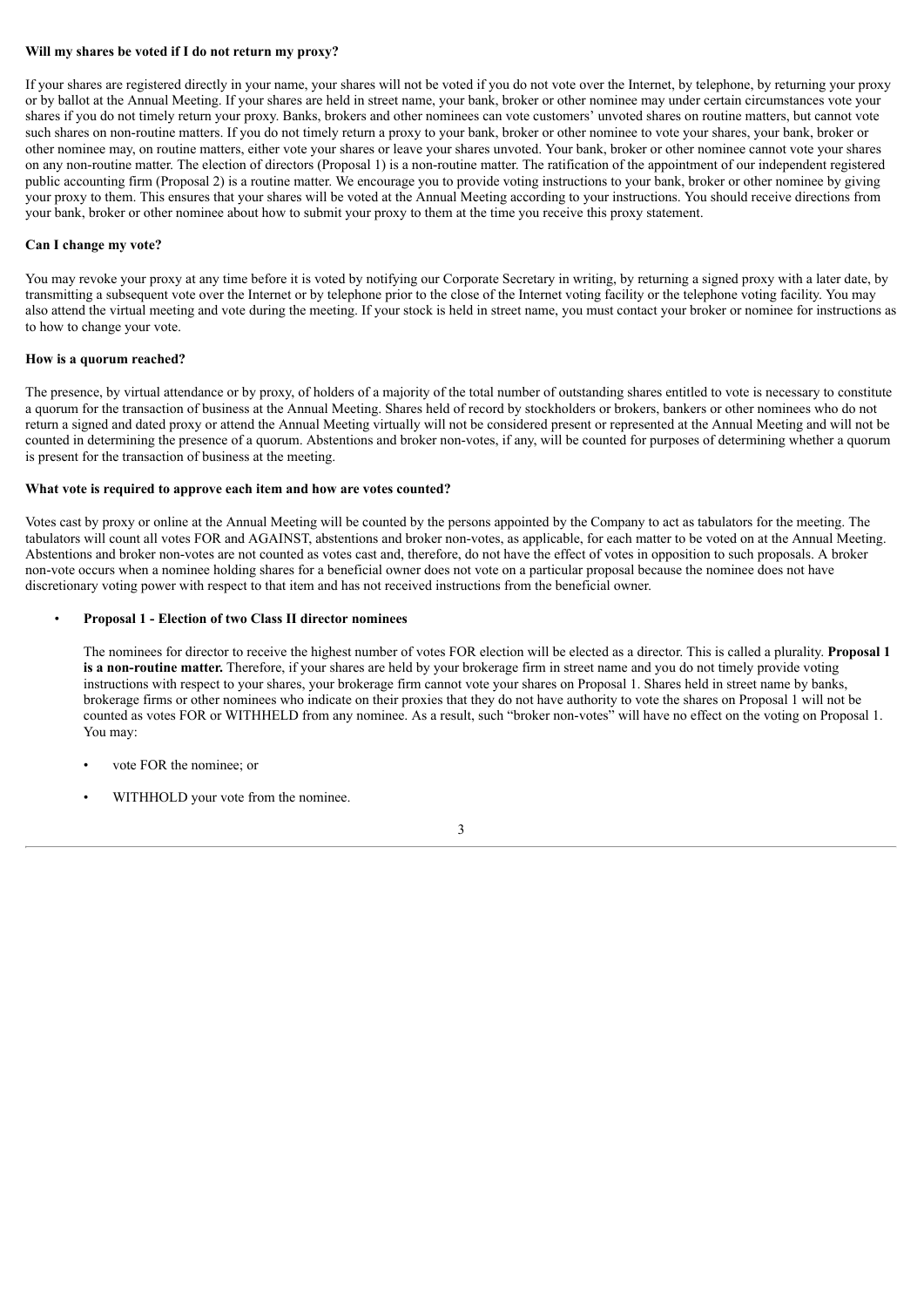Votes that are withheld will not be included in the vote tally for the election of the director and will not affect the results of the vote.

# Proposal 2 - Ratification of selection of EY Godkendt Revisionspartnerselskab as our independent registered public accounting firm

To approve Proposal 2, holders of a majority of the votes cast on the matter must vote FOR the proposal. For the ratification of the selection of EY Godkendt Revisionspartnerselskab as our independent registered public accounting firm for our 2021 fiscal year, the votes cast FOR must exceed the votes cast AGAINST. Only FOR and AGAINST votes will affect the outcome. Abstentions will have no effect on the voting of Proposal 2. **Proposal 2 is a routine matter**. Therefore, if your shares are held by your bank, broker or other nominee in street name and you do not vote your shares, your bank, broker or other nominee may vote your shares on Proposal 2.

If there are insufficient votes to approve Proposals 1 or 2, your proxy may be voted by the persons named in the proxy to adjourn the Annual Meeting in order to solicit additional proxies in favor of the approval of such proposal. If the Annual Meeting is adjourned or postponed for any purpose, at any subsequent reconvening of the meeting, your proxy will be voted in the same manner as it would have been voted at the original convening of the Annual Meeting unless you withdraw or revoke your proxy. Your proxy may be voted in this manner even though it may have been voted on the same or any other matter at a previous session of the Annual Meeting.

# **Could other matters be decided at the Annual Meeting?**

The Company does not know of any other matters that may be presented for action at the Annual Meeting. Should any other business come before the meeting, the persons named on the enclosed proxy will have discretionary authority to vote the shares represented by such proxies in accordance with their best judgment. If you hold shares through a broker, bank or other nominee as described above, they will not be able to vote your shares on any other business that comes before the Annual Meeting unless they receive instructions from you with respect to such matter.

# **What happens if the meeting is postponed or adjourned?**

Your proxy may be voted at the postponed or adjourned meeting. You will still be able to change your proxy until it is voted.

#### **How can I find out the results of the voting at the Annual Meeting?**

Preliminary voting results will be announced at the Annual Meeting. Final voting results will be published in a Current Report on Form 8-K, or Form 8-K, that we expect to file with the SEC within four business days after the Annual Meeting. If final voting results are not available to us in time to file a Form 8-K within four business days after the Annual Meeting, we intend to file a Form 8-K to publish preliminary results and, within four business days after the final results are known to us, file an additional Form 8-K to publish the final results.

#### **What does it mean if I receive more than one proxy card or voting instruction form?**

It means that you have multiple accounts at the transfer agent or with brokers. Please complete and return all proxy cards or voting instruction forms to ensure that all of your shares are voted.

# **Submitting Questions at the Annual Meeting**

During the Annual Meeting, if you have your 16-digit control number and wish to ask a question, you may do so by clicking the Q&A button on the virtual meeting platform and entering your question in the field provided in the web portal at or before the time the matters are before the Annual Meeting for consideration. During the formal portion of the meeting, all questions presented should relate directly to the proposal under discussion, which will be answered before the voting is closed. We will also hold a question and answer period at the end of the meeting, as time permits, during which time we welcome questions not relating to specific proposals. To allow us to answer questions from as many stockholders as possible, we will limit each stockholder to two questions. Questions from multiple stockholders on the same topic or that are otherwise related to a particular topic may be grouped, summarized and answered together. If questions submitted are irrelevant to the business of the Annual Meeting or are out of order or not otherwise suitable for the conduct of the Annual Meeting as determined by the Chair or Corporate Secretary in their reasonable judgment, we may not choose to not address them. If there are any matters of individual concern to a stockholder and not of general concern to all stockholders, or if a question posed was not otherwise answered, such matters may be raised separately after the Annual Meeting. Following the meeting, we will post questions received during the meeting, and our responses thereto, on the Investors & News section of our website. If we received questions that were repetitive as to a particular topic, we may combine our answers to those questions into one answer on our website.

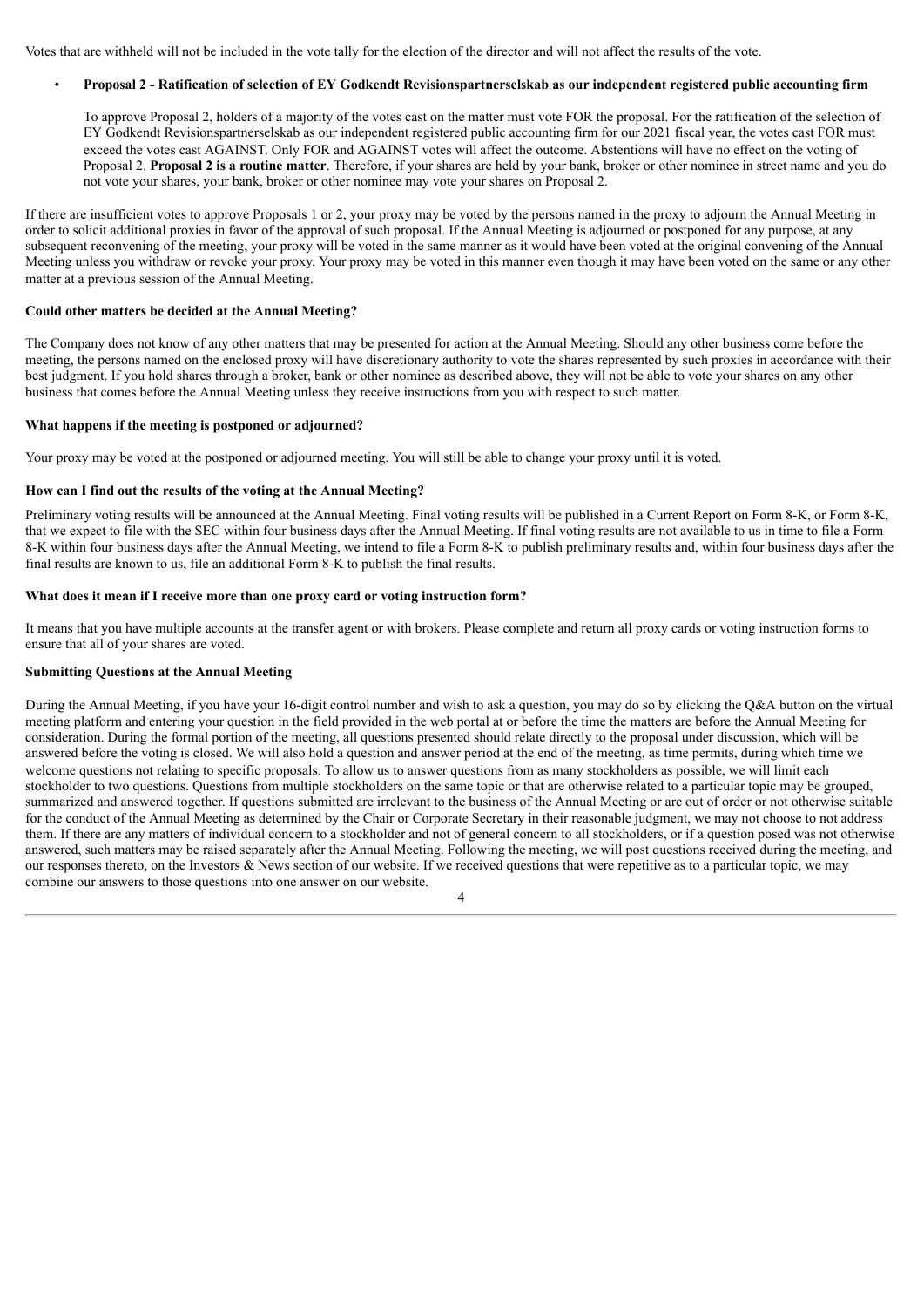Our Annual Meeting will be governed by the Annual Meeting's Rules of Conduct and will address the ability of stockholders to ask questions during the meeting and rules for how questions will be recognized and addressed. Please review the Annual Meeting's Rules of Conduct for further details. The Annual Meeting's Rules of Conduct will be posted on www.virtualshareholdermeeting.com/GLTO2022 approximately two weeks prior to the date of the Annual Meeting.

# **What if I have technical difficulties or trouble accessing the Annual Meeting?**

If you encounter any technical difficulties with the virtual meeting platform on the meeting day, please call the technical support number that will be posted on the virtual shareholder meeting log-in page. Technical support will be available starting at 8:45 a.m. Eastern Time on Tuesday, June 14, 2022, and will remain available until the Annual Meeting has ended.

# **Implications of being an "emerging growth company" and smaller reporting company.**

We are an emerging growth company, as defined in the Jumpstart Our Business Startups Act of 2012, or the JOBS Act. For as long as we continue to be an emerging growth company, we may take advantage of exemptions from various reporting requirements that are applicable to public companies that are not emerging growth companies, including not being required to comply with the auditor attestation requirements of Section 404 of the Sarbanes-Oxley Act of 2002, as amended, reduced disclosure obligations regarding executive compensation in our periodic reports and proxy statements, and exemptions from the requirements of holding nonbinding advisory votes on executive compensation and stockholder approval of any golden parachute payments not previously approved. We will remain an emerging growth company until December 31, 2025, or until the earliest of (1) the last day of the first fiscal year in which our annual gross revenue exceeds \$1.07 billion, (2) the date that we become a "large accelerated filer" as defined in Rule 12b-2 under the Securities Exchange Act of 1934, as amended, or the Exchange Act, which would occur if the market value of our common stock that is held by non-affiliates exceeds \$700.0 million as of the last business day of our most recently completed second fiscal quarter or (3) the date on which we have issued more than \$1.0 billion in non-convertible debt during the preceding three-year period.

We are also a "smaller reporting company," meaning that the market value of our stock held by non-affiliates was less than \$700 million and our annual revenue was less than \$100 million during our most recently completed fiscal year as of the end of our most recently completed second fiscal quarter. We may continue to be a smaller reporting company if either (i) the market value of our stock held by non-affiliates is less than \$250 million or (ii) our annual revenue was less than \$100 million during the most recently completed fiscal year and the market value of our stock held by non-affiliates is less than \$700 million. If we are a smaller reporting company at the time we cease to be an emerging growth company, we may continue to rely on exemptions from certain disclosure requirements that are available to smaller reporting companies. For so long as we remain a smaller reporting company, we are permitted and intend to rely on exemptions from certain disclosure and other requirements that are applicable to other public companies that are not smaller reporting companies.

#### **Who should I call if I have any additional questions?**

If you hold your shares directly, please call Garrett Winslow of the Company, at +45 70 70 52 10. If your shares are held in street name, please contact the telephone number provided on your voting instruction form or contact your broker or nominee holder directly.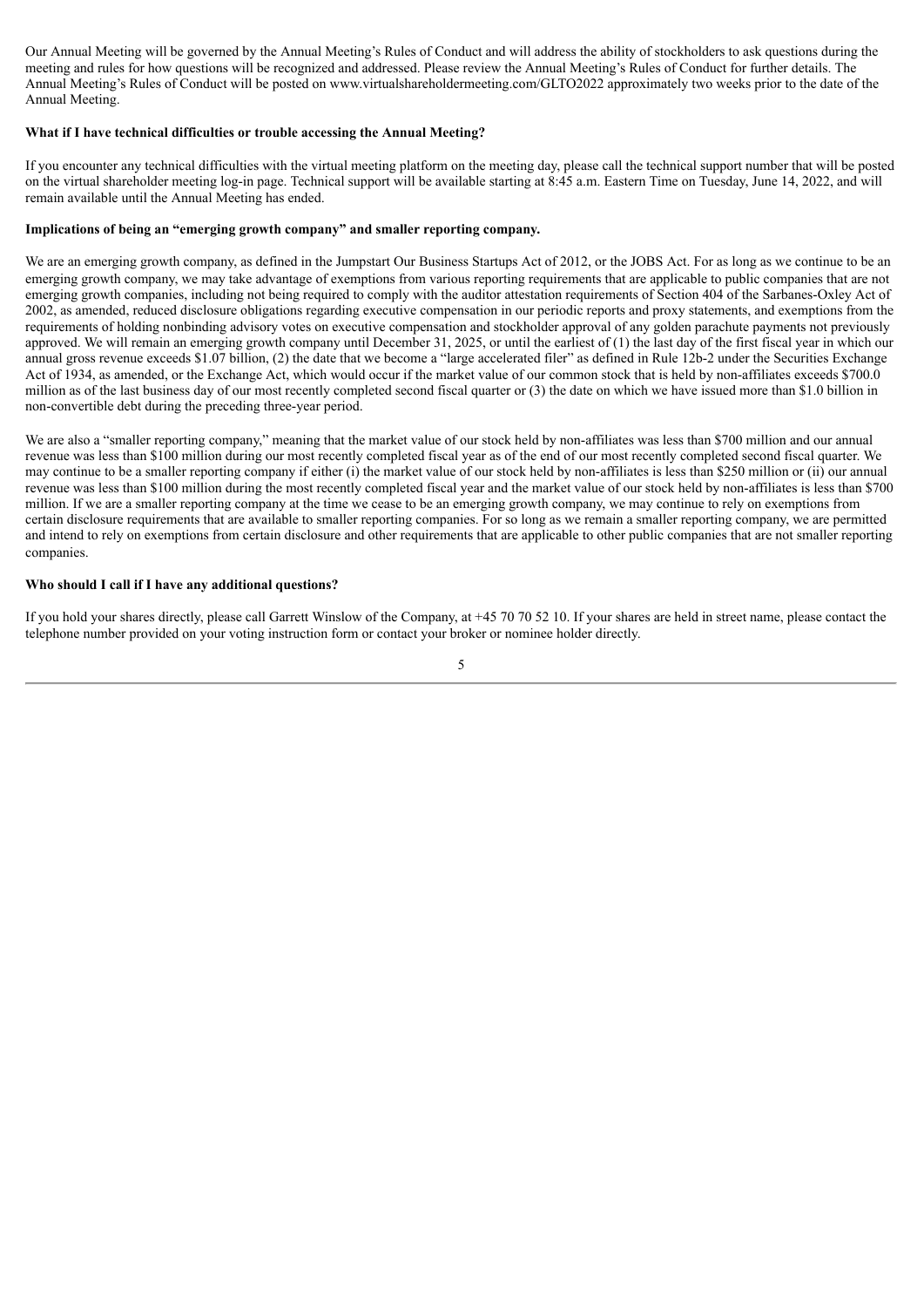#### **PROPOSAL 1: ELECTION OF DIRECTORS**

<span id="page-9-0"></span>Our Board of Directors currently consists of eight directors and is divided into three classes, with one class of our directors standing for election each year. The members of each class are elected to serve a three-year term with the term of office of each class ending in successive years. The terms of the Class II directors are scheduled to expire on the date of the upcoming 2022 Annual Meeting of Stockholders, or Annual Meeting. Based on the recommendation of the Nominating and Corporate Governance Committee of the Board of Directors, the Board of Directors' nominees for election by the stockholders are Carl Goldfischer, M.D and David Shapiro, M.D. If elected, each nominee will serve as a Class II director of the Company until the Annual Meeting in 2025 and until his or her successor is duly elected and qualified, or until his or her earlier death, resignation or removal.

It is intended that, unless you give contrary instructions, shares represented by proxies solicited by the Board of Directors will be voted for the election of the director nominee listed below. We have no reason to believe that the director nominee will be unavailable for election at the Annual Meeting. In the event that the director nominee is unexpectedly not available to serve, proxies may be voted for another person nominated as a substitute by the Board of Directors, or the Board of Directors may reduce the number of directors to be elected at the Annual Meeting. Pursuant to the Amended and Restated Bylaws of the Company, the Board of Directors has determined to fix the number of directors at eight as of the date of this year's Annual Meeting. Vacancies on the Board of Directors, if any, are filled exclusively by the affirmative vote of a majority of the remaining directors, even if less than a quorum is present, and not by the stockholders. Your proxy cannot be voted for persons other than the director nominees named in this proxy statement.

Information relating to the director nominees and each continuing director, including his or her period of service as a director of the Company, principal occupation and other biographical material is shown below.

### **Voting Requirement to Approve Proposal**

Directors will be elected by a plurality of the votes cast by the stockholders entitled to vote on this proposal at the Annual Meeting. Broker non-votes and proxies marked to withhold authority with respect to one or more Class II directors will not be treated as votes cast for this purpose, and therefore, will not affect the outcome of the election.

This proposal for the election of directors relates solely to the election of Class II directors nominated by the Board of Directors.

#### **THE BOARD OF DIRECTORS UNANIMOUSLY RECOMMENDS THAT YOU VOTE**

**FOR**

#### **THESE DIRECTOR NOMINEES FOR CLASS II DIRECTOR:**

**CARL GOLDFISCHER, M.D.**

#### **DAVID SHAPIRO, M.D.**

# **(PROPOSAL 1 ON YOUR PROXY CARD)**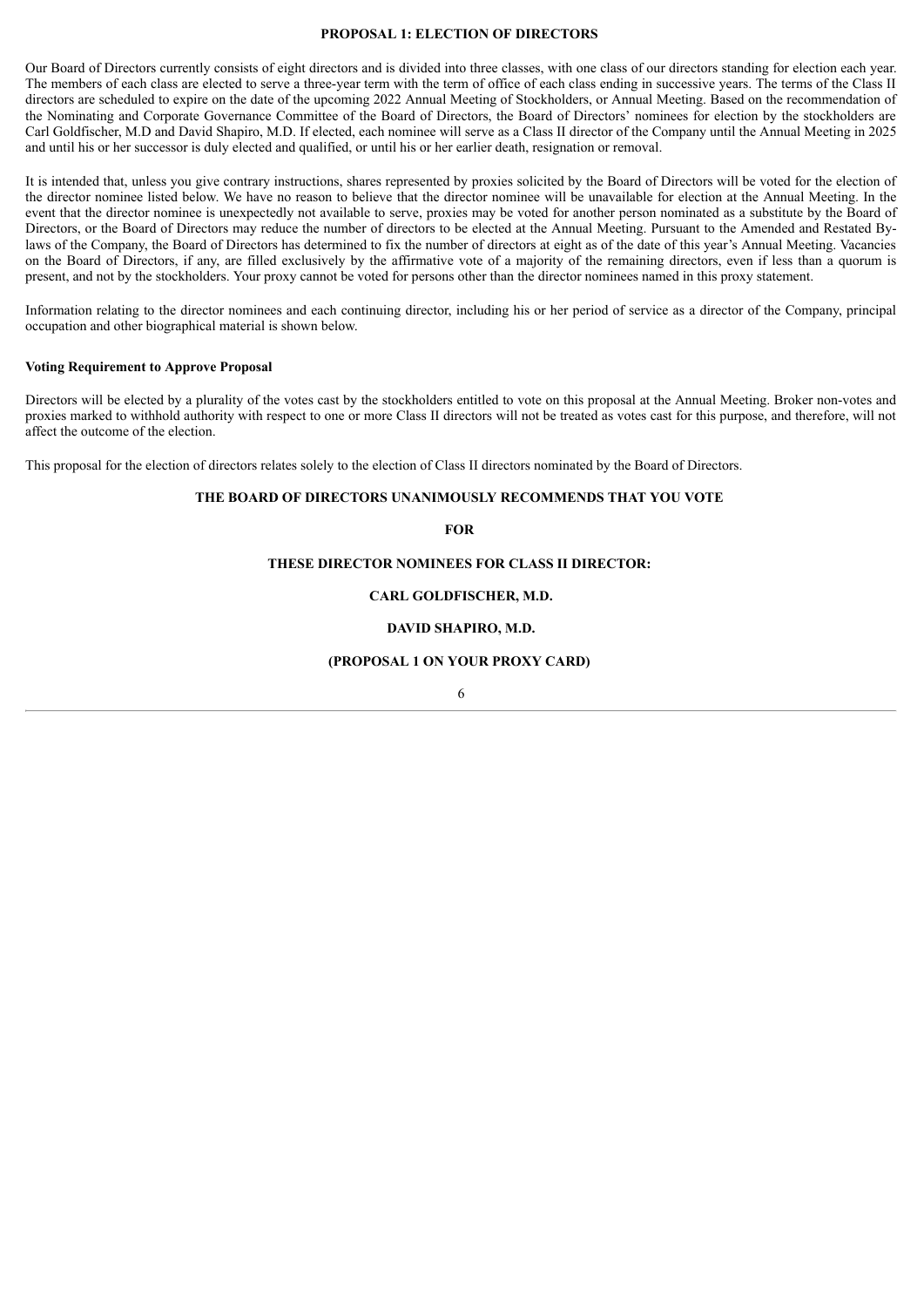# **DIRECTOR BIOGRAPHIES**

<span id="page-10-0"></span>The following table sets forth information concerning our directors as of April 28, 2022. The biographical description of each director includes the specific experience, qualifications, attributes and skills that the Board of Directors would expect to consider if it were making a conclusion currently as to whether such person should serve as a director.

| <b>CLASS II DIRECTOR NOMINEES - FOR A THREE-YEAR TERM EXPIRING AT THE 2025 ANNUAL MEETING OF STOCKHOLDERS</b>                                                                                                                                                                                                                                                                                                                                                                                                                                                                                                                                                                                                                                                                                                                                                                                                                                                                                                                                                                                                                                                                                                                                                                                                                                                                                                                                                                                                                                                                                                                                 | AGE | <b>DIRECTOR</b><br><b>SINCE</b> |
|-----------------------------------------------------------------------------------------------------------------------------------------------------------------------------------------------------------------------------------------------------------------------------------------------------------------------------------------------------------------------------------------------------------------------------------------------------------------------------------------------------------------------------------------------------------------------------------------------------------------------------------------------------------------------------------------------------------------------------------------------------------------------------------------------------------------------------------------------------------------------------------------------------------------------------------------------------------------------------------------------------------------------------------------------------------------------------------------------------------------------------------------------------------------------------------------------------------------------------------------------------------------------------------------------------------------------------------------------------------------------------------------------------------------------------------------------------------------------------------------------------------------------------------------------------------------------------------------------------------------------------------------------|-----|---------------------------------|
| Carl Goldfischer, M.D. has served as a member of our Board of Directors since 2020 and as our chair of the Board of<br>Directors since July 2021. Dr. Goldfischer served as an Investment Partner, Managing Director, member of the board of<br>directors and member of the executive committee of Bay City Capital LLC, or Bay City Capital, a life sciences investment<br>firm, since January 2000 until 2020, and is currently a member of its Scientific Advisory Board. Prior to joining Bay City<br>Capital, Dr. Goldfischer was, until mid-2000, Chief Financial Officer of ImClone Systems, a biopharmaceutical company. Dr.<br>Goldfischer has serve on the board of directors of two publicly traded biotech companies, Epizyme, Inc., since September<br>2009, and Imara Inc., since January 2016. He has previously served on the board of directors of EnteroMedics Inc., now<br>ReShape Lifesciences Inc., a public medical device company, from 2004 to September 2017, MAP Pharmaceuticals, Inc., a<br>biopharmaceutical company, from 2004 to 2011 and Poniard Pharmaceuticals, Inc., a public biopharmaceutical company,<br>from 2000 to 2012. Dr. Goldfischer holds a B.A. from Sarah Lawrence College and an M.D. with honors in Scientific<br>Research from Albert Einstein College of Medicine. We believe that Dr. Goldfischer is qualified to serve as a member of our<br>Board of Directors due to his prior management and board experience in the biotech industry                                                                                                                                                 | 63  | 2020                            |
| <b>David Shapiro, M.D.</b> has served as a member of our Board of Directors since 2020. Dr. Shapiro currently serves as the<br>President and Chief Executive Officer of Integrated Quality Resources, LLC, a biotechnology and pharmaceutical<br>development consulting company. Dr. Shapiro served as Chief Medical Officer and head of R&D at Intercept<br>Pharmaceuticals, Inc., a biopharmaceutical company, from April 2007 to May 2019. Earlier in his career, Dr. Shapiro was<br>Chief Medical Officer, EVP Medical Affairs at Idun Pharmaceuticals, Inc., a biotechnology company which was acquired by<br>Pfizer in 2005. Dr. Shapiro also served as President of the Scripps Medical Research Center at Scripps Clinic from 1995 to<br>1997 and has held senior appointments at several biotechnology companies. Prior to joining the biotechnology sector, he led<br>Merck & Co.'s hypertension clinical research program. Dr. Shapiro holds an M.D. from Dundee University and Medical<br>School and an MRCP in Internal Medicine from Oxford University Teaching Hospitals. We believe that Dr. Shapiro is<br>qualified to serve as a member of our Board of Directors due to his prior management experience in the biotechnology<br>industry.                                                                                                                                                                                                                                                                                                                                                                                  | 67  | 2020                            |
| <b>CLASS III DIRECTORS - TERM EXPIRING AT THE 2023 ANNUAL MEETING OF STOCKHOLDERS</b>                                                                                                                                                                                                                                                                                                                                                                                                                                                                                                                                                                                                                                                                                                                                                                                                                                                                                                                                                                                                                                                                                                                                                                                                                                                                                                                                                                                                                                                                                                                                                         | AGE | <b>DIRECTOR</b><br><b>SINCE</b> |
| Jayson Dallas, M.D. has served on our Board of Directors since 2020. Dr. Dallas previously served as President, Chief<br>Executive Officer and a director of Aimmune Therapeutics, Inc., a biopharmaceutical company, from June 2018 until its<br>acquisition by Nestlé Health Science in December 2020. Prior to joining Aimmune, he served as the first Chief Commercial<br>Officer and Executive Vice President of Ultragenyx Pharmaceutical, Inc., a publicly held biopharmaceutical company, since<br>August 2015. Prior to Ultragenyx, Dr. Dallas served as General Manager of F. Hoffman-La Roche Ltd. ("Roche"), a<br>healthcare company, in the United Kingdom from January 2013 to July 2015. Before joining Roche, he held two positions at<br>Genentech, a pharmaceutical company in South San Francisco, as Head of Global Oncology Launch Excellence and<br>Biosimilar Strategy and Head of Global Product Strategy for Immunology and Ophthalmology. Earlier in his career, Dr.<br>Dallas worked at Novartis and Pfizer / Pharmacia in the United States and previously at Roche in Switzerland. Dr. Dallas<br>serves as Executive Chairman of Rivus Pharmaceuticals, a privately-held biotechnology company. Dr. Dallas holds an M.D.<br>from the University of the Witwatersrand, Johannesburg, South Africa and an M.B.A. from Ashridge Business School in the<br>United Kingdom. We believe that Dr. Dallas is qualified to serve on our Board of Directors based on his global experience in<br>drug development, medical, commercial planning, and business operations in the biopharmaceutical and healthcare industry. | 54  | 2020                            |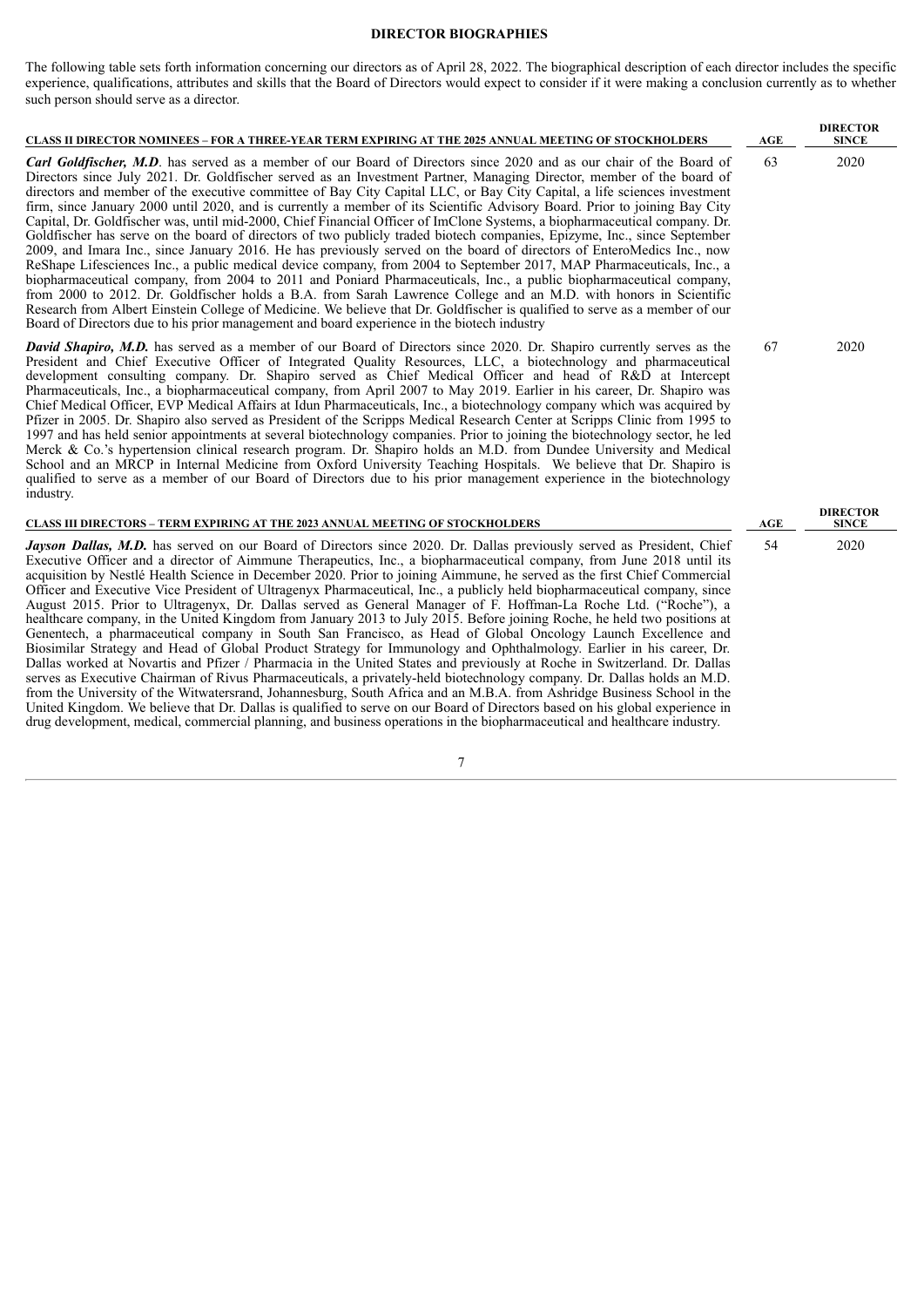*Hans T. Schambye, M.D., Ph.D.* has served as Chief Executive Officer of the Galecto group since November 2011, including as Chief Executive Officer of Galecto, Inc. since 2020, and as a member of our Board of Directors since 2020. Prior to joining us, Dr. Schambye served as the Chief Executive Officer of ReceptIcon A/S, a Danish biotechnology company, from September 2006 to November 2009. Before ReceptIcon A/S, Dr. Schambye worked at Gastrotech Pharma A/S, a Danish biotechnology company, where he served in increasing roles of responsibility, including Senior Vice President, Research & Development from March 2004 to February 2005 and as Chief Executive Officer from February 2005 to August 2006. Earlier in his career, Dr. Schambye served as Director of Biology and Pharmacology and Head of Portfolio Management at Maxygen, a U.S. biotechnology company. Dr. Schambye has co-founded several biotechnology companies, including ProFound Pharma A/S, a Danish biotechnology company, which was acquired by Maxygen in 2000. Dr. Schambye holds an M.D. from Odense University and a Ph.D. in Health Care and Medicine from Copenhagen University. We believe that Dr. Schambye is qualified to serve as a member of our board of directors due to his prior management experience in the biotech industry

*Amit D. Munshi* has served on our board of directors since 2020. Mr. Munshi served as President, Chief Executive Officer and a director of Arena Pharmaceuticals, Inc., a biopharmaceutical company, from May 2016 until its acquisition by Pfizer Inc. in March 2022. Prior to that, Mr. Munshi served as President and Chief Executive Officer and a director of Epirus Biopharmaceuticals, Inc., a biopharmaceutical company, from May 2012 to May 2016. He served as President and Chief Executive Officer of Percivia LLC, a biotechnology company later acquired by JNJ, from April 2011 to May 2012. Earlier in his career, Mr. Munshi co-founded and served as Chief Business Officer of Kythera Biopharmaceuticals, Inc., later acquired by AGN, from August 2005 to January 2011, and held multiple leadership positions at Amgen Inc. from September 1997 to January 2005, including General Manager, Nephrology Europe. Mr. Munshi also co-founded Oxeia Biopharmaceuticals, Inc., a clinical-stage biotechnology company, in August 2014. In July 2016, Epirus filed a voluntary Chapter 7 petition in the United States Bankruptcy Court for the District of Massachusetts. Mr. Munshi currently serves on the board of directors of Social Capital Suvretta Holdings Corp IV, a SPAC, and Enterprise Therapeutics Ltd, a biopharmaceutical company, and previously served on the board of directors of Pulmatrix, Inc. and Arena Pharmaceuticals, Inc., which were biotechnology companies. Mr. Munshi holds a B.S. in Economics and a B.A. in History from the University of California, Riverside, and an M.B.A. from the Peter F. Drucker School of Management at Claremont Graduate University. We believe Mr. Munshi is qualified to serve on our board of directors based on his experience as an executive in the biopharmaceutical industry.

#### **CLASS I DIRECTORS - TERM EXPIRING AT THE 2024 ANNUAL MEETING OF STOCKHOLDERS AGE**

*Chau Q. Khuong* has served as a member of our Board of Directors since 2020. Mr. Khuong is an entrepreneur and biotech investor. From 2003 until 2021, he worked at OrbiMed Advisors LLC, an investment firm, where he was a Partner and member of the investment committee for OrbiMed's venture capital funds. Mr. Khuong currently serves as a director of several publicly traded companies, including Fusion Pharmaceuticals Inc., since March 2019, and NextCure, Inc., since December 2015, as well as several private companies. Mr. Khuong previously served as a member of the boards of directors of over a dozen research and development stage life science companies including Arius Research Inc., BELLUS Health Inc., Inspire Medical Systems, Inc., Intellia, Inc., Otonomy Inc., Pieris Pharmaceuticals, Inc., Rempex Pharmaceuticals, Inc. and ReViral Ltd. Mr. Khuong holds a B.S. in molecular, cellular and development biology and an M.P.H. with a concentration in infectious diseases, both from Yale University. We believe that Mr. Khuong is qualified to serve on our Board of Directors based on his roles on several public and private boards of directors as well as his extensive experience in investing in healthcare companies.

8

# 57 2020

54 2020

**DIRECTOR SINCE**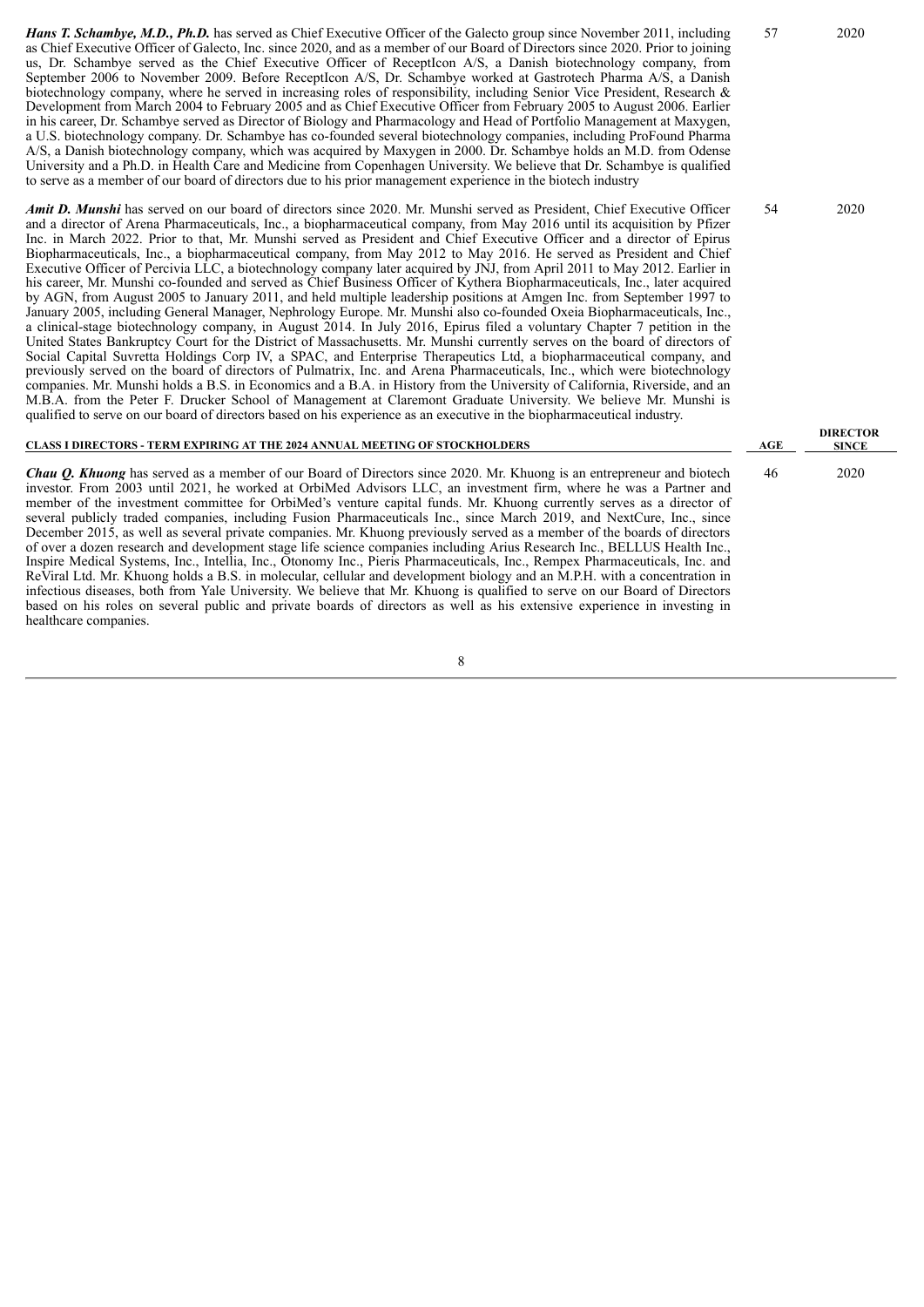*Søren Møller, Ph.D.* has served as a member of our Board of Directors since 2020. Dr. Møller is currently employed as a Managing Partner of Novo Holdings A/S, a Danish limited liability company that manages investments and financial assets. Dr. Møller serves on the board of directors of several companies, including NorthSea Therapeutics BV, a Dutch biotechnology company, Reapplix A/S, a Danish biotechnology company, and Asgaard Therapeutics AB, a Swedish pharmaceutical company. Prior to that, Dr. Møller served as global manager of Genomics at Novozymes A/S, a Danish biotechnology company. Before Novozymes A/S from 2010 to 2015, Dr. Møller was Chief Scientific Officer and Vice President of R&D at Exiqon A/S, a Danish diagnostics company, which was acquired by QIAGEN in 2016. Earlier in his career, Dr. Møller worked in cancer drug development as head of Lead Identification at BioImage A/S, a Danish biotechnology company, and as research scientist at Novo Nordisk A/S, a Danish pharmaceutical company, from 1988 to 2000. Dr. Møller holds a M.Sc. from the Technical University of Denmark and a Ph.D. in molecular biology from the Technical University of Denmark. We believe that Dr. Møller is qualified to serve as a member of our Board of Directors due to his global profile in the biotechnology industry.

*Anne Prener, M.D.* has served as a member of our Board of Directors since 2021. Dr. Prener has served as Chief Executive Officer of Imbria Inc. since July 2020 and as venture partner at SV Health Investors since September 2020. From July 2017 to June 2019, Dr. Prener served as CEO of Freeline Ltd. Prior to joining Freeline, she served as CEO of Gyroscope Therapeutics Ltd., a gene therapy company focused on eye diseases, from August 2016 until July 2017. Before that, Dr. Prener was Global Therapeutic Area Head of Hematology and Vice President, Clinical Research Hematology at Baxalta. Earlier in her career, Dr. Prener held several positions of increasing responsibility at Novo Nordisk, most recently serving as Senior Vice President, Hemophilia R&D Portfolio. Dr. Prener currently serves on the boards of directors of Rubius Therapeutics, Inc. and Kaleido Bioscience, Inc. Dr. Prener holds a Ph.D. in epidemiology and an M.D., both from the University of Copenhagen. We believe that Dr. Prener is qualified to serve on our Board of Directors based on because of her medical and clinical experience in the biopharmaceutical industry.

54 2020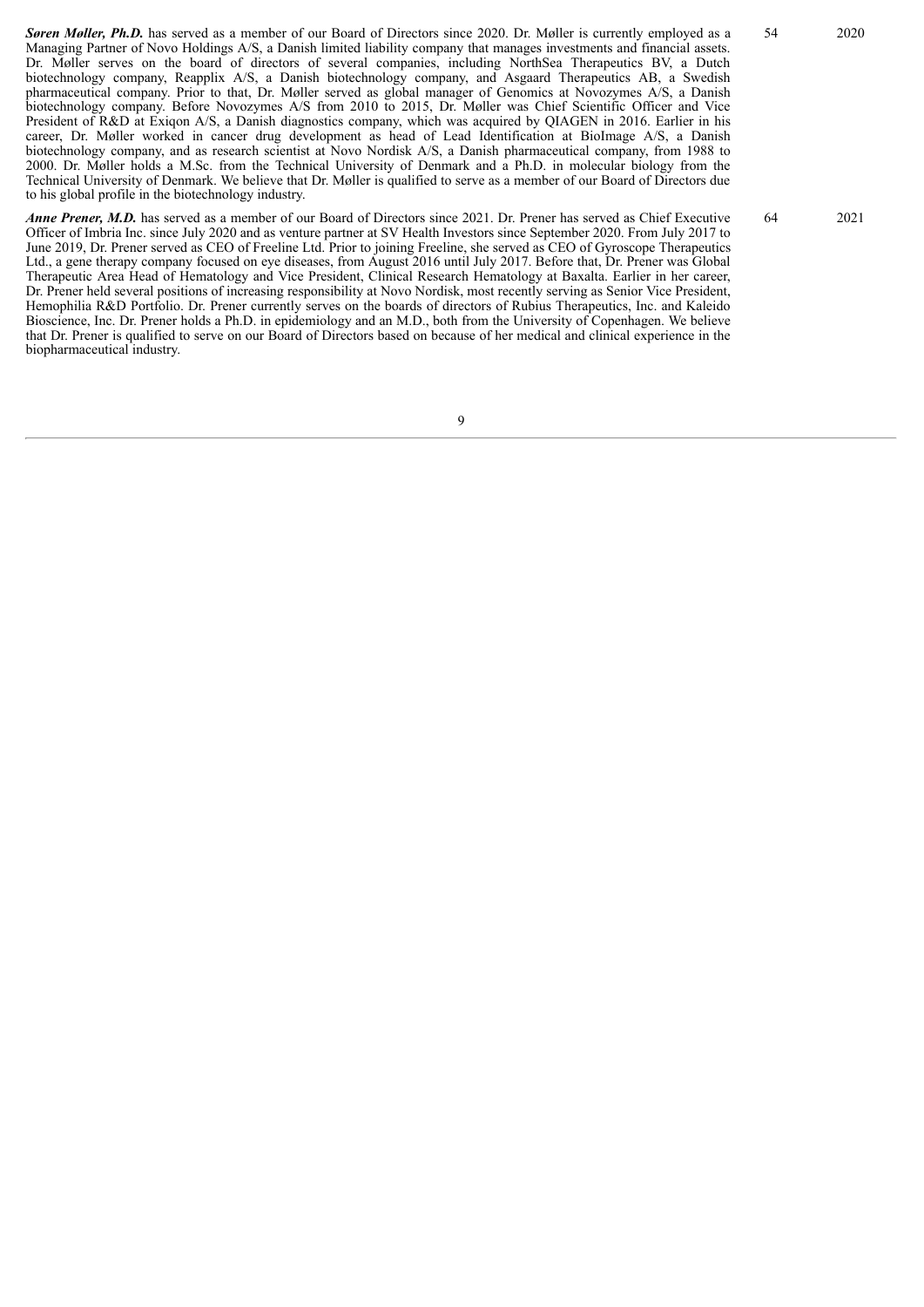#### **EXECUTIVE OFFICERS**

<span id="page-13-0"></span>The following table sets forth information regarding our executive officers, as of April 28, 2022:

| <b>Name</b>                                  | Age | Position(s)                                     |
|----------------------------------------------|-----|-------------------------------------------------|
| Hans T. Schambye, M.D., Ph.D. <sup>(1)</sup> | 57  | President, Chief Executive Officer and Director |
| Anders Pedersen                              | 62  | <b>Chief Operating Officer</b>                  |
| Bertil Lindmark, M.D., Ph.D.                 | 66  | Chief Medical Officer                           |
| Jonathan Freve                               | 44  | Chief Financial Officer                         |
| Stephanie Oestreich, Ph.D.                   | 48  | <b>Chief Business Officer</b>                   |
| <b>Garrett Winslow</b>                       | 43  | General Counsel                                 |

 $(1)$  Dr. Schambye is also a director of the Company and his biographical information appears on page 8.

*Anders Pedersen* has served as Chief Operating Officer of the Galecto group since April 2013, including as Chief Operating Officer of Galecto, Inc. since 2020. Prior to joining us, Mr. Pedersen served as senior vice president of development at CMC Biologics A/S, a Danish biotechnology company, from February 2010 to March 2013. Before CMC, Mr. Pedersen worked at ReceptIcon A/S, a Danish biotechnology company, as Chief Operating Officer from December 2006 to November 2009. Earlier in his career, Mr. Pedersen served as Vice President of Project and Portfolio Management at Lifecycle Pharma A/S, a Danish biotechnology company, from March 2005 to November 2006 and spent 13 years at Novo Nordisk A/S, a Danish biopharmaceutical company. Additionally, Mr. Pedersen co-founded ProFound Pharma A/S, a Danish biotechnology company, which was acquired by Maxygen Inc. Mr. Pedersen holds a B.S. in Chemical Engineering from Danish Technical University in Copenhagen.

*Bertil Lindmark, M.D., Ph.D.* has served as our Chief Medical Officer since February 2020. Prior to joining us, Dr. Lindmark served as Chief Medical Officer of eTheRNA Immunotherapies, a Belgian biotechnology company, from February 2019 to January 2020. Before eTheRNA, Dr. Lindmark worked at ASLAN Pharmaceuticals Pts Ltd, a Singapore biopharmaceutical company, where he served as Chief Scientific Officer and Chief Medical Officer from February 2015 to January 2019. Earlier in his career, Dr. Lindmark served as Global Executive Director of R&D and Chief Scientific and Medical Officer of Almirall SA, a Spanish biopharmaceutical company, from January 2011 to January 2015 and for 19 years at AstraZenecaPLC, a British-Swedish biopharmaceutical company, in globally leading roles in the respiratory and inflammation therapy area, and as Head of Clinical Development at AstraZeneca Japan, a Japanese biopharmaceutical company. Dr Lindmark is a board member of ALK-Abelló. Dr. Lindmark holds specialties in internal medicine and gastroenterology, an M.D. and a Ph.D. in Molecular Epidemiology from Lund University, and a guest professorship at Gothenburg University in Innovation and Entrepreneurship.

*Jonathan Freve* has served as our Chief Financial Officer since April 2020. Prior to joining us, Mr. Freve served as Chief Financial Officer and Treasurer of Spring Bank Pharmaceuticals, Inc., a biopharmaceutical company, from December 2014 to April 2020. Earlier in his career, Mr. Freve worked at Santaris Pharma, a Danish biotechnology company, as Sr. Director of Finance, and at the FASB and at PricewaterhouseCoopers LLC, where he worked in audit and transaction services. Mr. Freve holds a B.A. in Business Administration from the University of Massachusetts, Amherst.

*Stephanie Oestreich, Ph.D., MPA* has served as our Chief Business Officer since January 2022. Prior to joining us, Dr. Oestreich was the VP, Head of Operations and Alliance Management at Mnemo Therapeutics, a cell therapy company. Prior to joining Mnemo, from September 2017 to July 2020, Dr. Oestreich served as Executive Vice President at Evotec SE, a German biopharmaceutical company. Prior to these roles, Dr. Oestreich served in a number of roles of increasing responsibility at Novartis and Hoffman-La Roche. Dr. Oestreich serves on the board of directors of several privately-owned biotechnology companies. Dr. Oestreich holds a Ph.D. in Biochemistry from the Free University of Berlin and a Masters in Public Administration from Harvard University.

*Garrett Winslow* has served as our General Counsel and Corporate Secretary since May 2021. Mr. Winslow served as the General Counsel and Corporate Secretary of Spring Bank Pharmaceuticals, Inc., a biopharmaceutical company, from January 2017 to November 2020. Prior to joining Spring Bank, Mr. Winslow was a member in the Corporate and Securities group at the Boston office of Mintz, Levin, Cohn, Ferris, Glovsky, and Popeo, P.C. Mr. Winslow received his Masters in Taxation from Boston University Law School, J.D. from Suffolk University Law School and B.A. degree in Business Administration from the University of Washington.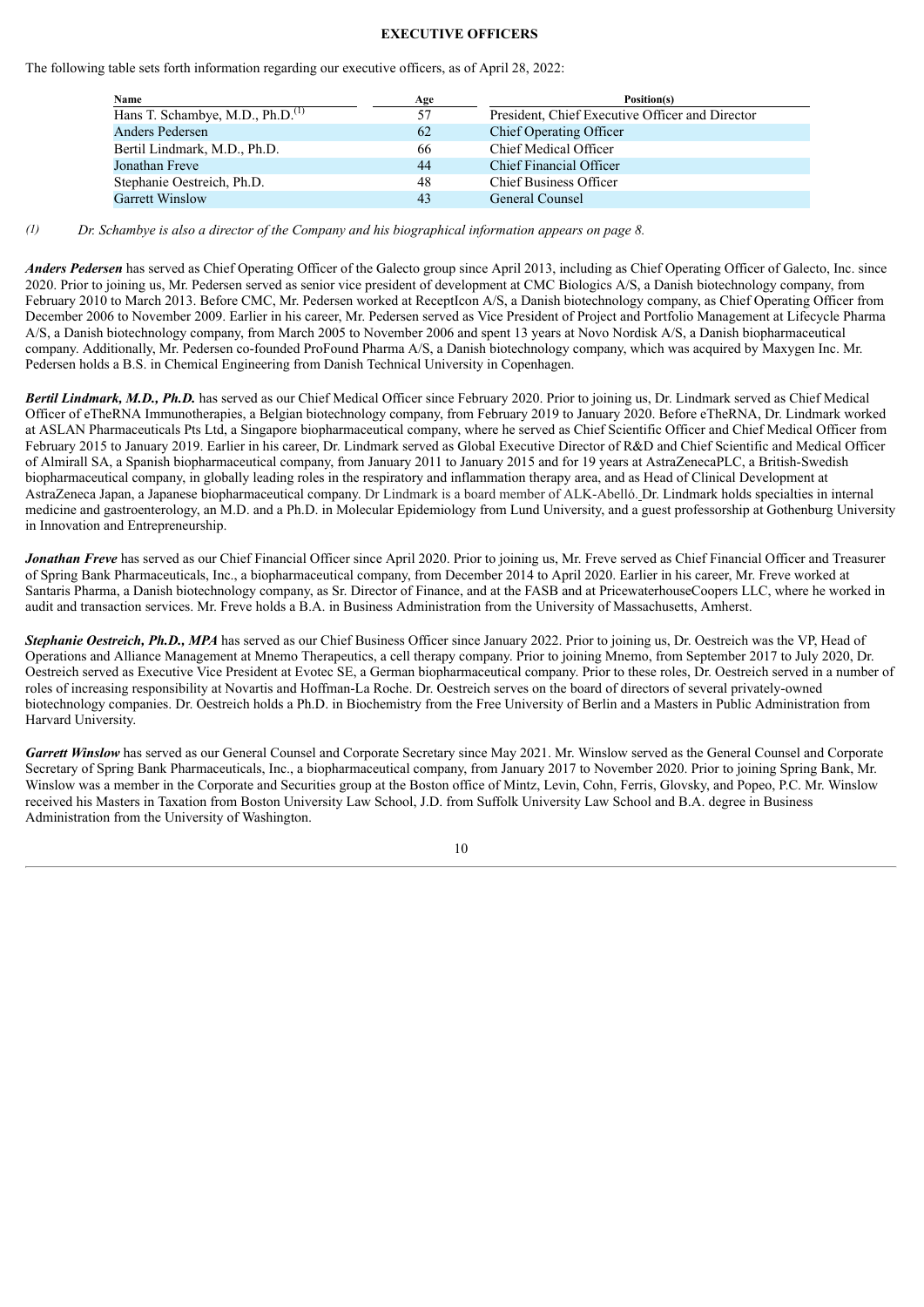#### **THE BOARD OF DIRECTORS AND ITS COMMITTEES**

#### <span id="page-14-0"></span>**Board Composition**

We currently have eight directors and the terms of office of the directors are divided into three classes:

- Class I, whose term will expire at the Annual Meeting of Stockholders to be held in 2024;
- Class II, whose term will expire at the Annual Meeting of Stockholders to be held in 2022; and
- Class III, whose term will expire at the Annual Meeting of Stockholders to be held in 2023.

Class I consists of Chau Q. Khuong, Anne Prener, M.D. and Søren Møller, Ph.D., Class II consists of David Shapiro, M.D. and Carl Goldfischer, M.D., and Class III consists of Jayson Dallas, M.D., Hans T. Schambye, M.D., Ph.D. and Amit D. Munshi. At each Annual Meeting of Stockholders, or the Annual Meeting, the successors to directors whose terms will then expire shall serve from the time of election and qualification until the third Annual Meeting following election and until their successors are duly elected and qualified. A resolution of the Board of Directors may change the authorized number of directors. This classification of the Board of Directors may have the effect of delaying or preventing changes in control or management of our company.

#### **Board Independence**

Our Board of Directors has determined, upon the recommendation of our Nominating and Corporate Governance Committee, that each of our directors, except for Hans T. Schambye, M.D., Ph.D., who serves as our President and Chief Executive Officer, is independent within the meaning of the director independence standards of the Nasdaq Stock Market, or Nasdaq, rules and the Securities and Exchange Commission, or SEC. There are no family relationships among any of our directors or executive officers. Dr. Schambye is not an independent director under these rules because he is an executive officer of the Company.

In making such determination, our Board of Directors evaluated, and will continue to evaluate at least on an annual basis, all relationships between us and each director in light of relevant facts and circumstances for the purposes of determining whether a material relationship exists that might signal a potential conflict of interest or otherwise interfere with such director's ability to satisfy his or her responsibilities as an independent director.

# **Board Meetings and Attendance**

Our Board of Directors held thirteen (13) meetings during the fiscal year ended December 31, 2021. Each of the directors attended at least 75% of the meetings of the Board of Directors and the committees of the Board of Directors on which he or she served during the fiscal year ended December 31, 2021, in each case, which were held during the period for which he or she was a director and/or a member of the applicable committee. The Company encourages its directors to attend our annual meeting of stockholders. Three (3) of our directors then in office attended our 2021 annual meeting of stockholders.

#### **Board Committees**

Our Board of Directors has established four (4) standing committees: the Audit Committee, the Compensation Committee, the Nominating and Corporate Governance Committee and the Research and Development Committee, each of which is comprised solely of independent directors, and is described more fully below. Each of the Audit Committee, Compensation Committee, Nominating and Corporate Governance Committee and Research and Development Committee operates pursuant to a written charter and each committee reviews and assesses the adequacy of its charter and submits its charter to the Board of Directors for approval. The charters for the Audit Committee, Compensation Committee, Nominating and Corporate Governance Committee and Research and Development Committee are all available on our website at www.galecto.com under "Investors" at "Corporate Governance."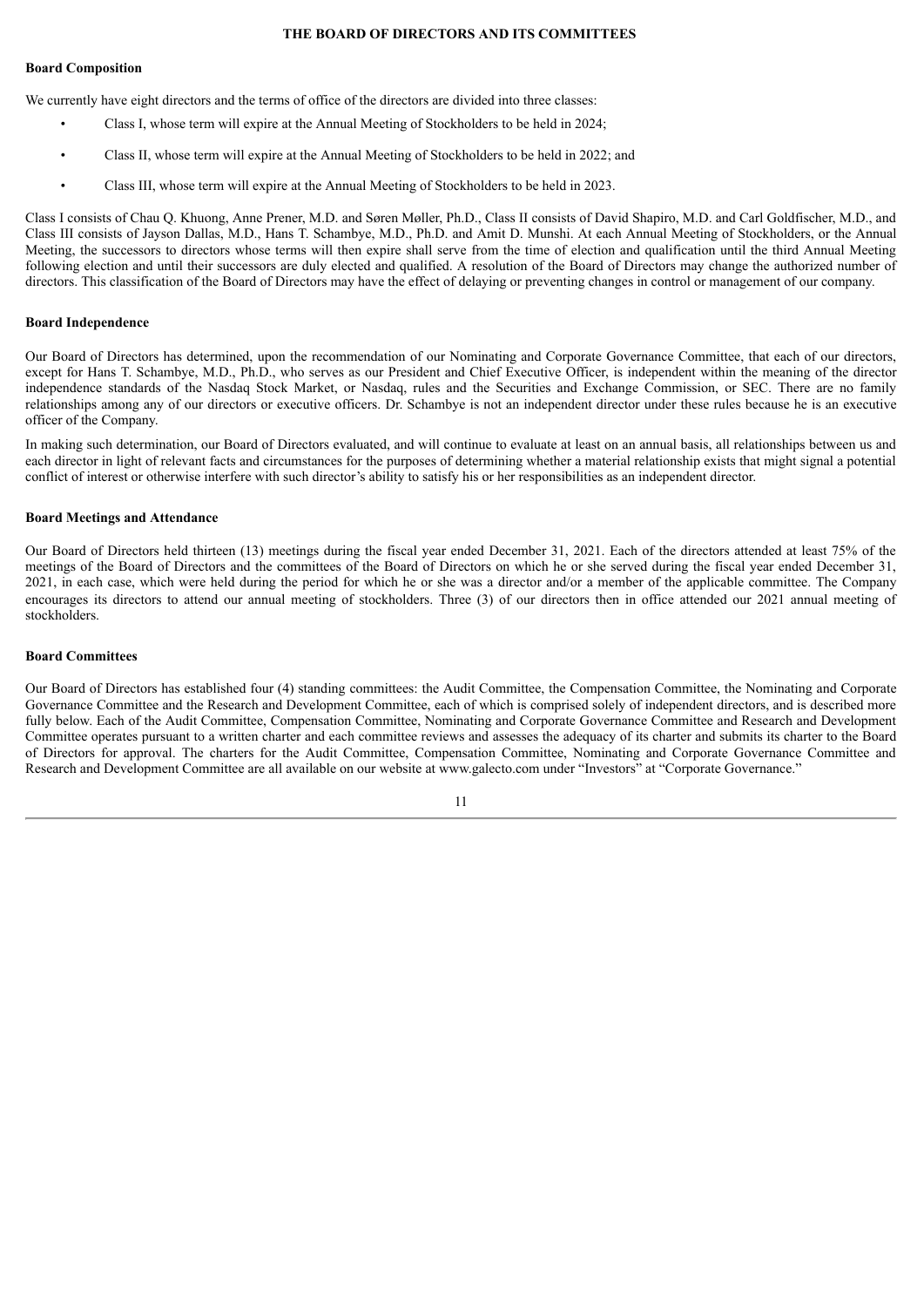## *Audit Committee*

Our Audit Committee is currently composed of Carl Goldfischer, M.D., Chau Khuong and Amit D. Munshi, with Dr. Goldfischer serving as chair of the committee. Our Board of Directors has determined that each member of the Audit Committee meets the independence requirements of Rule 10A-3 under the Exchange Act and the applicable listing standards of Nasdaq. Our Board of Directors has determined that Dr. Goldfischer is an "audit committee financial expert" within the meaning of the SEC regulations and applicable listing standards of Nasdaq. During the fiscal year ended December 31, 2021, the Audit Committee held four (4) meetings. The report of the Audit Committee is included in this Proxy Statement under "Report of the Audit Committee." The Audit Committee's responsibilities include:

- appointing, approving the compensation of, and assessing the independence of our independent registered public accounting firm;<br>• pre-approving auditing and permissible non-audit services, and the terms of such services,
- pre-approving auditing and permissible non-audit services, and the terms of such services, to be provided by our independent registered public accounting firm;
- reviewing and discussing with management and our independent registered public accounting firm our annual and quarterly financial statements and related disclosures as well as critical accounting policies and practices used by us;
- coordinating the oversight and reviewing the adequacy of our internal control over financial reporting;
- establishing policies and procedures for the receipt and retention of accounting-related complaints and concerns;
- recommending based upon the Audit Committee's review and discussions with management and our independent registered public accounting firm whether our audited financial statements shall be included in our Annual Report on Form 10-K;
- monitoring the integrity of our financial statements and our compliance with legal and regulatory requirements as they relate to our financial statements and accounting matters;
- preparing the audit committee report required by SEC rules to be included in our annual proxy statement;
- reviewing material related person transactions for potential conflict of interest situations and approving such transactions; and
- at least annually, reviewing and reassessing the adequacy of the audit committee charter and recommending to the Board of Directors any amendments or modifications to the charter that the Audit Committee deems appropriate.

#### *Compensation Committee*

Our Compensation Committee is currently composed of Anne Prener, M.D., Søren Møller, Ph.D. and David Shapiro, M.D., with Dr. Shapiro serving as chair of the committee. Our Board of Directors has determined that each member of the Compensation Committee is "independent" as defined under the applicable listing standards of Nasdaq. During the fiscal year ended December 31, 2021, the Compensation Committee held five (5) meetings. The Compensation Committee's responsibilities include:

- reviewing on a periodic basis the operation of our executive compensation programs to determine whether they remain supportive of our business objectives;
- reviewing the performance of our chief executive officer, and approving or recommending to the Board of Directors the compensation of our chief executive officer;
- reviewing the performance of our other executive officers, and approving or recommending to the Board of Directors the compensation of our other executive officers;
- overseeing and administering our compensation and similar plans;
- reviewing and approving structures and guidelines for various incentive compensation and benefit plans;
- approving and recommending to the Board of Directors the compensation of our outside directors;
- preparing the compensation committee report required by SEC rules, if and when required, to be included in our annual proxy statement;
- reviewing and approving the retention, termination or compensation of any consulting firm or outside advisor to assist in the evaluation of compensation matters; and
- at least annually, reviewing and reassessing the adequacy of the compensation committee charter and recommending to the Board of Directors any amendments or modifications to the charter that the Compensation Committee deems appropriate.

Our Compensation Committee makes adjustments to annual compensation, determines bonuses and equity awards, and establishes (with input from the Board of Directors) new performance objectives. Our Compensation Committee will consider matters related to individual compensation, such as compensation for new executive hires, as well as high-level strategic issues, such as the efficacy of the Company's compensation strategy, potential modifications to that strategy and new trends, plans or approaches to compensation. Generally, the Compensation Committee's process comprises two related elements: the determination of compensation levels and the establishment of performance objectives for the current year. For executives other than the Chief Executive Officer, our Compensation Committee solicits

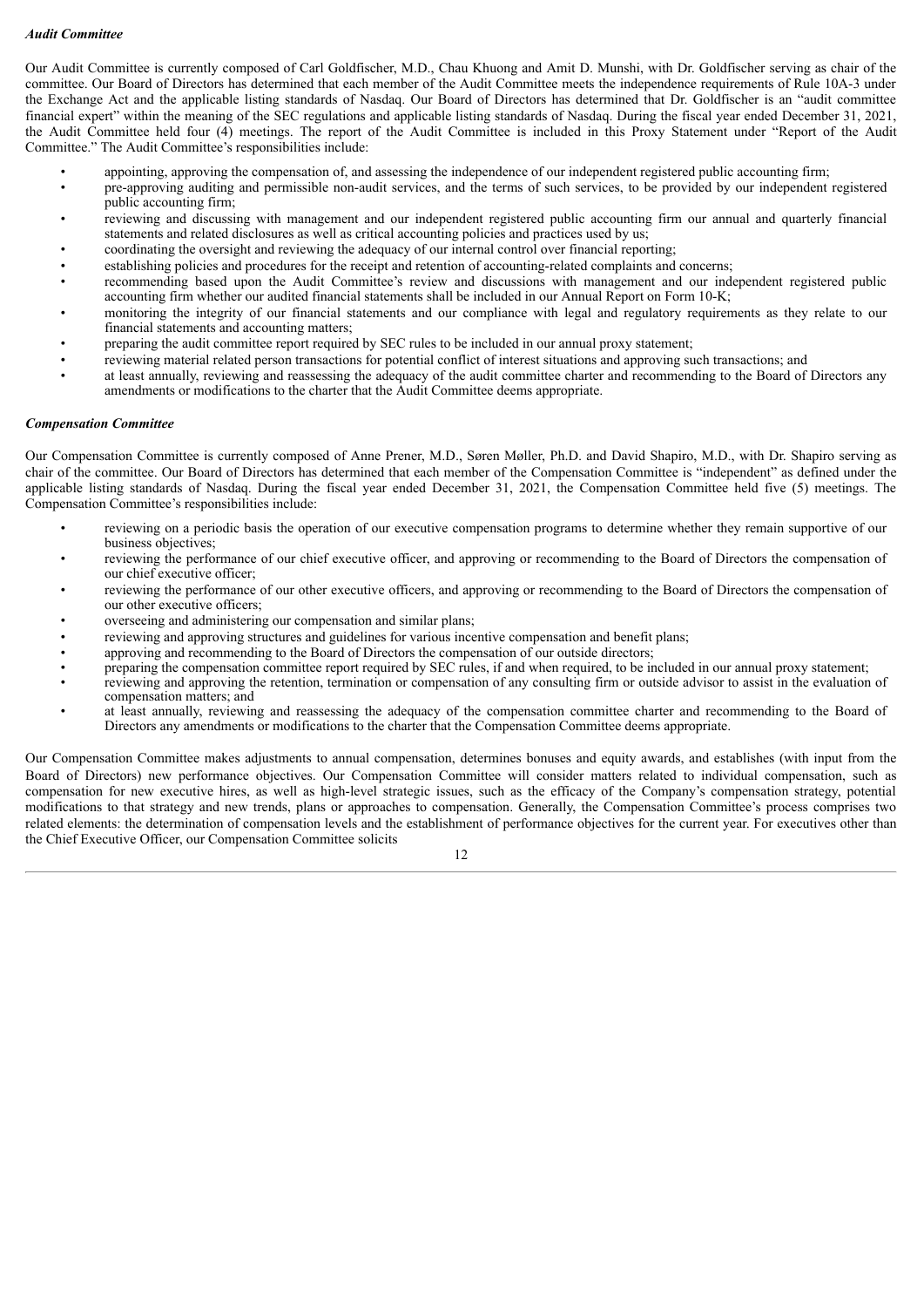and considers evaluations and recommendations submitted to the Compensation Committee by the Chief Executive Officer. In the case of the Chief Executive Officer, the evaluation of his performance is conducted by the Compensation Committee, which determines any adjustments to his compensation as well as awards to be granted. For all executives and directors, as part of its deliberations, the Compensation Committee may review and consider, as appropriate, materials such as financial reports and projections, operational data, tax and accounting information, tally sheets that set forth the total compensation that may become payable to executives in various hypothetical scenarios, executive and director stock ownership information, company stock performance data, analyses of historical executive compensation levels and current Company-wide compensation levels and analyses of executive and director compensation paid at a peer group of other companies approved by our Compensation Committee. During 2020 and 2021, the Compensation Committee also retained the services of Frederic W. Cook, as its external compensation consultant and considered Frederic W. Cook's input on certain compensation matters as they deemed appropriate. The Compensation Committee may delegate its authority to grant certain equity awards to one or more officers of the Company, including our Chief Executive Officer, and for fiscal year 2021 it delegated such authority to Dr. Schambye.

# *Nominating and Corporate Governance Committee*

Our Nominating and Corporate Governance Committee is composed of Chau Q. Khuong, Jayson Dallas, M.D., and Søren Møller, Ph.D., with Dr. Dallas serving as chair of the committee. Our Board of Directors has determined that each member of the Nominating and Corporate Governance Committee is "independent" as defined under the applicable listing standards of Nasdaq. During fiscal year ended December 31, 2021, the Nominating and Corporate Governance Committee held three (3) meetings. The Nominating and Corporate Governance Committee's responsibilities include:

- developing and recommending to the Board of Directors criteria for board and committee membership;
- establishing procedures for identifying and evaluating board of director candidates, including nominees recommended by stockholders;
- reviewing the composition of the Board of Directors to ensure that it is composed of members containing the appropriate skills and expertise to advise us;
- identifying individuals qualified to become members of the Board of Directors;
- recommending to the Board of Directors the persons to be nominated for election as directors and to each of the board's committees;
- developing and recommending to the Board of Directors a code of business conduct and ethics and a set of corporate governance guidelines;
- overseeing the evaluation of our Board of Directors and management;
- overseeing our environmental, social and governance (ESG) initiatives; and
- at least annually, reviewing and reassessing the adequacy of the nominating and corporate governance committee charter and recommending to the Board of Directors any amendments or modifications to the charter that the Nominating and Corporate Governance Committee deems appropriate.

We believe that the composition and functioning of our Nominating and Corporate Governance Committee complies with all applicable requirements of the Sarbanes-Oxley Act of 2002, as amended, and all applicable SEC and Nasdaq rules and regulations. We intend to comply with future requirements to the extent they become applicable to us.

#### *Research and Development Committee*

In February 2022, our Board of Directors established a Research and Development Committee of our Board of Directors. Our Research and Development Committee is currently composed of Jayson Dallas, M.D., Anne Prener, M.D., and David Shapiro, M.D., with Dr. Shapiro serving as chair of the committee. The Research and Development Committee's responsibilities include:

- reviewing and advising the Board of Directors and management regarding the long-term strategic goals and objectives and the quality and direction of our research and development programs;
- reviewing our research and development pipeline;
- monitoring and evaluating trends in research and development, and recommending to the Board of Directors and management emerging technologies for building our technological strength;
- recommending approaches to acquiring and maintaining technology positions (including but not limited to contracts, grants, collaborative efforts, alliances, and capital);
- advising the Board of Directors and management on the scientific aspects of business development transactions; and
- assisting the Board of Directors with its oversight responsibility for enterprise risk management in areas affecting our research and development.

Our Board of Directors may from time to time establish other committees.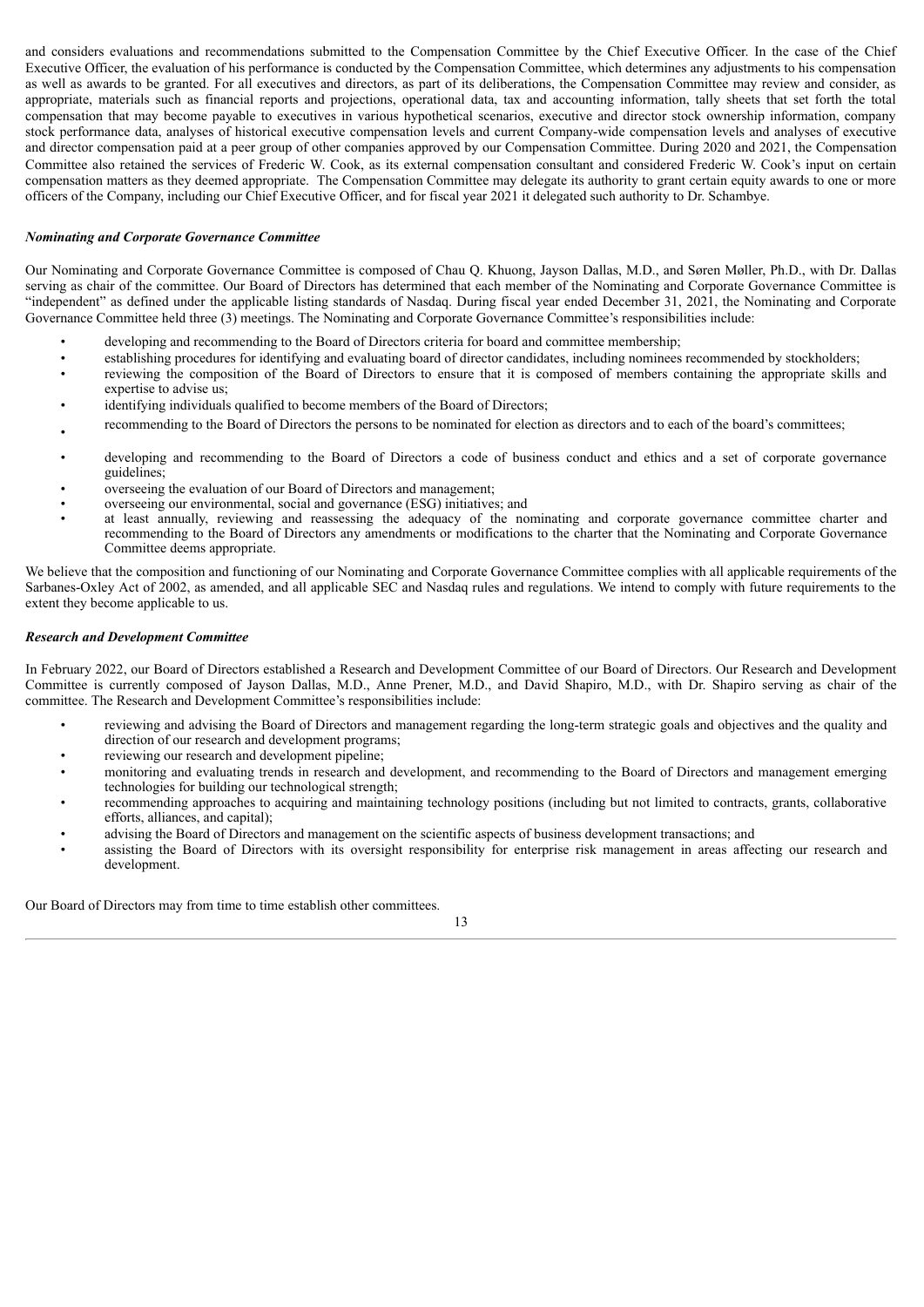#### *Identifying and Evaluating Director Nominees*

Our Board of Directors is responsible for identifying and recommending qualified board members. The Board of Directors delegates the selection process to the Nominating and Corporate Governance Committee, with the expectation that other members of the Board of Directors will take part in the process as appropriate.

Generally, our Nominating and Corporate Governance Committee identifies candidates for director nominees in consultation with other directors, through the use of search firms or other advisors, through the recommendations submitted by stockholders or through such other methods as the Nominating and Corporate Governance Committee deems to be helpful to identify candidates. Once candidates have been identified, our Nominating and Corporate Governance Committee confirms that the candidates meet all of the minimum qualifications for director nominees established by the Nominating and Corporate Governance Committee. The Nominating and Corporate Governance Committee may gather information about the candidates through interviews, detailed questionnaires, background checks or any other means that the Nominating and Corporate Governance Committee deems to be appropriate in the evaluation process. The Nominating and Corporate Governance Committee then discusses and evaluates the qualities and skills of each candidate, both on an individual basis and taking into account the overall composition and needs of our Board of Directors. Based on the results of the evaluation process, the Nominating and Corporate Governance Committee recommends candidates for the Board of Directors' approval as director nominees for election to the Board of Directors.

# *Director Qualifications and Diversity*

Our Nominating and Corporate Governance Committee's priority in selecting board members is identification of persons who will further the interests of Galecto through their established record of professional accomplishment, the ability to contribute positively to the collaborative culture among board members, and professional and personal experiences and expertise relevant to our growth strategy. They will consider, among other things, the following when recommending candidates for the Board's selection as director nominees for the Board and as candidates for appointment to the Board's committees: the current size and composition of the Board, the needs of the Board and its respective committees, such factors as character, integrity, judgment, diversity, reputation, the skills of the proposed director candidate, the ability to devote sufficient time, his or her depth and breadth of professional experience, education or other background characteristics, his or her independence and understanding of the Company's business and industry, length of service, and other relevant criteria.

While we have no formal policy regarding board diversity, our Board of Directors believes that social diversity and professional diversity is key to representing the interests of stockholders effectively. In evaluating prospective director candidates, our Nominating and Corporate Governance Committee may consider, in addition to the qualifications set forth above and other criteria for board membership approved by the Board from time to time, all facts and circumstances that it deems appropriate or advisable, including, among other things, diversity, including but not limited to race, gender or national origin, the skills of the proposed director candidate, his or her depth and breadth of professional experience or other background characteristics, his or her independence and the needs of the Board. Our Board currently includes one director who identifies as women, and three directors who identify as a racial or ethnic minority.

The Nominating and Corporate Governance Committee will consider candidates recommended by stockholders. The policy adopted by the Nominating and Corporate Governance Committee provides that candidates recommended by stockholders are given appropriate consideration in a similar manner as other candidates.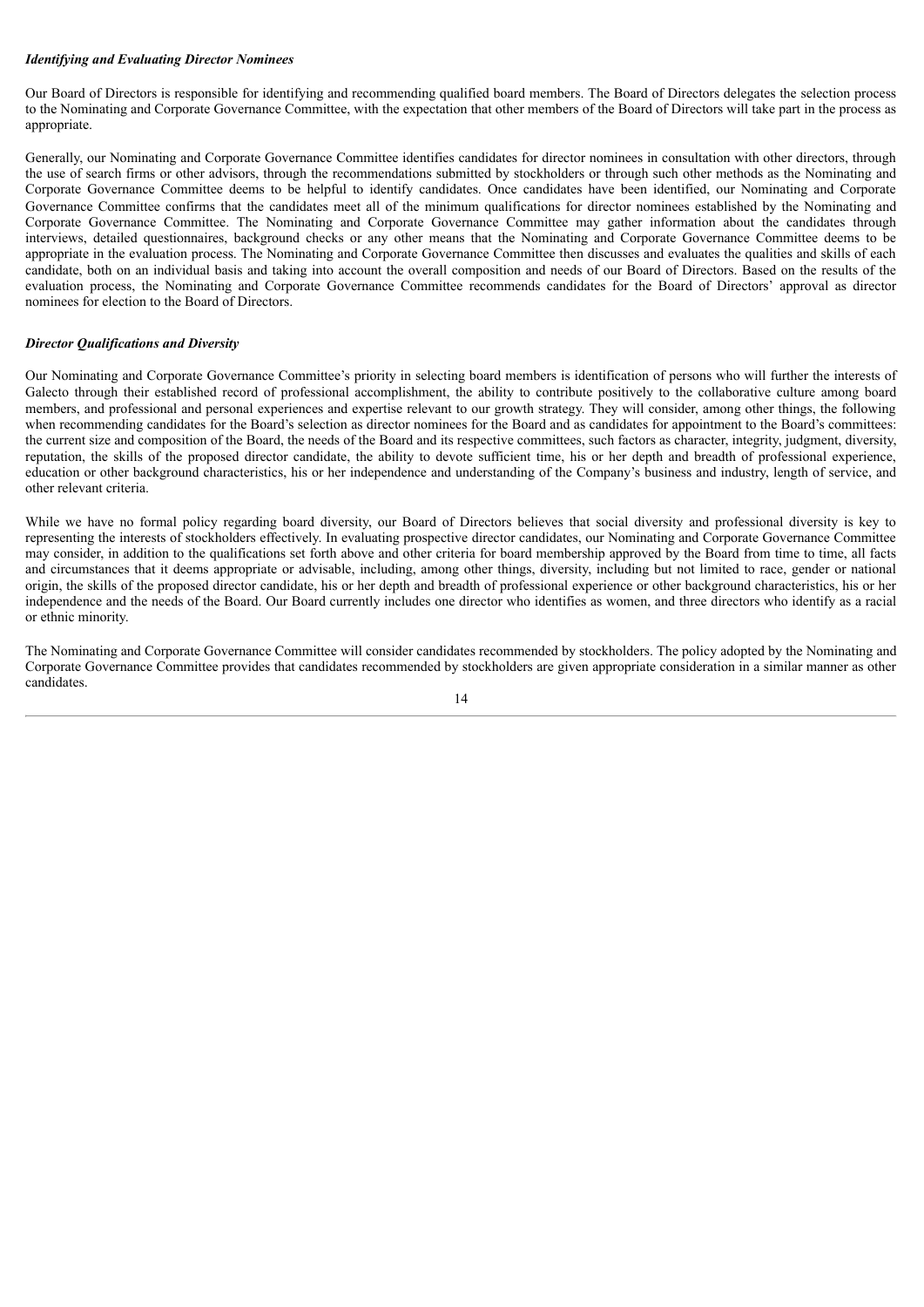# **Board Diversity**

We are committed to diversity and inclusion, as reflected by our Board of Directors. Our directors come from diverse backgrounds, including with respect to differences of age, gender, background, viewpoint, professional experience, education, skills and other individual qualities and attributes. The below board diversity matrix reports self-identified diversity statistics for our Board of Directors.

#### **Board Diversity Matrix (As of April 28, 2022)**

| <b>Total Number of Directors</b>        | 8      |      |                   |                                   |  |
|-----------------------------------------|--------|------|-------------------|-----------------------------------|--|
| <b>Part I: Gender Identity</b>          | Female | Male | <b>Non-Binary</b> | <b>Did Not Disclose</b><br>Gender |  |
| <b>Directors</b>                        |        |      |                   |                                   |  |
| Part II: Demographic Background         |        |      |                   |                                   |  |
| Asian (other than South Asian)          |        |      |                   |                                   |  |
| African American or Black               |        |      |                   |                                   |  |
| Alaskan Native or native American       |        |      |                   |                                   |  |
| Asian                                   |        |      |                   |                                   |  |
| Hispanic or Latin                       |        |      |                   |                                   |  |
| Native Hawaiian or Pacific Islander     |        |      |                   |                                   |  |
| White                                   |        |      |                   |                                   |  |
| Two or More Races or Ethnicities        |        |      |                   |                                   |  |
| LGBTQ+                                  |        |      |                   |                                   |  |
| Did Not Disclose Demographic Background |        |      |                   |                                   |  |

#### **Non-Management Director Meetings**

Our independent directors meet in regularly scheduled executive sessions without management. These executive sessions occur in conjunction with regularly scheduled meetings of our Board of Directors and its standing committees and otherwise as needed.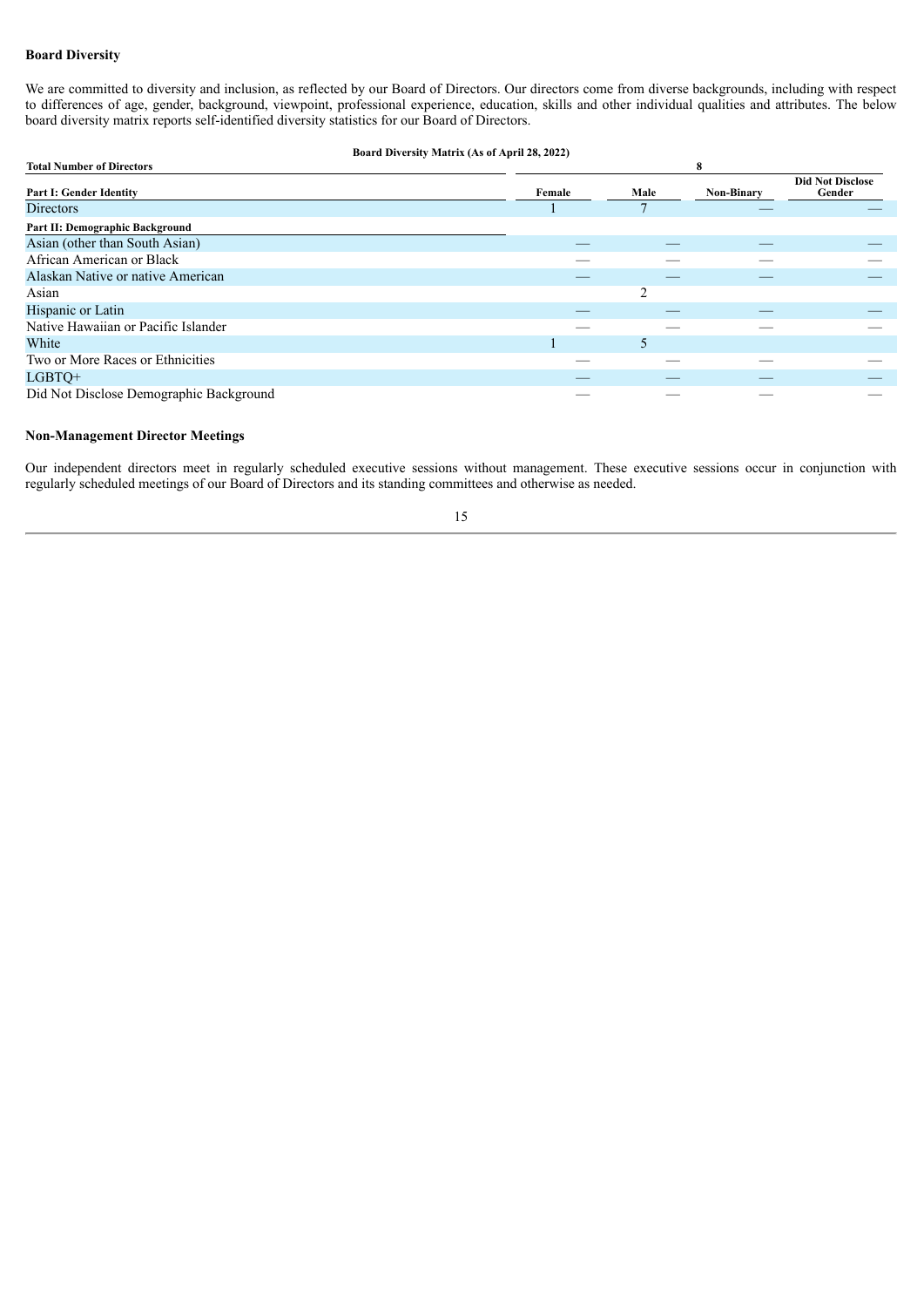#### **Communication with the Directors**

Any interested party with concerns about our company may report such concerns or otherwise communicate to the Board of Directors, as a whole or to committees or individual directors, by submitting a written communication to the attention of the Board of Directors, committee or individual directors, as applicable, at the following address:

#### c/o Galecto, Inc. Ole Maaloes Vej 3 DK-2200 Copenhagen N Denmark

You may submit your concern anonymously or confidentially by postal mail. You may also indicate whether you are a stockholder, supplier, or other interested party.

A copy of any such written communication may also be forwarded to the Company's legal counsel and a copy of such communication may be retained for a reasonable period of time. The directors may discuss the matter with the Company's legal counsel, with independent advisors, with other directors, or with the Company's management, or may take other action or no action as the director determines in good faith, using reasonable judgment, and applying his or her own discretion.

In general, communications relating to corporate governance and long-term corporate strategy are more likely to be forwarded than communications relating to ordinary business affairs, personal grievances, and matters as to which we receive repetitive or duplicative communications.

The Audit Committee oversees the procedures for the receipt, retention, and treatment of complaints received by the Company regarding accounting, internal accounting controls, or audit matters, and the confidential, anonymous submission by employees of concerns regarding questionable accounting, internal accounting controls or auditing matters.

#### **Stockholder Engagement**

Senior management regularly engages with our stockholders at industry conferences and investor meetings. In response to feedback gained through these meetings, we remain focused on delivering on our growth strategy, and we continue to enhance the transparency and disclosure of our financial, operational and governance performance.

#### **Leadership Structure and Risk Oversight**

Our Board of Directors is currently chaired by Carl Goldfischer, M.D. The Board of Directors has determined that Dr. Goldfischer is an independent director. However, our corporate governance guidelines provide that the chair of the Board of Directors may be filled based upon the Board of Director's view of what is in the best interest of the company, and that such person could be the Company's chief executive officer or another member of the Board who is not an independent director.

Risk is inherent with every business, and how well a business manages risk can ultimately determine its success. We face a number of risks, including risks relating to our financial condition, research and development activities, operations, strategic direction and intellectual property, as more fully discussed under "Risk Factors" in our Annual Report on Form 10-K. Management is responsible for the day-to-day management of risks we face, while our Board of Directors, as a whole and through its committees, including as disclosed in the descriptions of the standing committees and in the charters of each of such committees, has responsibility for the oversight of risk management.

The full Board of Directors (or the appropriate board committee in the case of risks that are under the purview of a particular committee) discusses with management our major risk exposures, their potential impact on us, and the steps we take to manage them. When a board committee is responsible for evaluating and overseeing the management of a particular risk or risks, the chair of the relevant committee reports on the discussion to the full Board of Directors during the committee reports portion of the next board meeting. This enables the Board of Directors and its committees to coordinate the risk oversight role, particularly with respect to risk interrelationships.

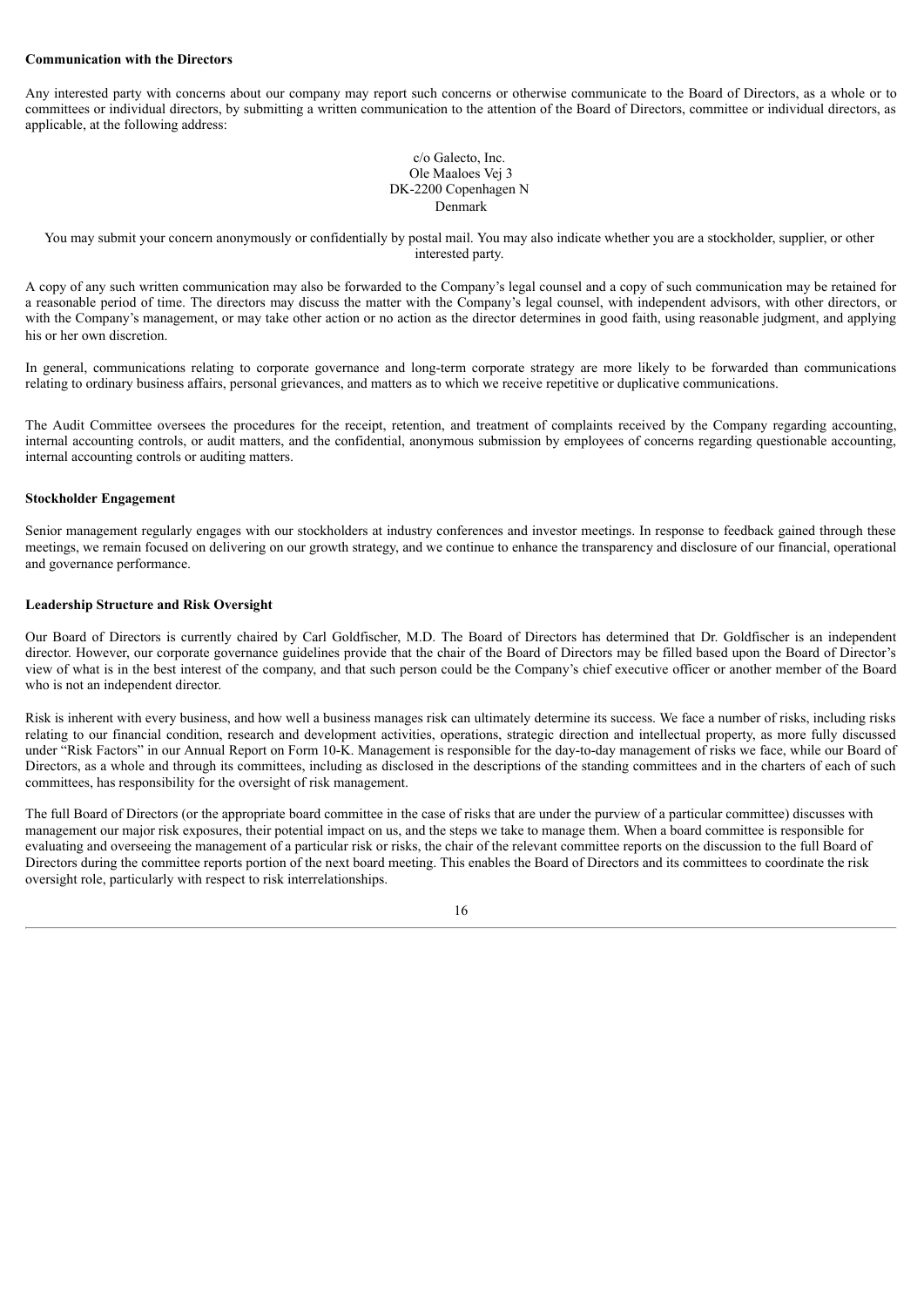#### **EXECUTIVE OFFICER COMPENSATION**

<span id="page-20-0"></span>The following discussion contains forward looking statements that are based on our current plans, considerations, expectations and determinations regarding future compensation programs. The actual amount and form of compensation and the compensation policies and practices that we adopt in the future may differ materially from currently planned programs as summarized in this discussion.

As an emerging growth company, we have opted to comply with the executive compensation disclosure rules applicable to "smaller reporting companies," as such term is defined in the rules promulgated under the Securities Act. The compensation provided to our named executive officers for the fiscal year ended December 31, 2021 and December 31, 2020 is detailed in the 2021 Summary Compensation Table and accompanying footnotes and narrative that follow. Our named executive officers are:

- Hans T. Schambye, M.D., Ph.D., our President and Chief Executive Officer;
- Anders Pedersen, our Chief Operating Officer; and
- Jonathan Freve, our Chief Financial Officer.

To date, the compensation of our named executive officers has consisted of a combination of base salary, cash incentive compensation and long-term incentive compensation, as more fully described below. Our named executive officers, like all full-time employees, are eligible to participate in our health and welfare benefit plans.

#### **Summary Compensation Table**

The following table sets forth information regarding compensation awarded to, earned by or paid to each of our named executive officers for the year ended December 31, 2021 and December 31, 2020, as applicable.

| <b>Name and Principal Position</b>    | Year | Salary<br>$(S)^{(1)}$ | <b>Bonus</b><br>$(S)^{(2)}$ | Option<br>Awards<br>$(S)^{(3)}$ | All Other<br>Compensation<br>(S) | <b>Total</b><br><b>(S)</b> |
|---------------------------------------|------|-----------------------|-----------------------------|---------------------------------|----------------------------------|----------------------------|
| Hans T. Schambye, M.D., Ph.D.         |      |                       |                             |                                 |                                  |                            |
| President and Chief Executive Officer | 2021 | 512,214               | 222,982                     | 2,211,808                       |                                  | 2,947,004                  |
|                                       | 2020 | 387,493               | 257,489                     | 3,258,557                       |                                  | 3,903,539                  |
| Anders Pedersen                       |      |                       |                             |                                 |                                  |                            |
| <b>Chief Operating Officer</b>        | 2021 | 420,055               | 120,340                     | 961,656                         |                                  | 1,502,051                  |
|                                       | 2020 | 292,136               | 157,523                     | 641,514                         |                                  | 1,091,173                  |
| Jonathan Freve <sup>(4)</sup>         |      |                       |                             |                                 |                                  |                            |
| Chief Financial Officer               | 2021 | 420,000               | 161,000                     | 912.491                         | $21,400^{(5)}$                   | 1,514,891                  |
|                                       |      | 17                    |                             |                                 |                                  |                            |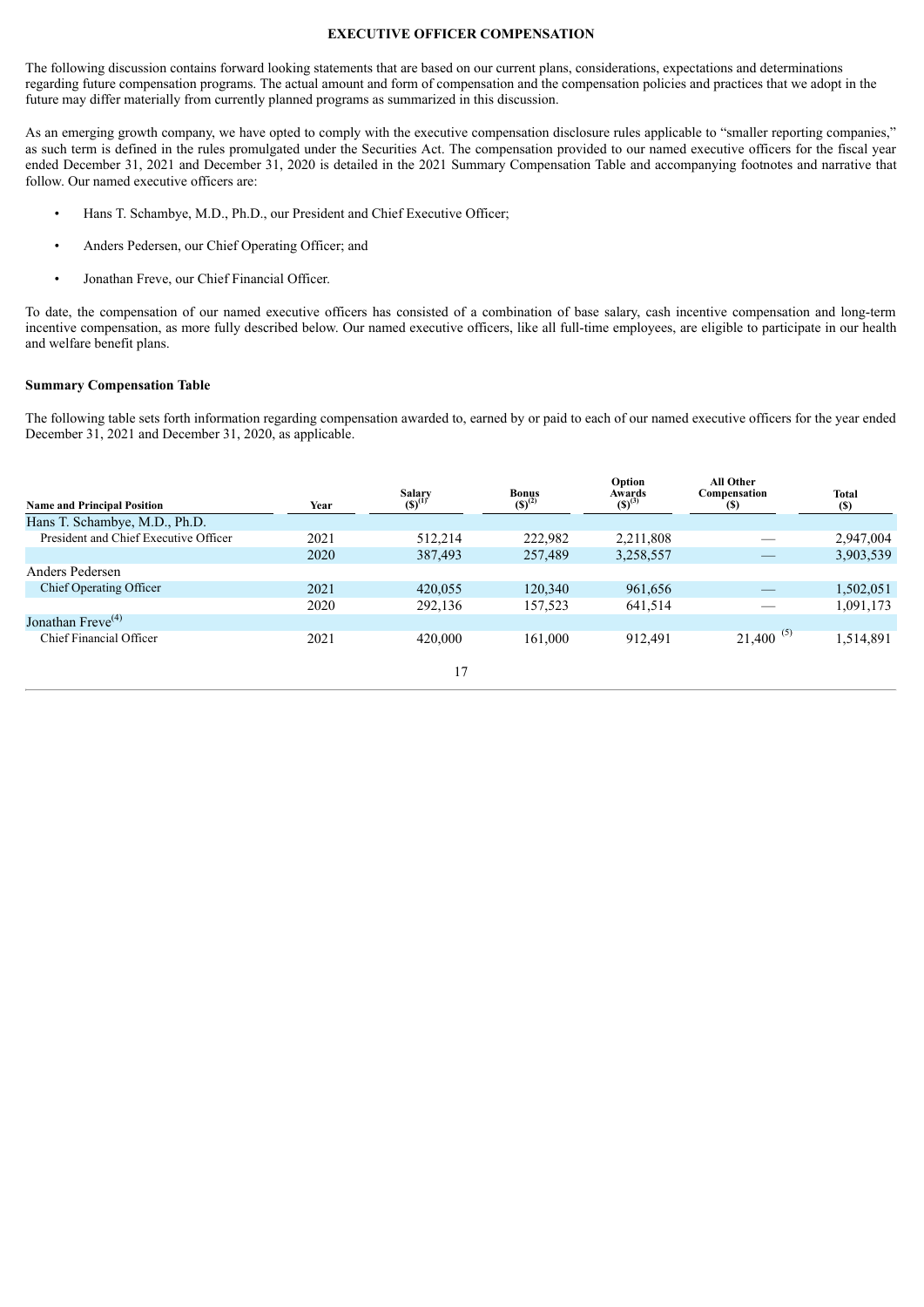- (1) For Dr. Schambye and Mr. Pedersen, the values stated have been converted from Danish Krone (DKK) to U.S. dollar (USD) at a rate of 6.2918:1 in 2021 and 6.5343:1 in 2020, which is the average DKK:USD exchange rate throughout the applicable fiscal year. See "Narrative *Disclosure to Summary Compensation Table – Employment Arrangements" below.*
- (2) The amounts set forth herein reflect bonuses paid for performance during the respective years. For Dr. Schambye and Mr. Pedersen, the values stated have been converted from Danish Krone (DKK) to U.S. dollar (USD) at a rate of 6.6003:1 in 2021 and 6.2929:1 in 2020, which is the DKK: USD exchange rate prevailing as of the effective date of the respective bonus determination by our Board of Directors or Compensation *Committee.*
- (3) These amounts reflect the aggregate grant date fair value of option awards for fiscal years 2021 and 2020, respectively, computed in accordance with FASB ASC Topic 718. Such grant date fair values do not take into account any estimated forfeitures. Assumptions used in the calculation of these amounts are included in Note 11 to our consolidated financial statements included in our Annual Report on Form 10-K for the year ended December 31, 2021, filed with the SEC on February 17, 2022. The amounts reported in this column reflect the accounting cost for these stock options and do not correspond to the actual economic value that may be received by our directors upon the exercise of the stock *options or any sale of the underlying shares of common stock.*
- (4) Mr. Freve was not a named executive officer for fiscal year 2020. As a result, no compensation for Mr. Freve for 2020 is included in this table.
- (5) Consists of employer \$17,400 matching contributions under a 401(k) plan and \$4,000 employer contributions under a health sayings account.

#### **Narrative Disclosure to Summary Compensation Table**

The amounts provided above were paid pursuant to the terms of each named executive officer's letter agreement, in each case, as described below. Any salary determinations made for non-U.S. employees of the Corporation in U.S. Dollars were converted into and paid in such employee's local currency based on the exchange rate prevailing as of the effective date of the salary increase, as applicable, unless otherwise determined by the Board of Directors.

#### *Cash Bonus*

Our annual bonus program is intended to reward our named executive officers for meeting objective or subjective performance goals for a fiscal year. Our Board of Directors or compensation committee may approve annual bonuses for our named executive officers based on individual performance, company performance, or as otherwise determined appropriate. The target bonus, as a percent of base salary, for each of our named executive officers is listed below and the amounts ultimately earned are set forth in the Summary Compensation Table, above.

| <b>Name and Principal Position</b>    | <b>2021 Target Bonus</b><br>(% of base salary) |
|---------------------------------------|------------------------------------------------|
| Hans T. Schambye, M.D., Ph.D.         | 60                                             |
| President and Chief Executive Officer |                                                |
|                                       |                                                |
| Anders Pedersen                       | 40                                             |
| Chief Operating Officer               |                                                |
|                                       |                                                |
| Jonathan Freve <sup>(3)</sup>         | 40                                             |
| Chief Financial Officer               |                                                |

#### *Employment Arrangements*

#### *Service Agreement with Hans T. Schambye, M.D., Ph.D.*

In connection with our initial hiring of Dr. Schambye as our Chief Executive Officer, we entered into a service agreement with him in April 2013. The service agreement provides that Dr. Schambye is entitled to an annualized base salary, to be adjusted in accordance with normal business practices and at our sole discretion, during his employment with us, and that he is eligible, at our sole discretion, to earn an annual bonus target, to be adjusted with normal business practices and at our sole discretion. Under the service agreement, Dr. Schambye's employment with us can be terminated at any time and for any reason by him with three months' written notice or us with nine months' written notice of termination on the last day of a month. See "*—Additional Narrative Description – Change of Control and Severance Arrangements*" below for a description of the severance obligations that Dr. Schambye is entitled.

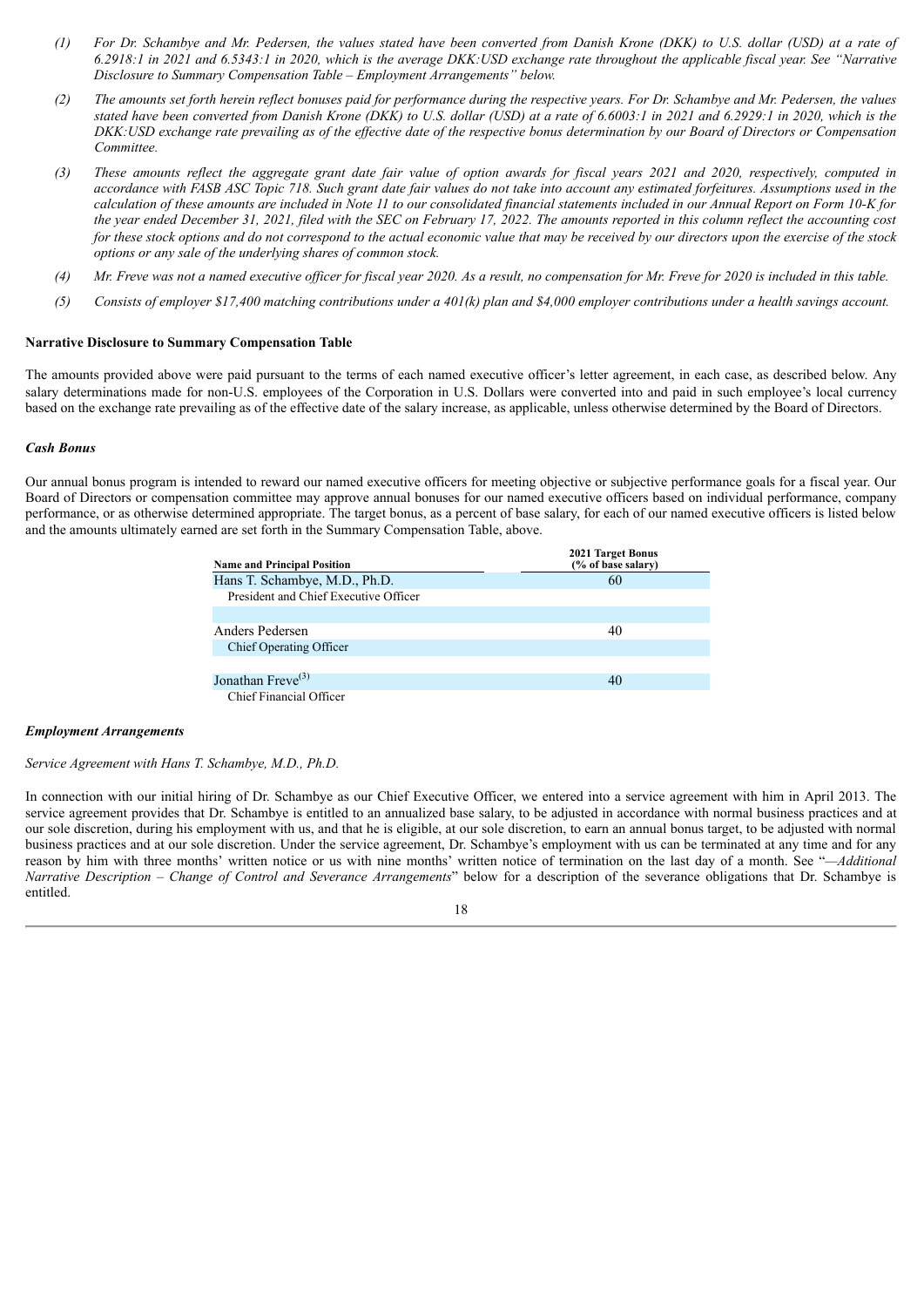On December 10, 2020, we increased Dr. Schambye's base salary, effective as of January 1, 2021, from 2,692,008 DKK to 3,225,200 DKK (\$525,000 USD) and his target bonus from 50% to 60% of his base salary. On November 17, 2021, we increased Dr. Schambye's base salary, effective as of January 1, 2022, to 3,386,366 DKK (\$515,340 USD). For 2021, Dr. Schambye earned a base salary of 3,222,723 DKK (\$512,214 USD), and we awarded him a bonus of 1,471,741 DKK (\$222,982 USD), which bonus amount was determined by the Board of Directors in its discretion based on the achievement of predetermined Company performance metrics.

#### *Employment Contract with Anders Pedersen*

In connection with our initial hiring of Mr. Pedersen as our Chief Operating Officer, we entered into an employment contract with him in January 2013, which was subsequently amended in August 2017. The amended employment contract provides that Mr. Pedersen is entitled to an annualized base salary, to be adjusted in accordance with normal business practices and at our sole discretion, during his employment with us, and that he is eligible, at our sole discretion, to earn an annual bonus target, to be adjusted with normal business practices and at our sole discretion. Under the amended employment contract, Mr. Pedersen's employment with us can be terminated at any time and for any reason by him with three months' written notice or us with nine months' written notice. The required notice period upon termination by us was extended to seven months beginning in October 2021. See "*—Additional Narrative Description – Change of Control and Severance Arrangements*" below for a description of the severance obligations that Mr. Pedersen is entitled.

On December 10, 2020, we increased Mr. Pedersen's base salary, effective as of January 1, 2021, from 2,058,600 DKK to 2,610,876 DKK (\$425,000 USD) and on September 22, 2020, we increased the target bonus that he is eligible to earn from 25% to 40% of his base salary. On November 17, 2021, we increased Mr. Pedersen's base salary, effective as of January 1, 2022, to 2,741,344 DKK (\$417,180 USD). For 2021, Mr. Pedersen earned a base salary of 2,642,882 DKK (\$420,055 USD) and we awarded him a bonus of 794,276 DKK (\$120,340 USD), which bonus amount was determined by the Board of Directors in its discretion based on the achievement of predetermined Company performance metrics.

#### *Employment Agreement with Jonathan Freve*

In connection with our initial hiring of Mr. Freve as our Chief Financial Officer, we entered into and subsequently amended an employment agreement with him in March 2020, providing for standard terms of employment including base salary, annual target bonus and benefits eligibility. Under the amended employment agreement, Mr. Freve's employment with us can be terminated at any time and for any reason by him or us at any time. See "*—Additional Narrative Description – Change of Control and Severance Arrangements*" below for a description of the severance obligations that Mr. Freve is entitled.

On November 17, 2021, we increased Mr. Freve's annual base salary from \$420,000 to \$441,000, and, pursuant to his amended employment agreement, he is eligible, at our sole discretion, to earn a target bonus equal to 40% of his base salary. In 2021, Mr. Freve earned a base salary of \$420,000, and we awarded him a bonus of \$161,000, which bonus amount was determined by the Board of Directors in its discretion based on the achievement of predetermined Company performance metrics.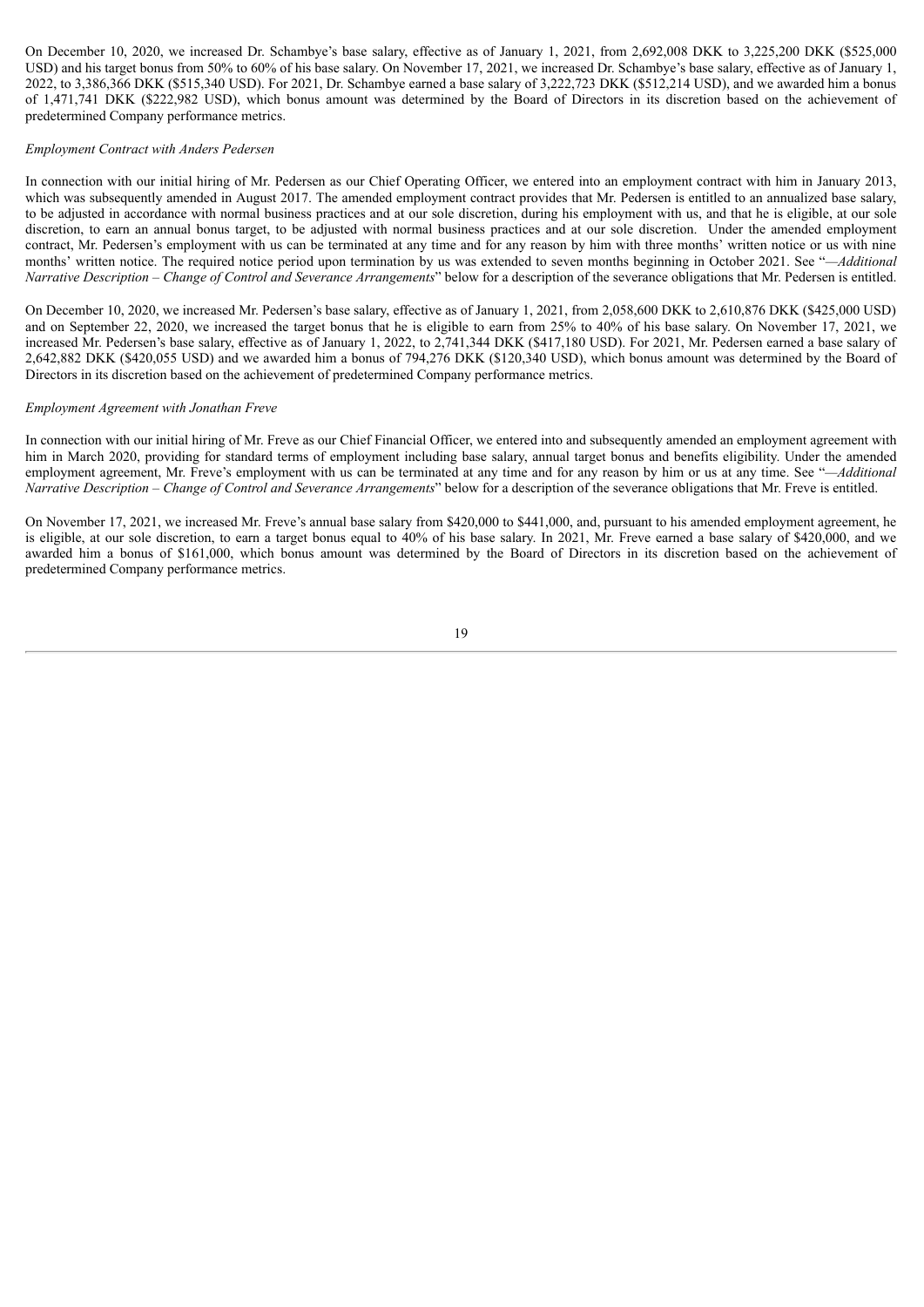# **Outstanding Equity Awards at Fiscal Year End**

The following table sets forth information regarding outstanding stock options held by our named executive officers as of December 31, 2021:

| Name                          | Number of<br><b>Securities</b><br>Underlying<br><b>Unexercised</b><br><b>Options</b><br>Exercisable<br>$^{(#)}$<br>$\left(1\right)$ | Number of<br><b>Securities</b><br>Underlying<br><b>Unexercised</b><br><b>Options</b><br>Unexercisable<br>(#) | Option<br><b>Exercise Price</b><br>(S) | Option<br><b>Expiration</b><br>Date |
|-------------------------------|-------------------------------------------------------------------------------------------------------------------------------------|--------------------------------------------------------------------------------------------------------------|----------------------------------------|-------------------------------------|
| Hans T. Schambye, M.D., Ph.D. | 6,759<br>(1)                                                                                                                        |                                                                                                              | 3.98                                   | 3/22/2030                           |
| President and Chief Executive | 18,197<br>(1)                                                                                                                       |                                                                                                              | 4.78                                   | 3/22/2030                           |
| Officer                       | 19,496<br>(2)                                                                                                                       |                                                                                                              | 5.97                                   | 3/22/2030                           |
|                               | 164,649<br>(3)                                                                                                                      | 43,327                                                                                                       | 1.95                                   | 6/24/2030                           |
|                               | 162,484<br>(4)                                                                                                                      | 357,456                                                                                                      | 7.70                                   | 10/6/2030                           |
|                               |                                                                                                                                     | 230,000                                                                                                      | 13.00                                  | 1/5/2031                            |
|                               | (1)                                                                                                                                 |                                                                                                              |                                        |                                     |
| Anders Pedersen               | 11,698<br>(1)                                                                                                                       |                                                                                                              | 4.78                                   | 3/22/2030                           |
| Chief Operating Officer       | 19,496<br>(2)                                                                                                                       |                                                                                                              | 5.97                                   | 3/22/2030                           |
|                               | 113,195<br>(3)                                                                                                                      | 29,788                                                                                                       | 1.95                                   | 6/24/2030                           |
|                               | 24,371<br>(4)                                                                                                                       | 53,620                                                                                                       | 7.70                                   | 10/6/2030                           |
|                               |                                                                                                                                     | 100,000                                                                                                      | 13.00                                  | 1/5/2031                            |
|                               | (5)                                                                                                                                 |                                                                                                              |                                        |                                     |
| Jonathan Freve                | 90,448<br>(4)                                                                                                                       | 126,626                                                                                                      | 1.95                                   | 6/24/2030                           |
| Chief Financial Officer       |                                                                                                                                     | 95,000                                                                                                       | 13.00                                  | 1/5/2031                            |
|                               |                                                                                                                                     |                                                                                                              |                                        |                                     |

*(1) This option was granted on March 22, 2020 and was fully vested as of the grant date.*

(2) This option was granted on June 24, 2020 and 25% of the shares subject to such option vested and became exercisable on October 22, 2019, *with the remaining shares vesting in equal monthly installments thereafter through October 22, 2022.*

- (3) This option was granted on October 7, 2020 and 25% of the shares subject to such option vest and become exercisable on September 27, 2021, *with the remaining shares vesting in equal monthly installments thereafter through September 27, 2024.*
- (4) This option was granted on January 5, 2021 and 25% of the shares subject to such option vested and became exercisable on January 5, 2022, *with the remaining shares vesting in equal monthly installments thereafter through January 4, 2025.*
- (5) This option was granted on June 24, 2020 and 25% of the shares subject to such option vested and became exercisable on April 27, 2022, with *the remaining shares vesting in equal monthly installments thereafter through April 26, 2024.*

# **Additional Narrative Description**

#### *Change in Control and Severance Arrangements*

On June 30, 2021, our Compensation Committee adopted a separation benefits plan, or the Separation Benefits Plan, that is applicable to our named executive officers, as well as other members of our management team and employees designated as such by the Compensation Committee or Board of Directors.

The Separation Benefits Plan provides for separation benefits in the event of (i) a termination of the named executive officer's employment by the Company other than for Cause (as such term is defined in the Separation Benefits Plan) or (ii) a resignation by such named executive officer for Good Reason (as such term is defined in the Separation Benefits Plan). The separation benefits set forth in the Separation Benefits Plan supersede the provisions of any agreements between the named executive officer and the Company that provide for severance benefits.

Under the terms of the Separation Benefits Plan, subject to the execution and effectiveness of a separation and release of claims agreement, if a named executive officer's employment is terminated by us other than for Cause, or the named executive officer resigns for Good Reason, and the termination does not occur upon a Sale Event (as such term is defined in the Separation Benefits Plan) or within twenty-four (24) months following a Sale Event (the "Post-Sale Period"), we will be obligated to:

• continue to pay the named executive officer's monthly base salary for a period (the "Severance Period") of (i) fifteen (15) months, in the case of Dr. Schambye, (ii) or twelve (12) months, in the case of Messrs. Pedersen and Freve;

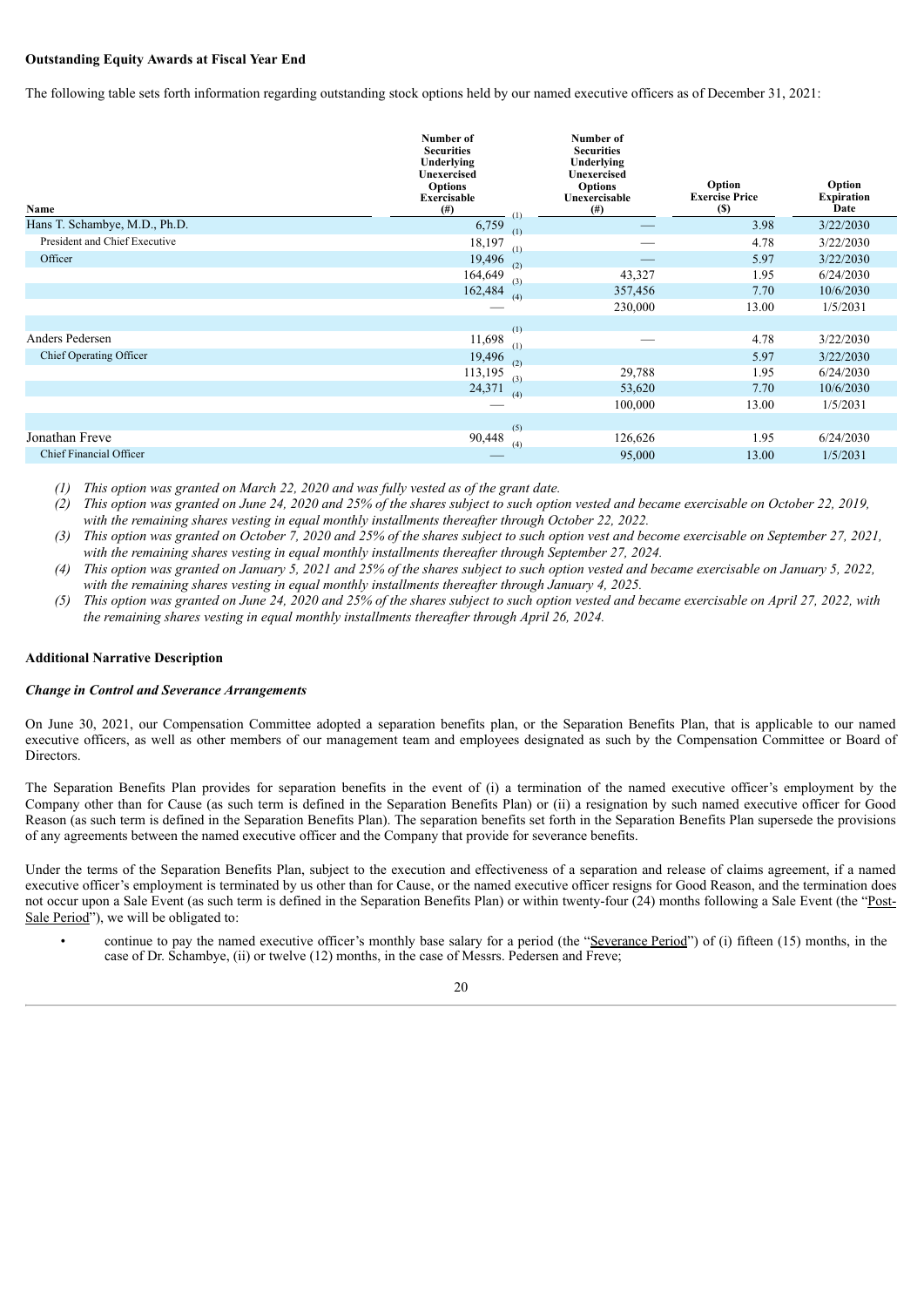- accelerate the vesting of equity awards held by the named executive officer at the date of termination (other than equity awards that vest on the basis of performance and do not provide solely for time-based vesting), such that the equity awards that would have vested during the Severance Period shall become vested;
- pay to the named executive officer a prorated amount equal to the bonus award for the year in which the termination of employment occurs, subject to the achievement of applicable bonus criteria as determined by the Board of Directors and payable at the same time as annual bonuses, if any, are paid to our other executive officers; and
- for Mr. Freve, who is located in the United States and is eligible to receive medical, dental and/or vision insurance pursuant to COBRA, pay on his behalf the share of the monthly premiums for such coverage that it pays for active and similarly situated employees during the Severance Period.

Under the terms of the Separation Benefits Plan, subject to the execution and effectiveness of a severance and release of claims agreement, if, in connection with a Sale Event or during the Post-Sale Period, a named executive officer's employment is terminated by the Company other than for Cause, or the named executive officer resigns for Good Reason, we will be obligated to:

- pay a lump sum equal to the named executive officer's monthly base salary for a period (the "Post-Sale Severance Period") of (i) eighteen (18) months, in the case of the Dr. Schambye, or (ii) twelve (12) months, in the case of Messrs. Pedersen and Freve;
- accelerate the vesting of all equity awards held by such named executive officer at the date of termination (other than equity awards that vest on the basis of performance and do not provide solely for time-based vesting), such that all equity awards shall become 100% vested;
- pay to the named executive officer a lump sum equal to 150%, in the case of Dr. Schambye, or (ii) 100%, in the case of Messrs. Pedersen and Freve, of such named executive officer's target bonus award for the year in which the termination of employment occurs, without regard to whether the performance goals or criteria applicable to such target bonus had been established or satisfied at the date of termination; and
- for Mr. Freve, who is located in the United States and is eligible to receive medical, dental and/or vision insurance pursuant to COBRA, pay on his behalf the share of the monthly premiums for such coverage that it pays for active and similarly situated employees during the Severance Period.

If the severance benefits provided by the Separation Benefits Plan shall be subject to the excise tax imposed by Section 4999 of the Internal Revenue Code of 1986, as amended, then such payments shall be reduced to avoid the imposition of such excise tax, provided, however, that such reduction shall only occur if the named executive officer's reduced payments, in the aggregate, are greater than the aggregate payments to be received by the employee absent such reduction but with the imposition of the excise tax.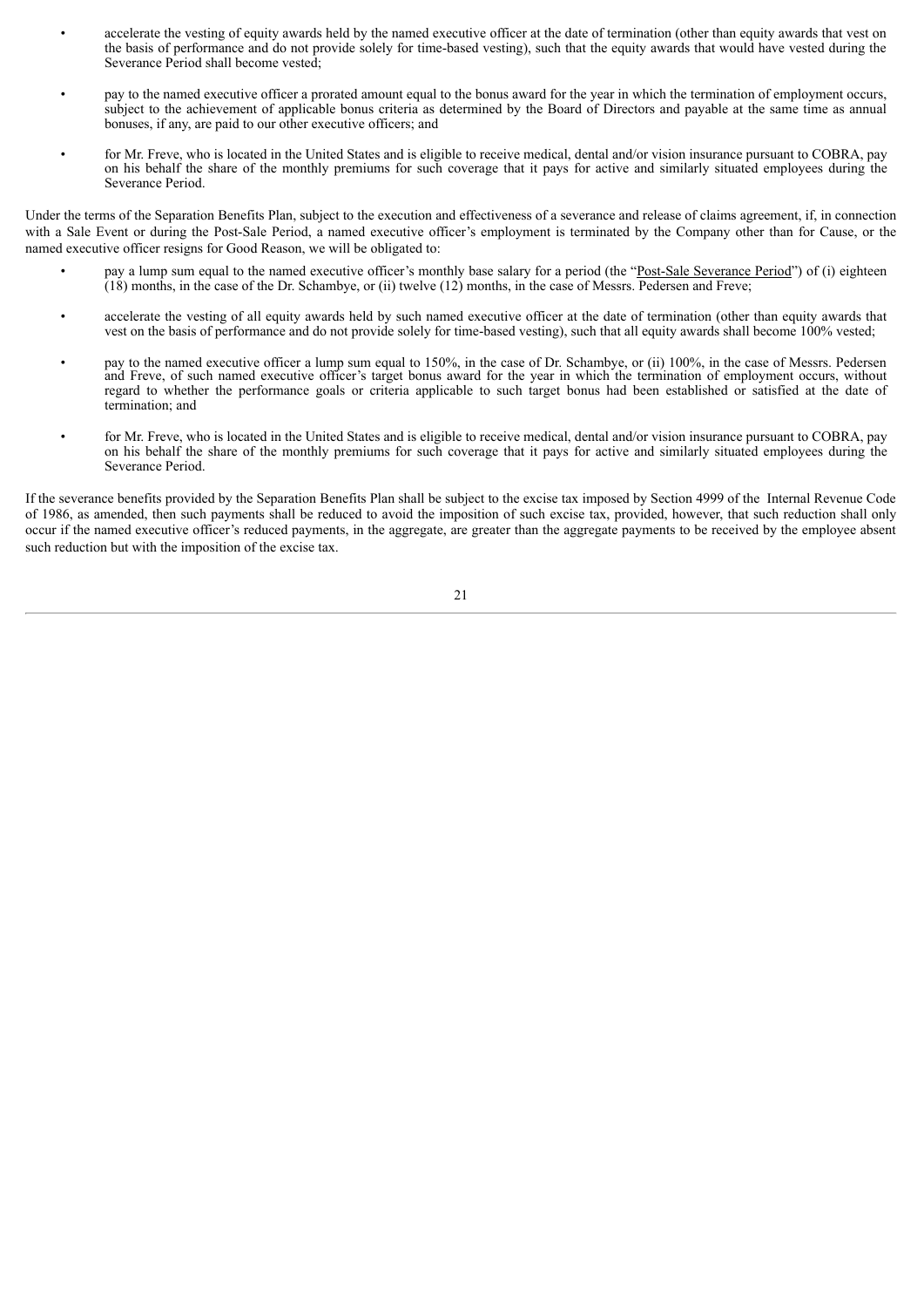#### **DIRECTOR COMPENSATION**

<span id="page-25-0"></span>The following table presents the total compensation for each person who served as a non-employee member of our Board of Directors during the year ended December 31, 2021. Other than as set forth in the table and described more fully below, we did not pay any compensation, make any equity awards or non-equity awards to, or pay any other compensation to any of the non-employee members of our Board of Directors in 2021 for their services as members of the Board of Directors.

| Name                   | <b>Fees Earned or</b><br>Paid in Cash<br>(S) | Option<br>Awards<br>(\$) <sup>(1)</sup> | Other<br>Compensation<br>$(5)^{(3)}$ | <b>Total</b><br><b>(S)</b> |
|------------------------|----------------------------------------------|-----------------------------------------|--------------------------------------|----------------------------|
| Carl Goldfischer, M.D. | 80,000                                       | 102,857                                 |                                      | 182,857                    |
| Jayson Dallas, M.D.    | 45,598                                       | 62,736                                  |                                      | 108,334                    |
| Chau Q. Khuong         | 55,941                                       | 82,796                                  |                                      | 138,737                    |
| Soren Moller           |                                              |                                         |                                      |                            |
| Amit D. Munshi         | 70,000                                       |                                         |                                      | 70,000                     |
| Anne Prener, $M.D.(2)$ | 40,119                                       | 290,764                                 |                                      | 330,883                    |
| David Shapiro, M.D.    | 55,000                                       |                                         | 99,864                               | 154,864                    |

(1) These amounts reflect the aggregate grant date fair value of option awards in 2021 computed in accordance with FASB ASC Topic 718. Assumptions used in the calculation of these amounts are included in Note 11 to our consolidated financial statements included in our Annual Report on Form 10-K for the year ended December 31, 2021, filed with the SEC on February 17, 2022. As of December 31, 2021, Dr. Goldfischer held options to purchase 36,000 shares of common stock, Dr. Dallas held options to purchase 45,000 shares of our common stock, Mr. Khuong held options to purchase 27,000 shares of our common stock, Mr. Munshi held options to purchase 109,187 shares of our common stock, Dr. Prener held options to purchase 42,000 shares of our common stock and Mr. Shapiro held options to purchase 77,990 shares of our common stock.

*(2) Dr. Prener was appointed to the Board of Directors ef ective January 8, 2021.*

*(3) Consists of fees paid to Dr. Shapiro pursuant to a consulting agreement with the Company.*

Under our director compensation program, we pay our non-employee directors a cash retainer for service on the Board of Directors and for service on each committee on which the director is a member. The chair of the Board of Directors and of each committee receive higher retainers for such service. Such fees are payable in arrears in four equal quarterly installments. The fees paid to non-employee directors for service on the Board of Directors and for service on each committee of the Board of Directors on which the director is a member are as follows:

|                                                   | Member<br><b>Annual Fee</b> |    | Chair<br><b>Annual Fee</b> |
|---------------------------------------------------|-----------------------------|----|----------------------------|
| <b>Board of Directors</b>                         | 40,000                      |    | 40,000                     |
| <b>Audit Committee</b>                            | 10.000                      |    | 10,000                     |
| <b>Compensation Committee</b>                     | \$<br>7,500                 | \$ | 7,500                      |
| Research and Development Committee <sup>(1)</sup> | 7.500                       | S  | 7,500                      |
| Nomination and Corporate Governance Committee     | 5.000                       |    | 5,000                      |

#### *(1) Ef ective as of February 3, 2022.*

We reimburse our non-employee directors for reasonable travel and other expenses incurred in connection with attending meetings of our Board of Directors and any committee of our Board of Directors on which he or she serves.

Upon his or her initial election or appointment to our Board of Directors, each such non-employee director is granted an option to purchase 18,000 shares of our common stock under our 2020 Equity Incentive Plan. Each such option vest as to 2.778% of the shares of our common stock underlying such option at the end of each successive one-month period following the grant date until the third anniversary of the grant date, subject to the non-employee director's continued service as a director.

Upon each date of our annual meeting of stockholders, each new and continuing non-employee directors is also granted an option to purchase 18,000 shares of our common stock under our 2020 Equity Incentive Plan. Each such option vests as to 8.333% of the shares of our common stock underlying such option at the end of each successive one-month period following the grant date until the one-year anniversary of the grant date, subject to the non-employee director's continued service as a director. Effective as of February 3, 2022, on each date of our annual meeting of stockholders, our chair of the board shall receive an option, with the same vesting terms as other non-employee directors, for 36,000 shares instead of 18,000 shares. All options issued to our nonemployee directors under our director compensation program are issued at exercise prices equal to the fair market value of our common stock on the date of grant and become exercisable in full upon specified change in control events.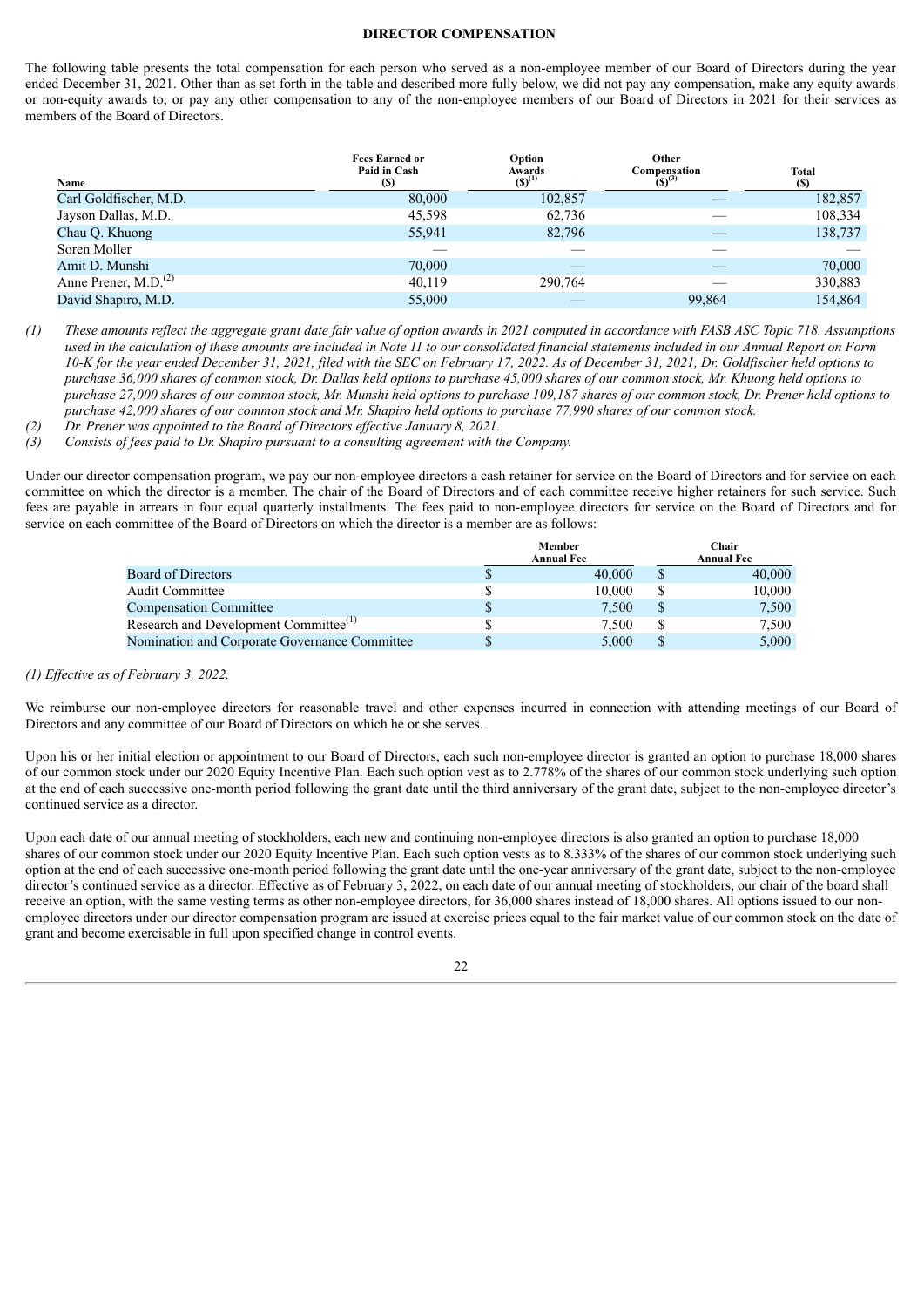## <span id="page-26-0"></span>**SECURITY OWNERSHIP OF CERTAIN BENEFICIAL OWNERS AND MANAGEMENT AND RELATED STOCKHOLDER MATTERS**

The following table sets forth the amount of common stock of the Company beneficially owned, directly or indirectly, as of April 18, 2022, by (i) each current director of the Company, (ii) each named executive officer of the Company, (iii) all directors and executive officers of the Company as a group, and (iv) each person who is known to the Company to beneficially own more than five percent (5%) of the outstanding shares of common stock of the Company, as determined through filings with the Securities and Exchange Commission, or SEC, and the percentage of the common stock outstanding represented by each such amount. All shares of common stock shown in the table reflect sole voting and investment power except as otherwise noted. This table is based on information supplied by our executive officers, directors and principal stockholders and Schedules 13D, 13G and other filings made with the SEC on or before April 18, 2022.

Beneficial ownership is determined by the rules of the SEC and includes voting or investment power of the securities. As of April 18, 2022, the Company had 25,261,832 shares of common stock outstanding. Shares of common stock subject to options that are currently exercisable or are exercisable within sixty (60) days after April 18, 2022 are considered to be outstanding for purposes of computing the percentage ownership of the persons holding these options but are not to be considered outstanding for the purpose of computing the percentage ownership of any other person. Beneficial ownership representing less than one percent of our outstanding common stock is denoted with an "\*." Unless otherwise indicated, the address for each person listed below is c/o Galecto, Inc., Ole Maaloes Vej 3, DK-2200 Copenhagen N, Denmark.

| <b>Name and Address of Beneficial Owner</b>                                   | Number of<br><b>Shares</b><br><b>Beneficially</b><br>Owned | Percentage<br><b>Beneficially</b><br>Owned |
|-------------------------------------------------------------------------------|------------------------------------------------------------|--------------------------------------------|
| 5%+ Stockholders:                                                             |                                                            |                                            |
| Entities Affiliated with OrbiMed <sup>(1)</sup>                               | 4,090,937                                                  | $16.2\%$                                   |
| Novo Holdings $A/S^{(2)}$                                                     | 2,497,791                                                  | $9.9\%$                                    |
| Sunstone Life Science Ventures Fund III $K/S^{(3)}$                           | 1,475,802                                                  | 5.8%                                       |
| <b>Directors and Named Executive Officers:</b>                                |                                                            |                                            |
| Hans T. Schambye, M.D., Ph.D. <sup>(4)</sup>                                  | 581,294                                                    | $\ast$                                     |
| Anders Pedersen <sup>(5)</sup>                                                | 230,940                                                    | $\ast$                                     |
| Jonathan Freve <sup>(6)</sup>                                                 | 158,707                                                    | $\ast$                                     |
| Carl Goldfischer, M.D. <sup>(7)</sup>                                         | 1,083,555                                                  | $4.3\%$                                    |
| Amit D. Munshi <sup>(8)</sup>                                                 | 59,387                                                     | $\star$                                    |
| David Shapiro, M.D. <sup>(9)</sup>                                            | 36,291                                                     | $\ast$                                     |
| Jayson Dallas, M.D. <sup>(10)</sup>                                           | 36,000                                                     | $\ast$                                     |
| Anne Prener, M.D. <sup>(11)</sup>                                             | 32,500                                                     | $\ast$                                     |
| Chau Q. Khuong <sup>(12)</sup>                                                | 23,250                                                     | $\ast$                                     |
| Søren Møller, Ph.D.                                                           |                                                            | $\ast$                                     |
| All executive officers and directors as a group $(13 \text{ persons})^{(13)}$ | 2,430,278                                                  | $9.2\%$                                    |

(1) This information is based on a Schedule 13D filed by OrbiMed Advisors LLC, or OrbiMed Advisors, on November 6, 2020. Consists of 2,579,657 shares of common stock held by OrbiMed Private Investments VII, LP, or OPI VII, (ii) 191,787 shares of common stock held by OrbiMed Genesis Master Fund, L.P., or OrbiMed Genesis Master Fund, (iii) 287,682 shares of common stock held by The Biotech Growth Trust PLC, or BIOG, and (iv) 1,031,811 shares of common stock held by OrbiMed Israel Partners II, L.P., or OIP II. OrbiMed Capital GP VII LLC, or OrbiMed GP VII, is the general partner of OPI VII. OrbiMed Genesis GP LLC, or OrbiMed Genesis, is the general partner of OrbiMed Genesis Master Fund. OrbiMed Advisors is the managing member of OrbiMed GP VII and OrbiMed Genesis. As a result, OrbiMed Advisors and OrbiMed GP VII share the power to direct the vote and the disposition of the shares held of record by OPI VII and OrbiMed Advisors and OrbiMed Genesis share the power to direct the vote and the disposition of the shares held of record by OrbiMed Genesis Master Fund. OrbiMed Advisors exercises this investment and voting power through a management committee comprised of Carl L. Gordon, Sven H. Borho, and Jonathan T. Silverstein. On the basis of these relationships, OrbiMed GP VII and OrbiMed Advisors may be deemed to share beneficial ownership of the shares held by OPI VII and OrbiMed Genesis and OrbiMed Advisors may be deemed to share beneficial ownership of the shares held by OrbiMed Genesis Master Fund. OrbiMed Capital LLC, or OrbiMed Capital, acts as the investment advisor to BIOG. OrbiMed Capital has discretionary investment management authority with respect to the assets of BIOG, which includes the power to vote and otherwise dispose of securities purchased by BIOG. OrbiMed Capital exercises this investment and voting power through a management committee comprised of Carl L. Gordon, Sven H. Borho and Jonathan T. Silverstein. On the basis of this relationship, OrbiMed Capital may be deemed to have beneficial ownership of the shares held by BIOG. OrbiMed Israel GP II, L.P., or Israel GP II, is the general partner of OIP II. OrbiMed Advisors Israel II Limited, or Israel II Limited, is the general partner of Israel GP II. Israel II Limited and Israel GP II may be deemed to have shared voting and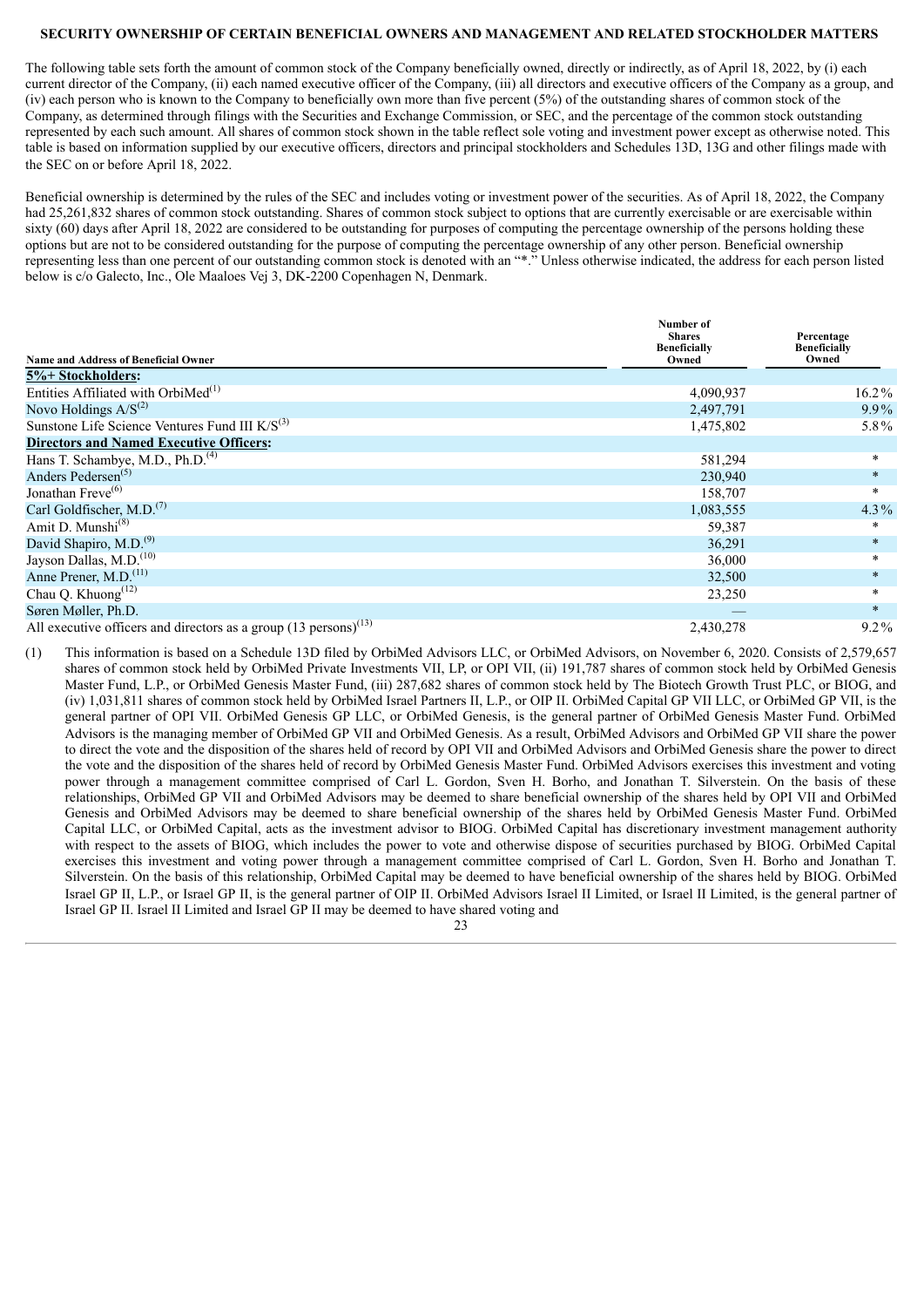investment power over the securities held by OIP II, and both Israel II Limited and Israel GP II may be deemed to directly or indirectly, including by reason of their mutual affiliation, to be the beneficial owners of the shares held by OIP II. Advisors Israel II exercises this investment power through an investment committee comprised of Carl L. Gordon, Jonathan T. Silverstein, Nissim Darvish, Anat Naschitz, and Erez Chimovits. Chau Q. Khuong, a member of our Board of Directors, is a former employee at OrbiMed Advisors. The principal business address of OPI VII, OrbiMed Genesis Master Fund, BIOG, and OIP II is c/o OrbiMed Advisors, 601 Lexington Avenue, 54th Floor, New York, NY 10022.

- (2) This information is based on a Schedule 13D filed by Novo Holdings A/S, or Novo, on November 5, 2020. Consists of 2,497,791 shares of common stock held by Novo. Novo, through its Board of Directors, or the Novo Board, has the sole power to vote and dispose of the shares held by Novo, and may exercise such voting and dispositive control only with the support of a majority of the members of the Novo Board. As such, no individual member of the Novo Board is deemed to hold any beneficial ownership or reportable pecuniary interest in the shares held by Novo. Søren Møller, Ph.D., a member of our Board of Directors, is employed as a Managing Partner at Novo. Dr. Møller is not deemed to hold any beneficiary ownership or reportable pecuniary interest in the shares held by Novo. The principal business address of Novo is Tuborg Havnevej 19, DK-2900 Hellerup, Denmark.
- (3) Consists of 1,475,802 shares of common stock held by Sunstone Life Science Ventures Fund III K/S, or Sunstone Fund III. Sunstone LSV General Partner III ApS, or Sunstone LSV GP III, is the general partner of Sunstone Fund III and has voting and dispositive power over all of the shares of held by Sunstone. The principal business address of Sunstone and Sunstone Life Science Ventures A/S is Store Strandstræde 18, DK-1255 Copenhagen, Denmark.
- (4) Consists of (i) 52,428 shares of common stock held by Dr. Schambye, and (ii) 528,866 shares of common stock issuable upon the exercise of options held by Dr. Schambye exercisable within 60 days of April 18, 2022.
- (5) Consists of (i) 3,746 shares of common stock held by Mr. Pedersen, and (ii) 227,194 shares of common stock issuable upon the exercise of options held by Mr. Pedersen exercisable within 60 days after April 18, 2022.
- (6) Consists of (i) 12,000 shares of common stock held by Mr. Freve, and (ii) 146,707 shares of common stock issuable upon the exercise of options held by Mr. Freve exercisable within 60 days after April 18, 2022.
- (7) Consists of (i) 9,587 shares of common stock held by Dr. Goldfischer, (ii) 1,020,036 shares of common stock issuable upon conversion of preferred stock held by Bay City Capital Fund V, L.P., or Fund V, and (iii) 19,432 shares of common stock issuable upon conversion of preferred stock held by Bay City Capital Fund V Co-Investment Fund, L.P., or Co-Investment V. Bay City Capital Management V LLC, or Management V, is the general partner of Fund V and Co-Investment V. Bay City Capital LLC, or BCC, the manager of Management V, is also an advisor of Fund V and Co-Investment V and has sole voting and dispositive power with respect to the shares held by Fund V and Co-Investment V. Carl Goldfischer, M.D., a member of our Board of Directors, is an Investment Partner and Managing Director of BCC and may be deemed to share voting, investment and dispositive power with respect to the shares held by Fund V and Co-Investment V. The principal business address of Fund V and Co-Investment V is 1000 4 th Street, Suite 500, San Rafael, CA 94901and (iv) 34,500 shares of common stock issuable upon the exercise of options held by Dr. Goldfischer exercisable within 60 days after April 18, 2022.
- (8) Consists of (i) 4,793 shares of common stock held by Mr. Munshi and (ii) 54,594 shares of common stock issuable upon the exercise of options held by Mr. Munshi exercisable within 60 days after April 18, 2022.
- (9) Consists of 36,291 shares of common stock issuable upon the exercise of options held by Dr. Shapiro exercisable within 60 days after April 18, 2022.
- (10) Consists of 36,000 shares of common stock issuable upon the exercise of options held by Dr. Dallas exercisable within 60 days after April 18, 2022
- (11) Consists of 32,500 shares of common stock issuable upon the exercise of options held by Dr. Prener exercisable within 60 days after April 18, 2022.
- (12) Consists of 23,250 shares of common stock issuable upon the exercise of options held by Mr. Khuong exercisable within 60 days after April 18, 2022.
- (13) See footnotes (1), (2) and (4) through (12), and also includes (i) 16,604 shares of common stock and 135,250 shares of common stock issuable upon the exercise of options held by Bertil Lindmark, M.D., Ph.D. that are exercisable within 60 days after April 18, 2022, and (i) 4,000 shares of common stock 32,500 shares of common stock issuable upon the exercise of options held by Garrett Winslow that are exercisable within 60 days after April 18, 2022.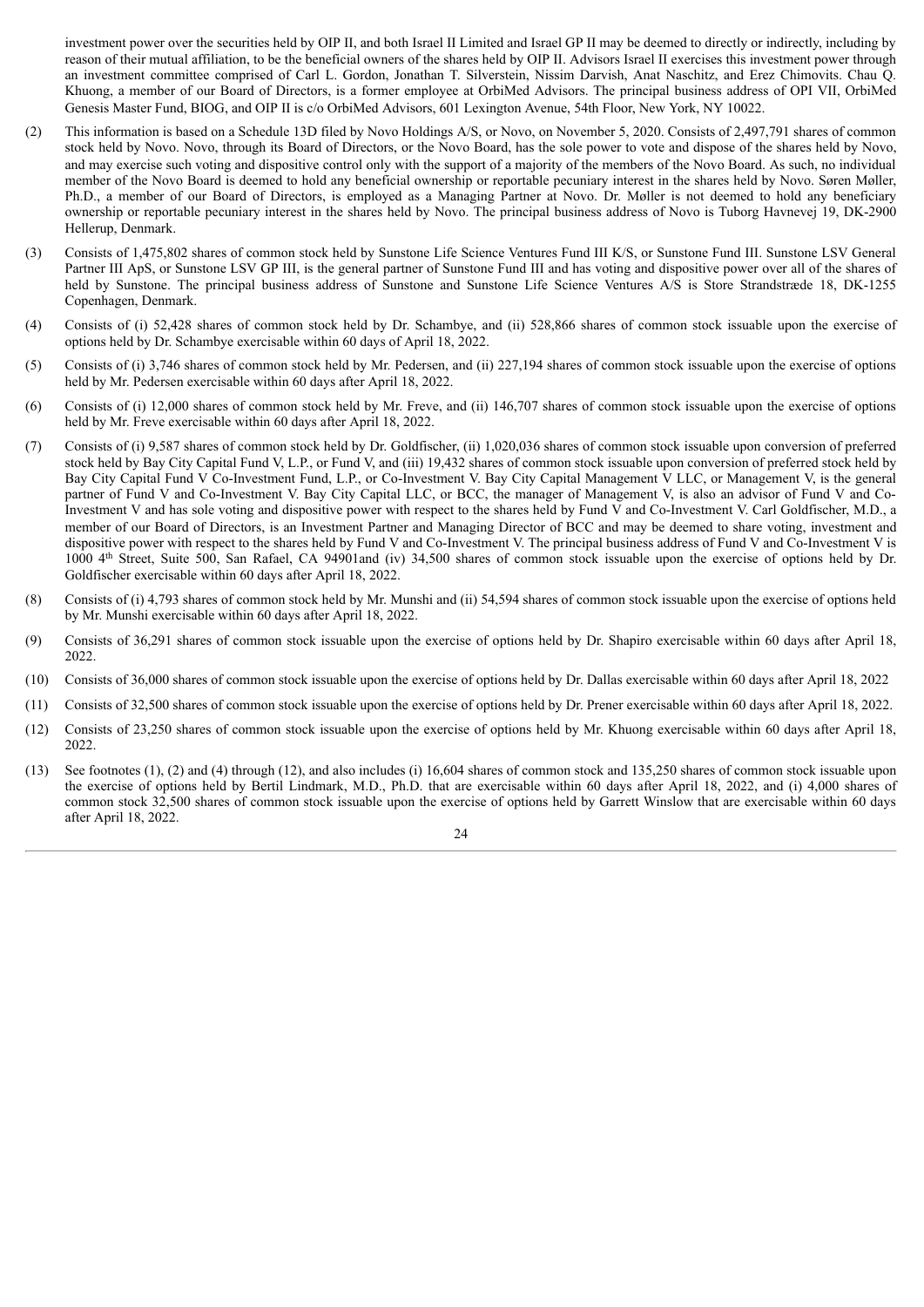# **EQUITY COMPENSATION PLAN INFORMATION**

<span id="page-28-0"></span>The following table presents aggregate summary information as of December 31, 2021, regarding the common stock that may be issued upon the exercise of options and rights under all of our existing equity compensation plans:

| <b>Plan Category</b>                                                  | (a)<br>Number of<br>securities<br>to be issued<br>upon exercise<br>of outstanding<br>options,<br>warrants and<br>rights | (b)<br>Weighted-<br>average<br>exercise price<br>of outstanding<br>options,<br>warrants and<br>rights | (c)<br>Number of<br>securities<br>remaining<br>available<br>for future<br>issuance<br>under equity<br>compensation<br>plans (excluding<br>securities<br>reflected in<br>column $(a)^{(2)}$ |
|-----------------------------------------------------------------------|-------------------------------------------------------------------------------------------------------------------------|-------------------------------------------------------------------------------------------------------|--------------------------------------------------------------------------------------------------------------------------------------------------------------------------------------------|
| Equity compensation plans approved by security holders <sup>(1)</sup> | 3,998,728                                                                                                               | 6.51                                                                                                  | 1,401,632                                                                                                                                                                                  |
| Total                                                                 | 3,998,728                                                                                                               | 6.51                                                                                                  | 1,401,632                                                                                                                                                                                  |

*(1) These plans consist of our 2020 Stock Option Plan and 2020 Equity Incentive Plan.*

*(2) Represents shares of common stock available for future issuance under our 2020 Equity Incentive Plan.*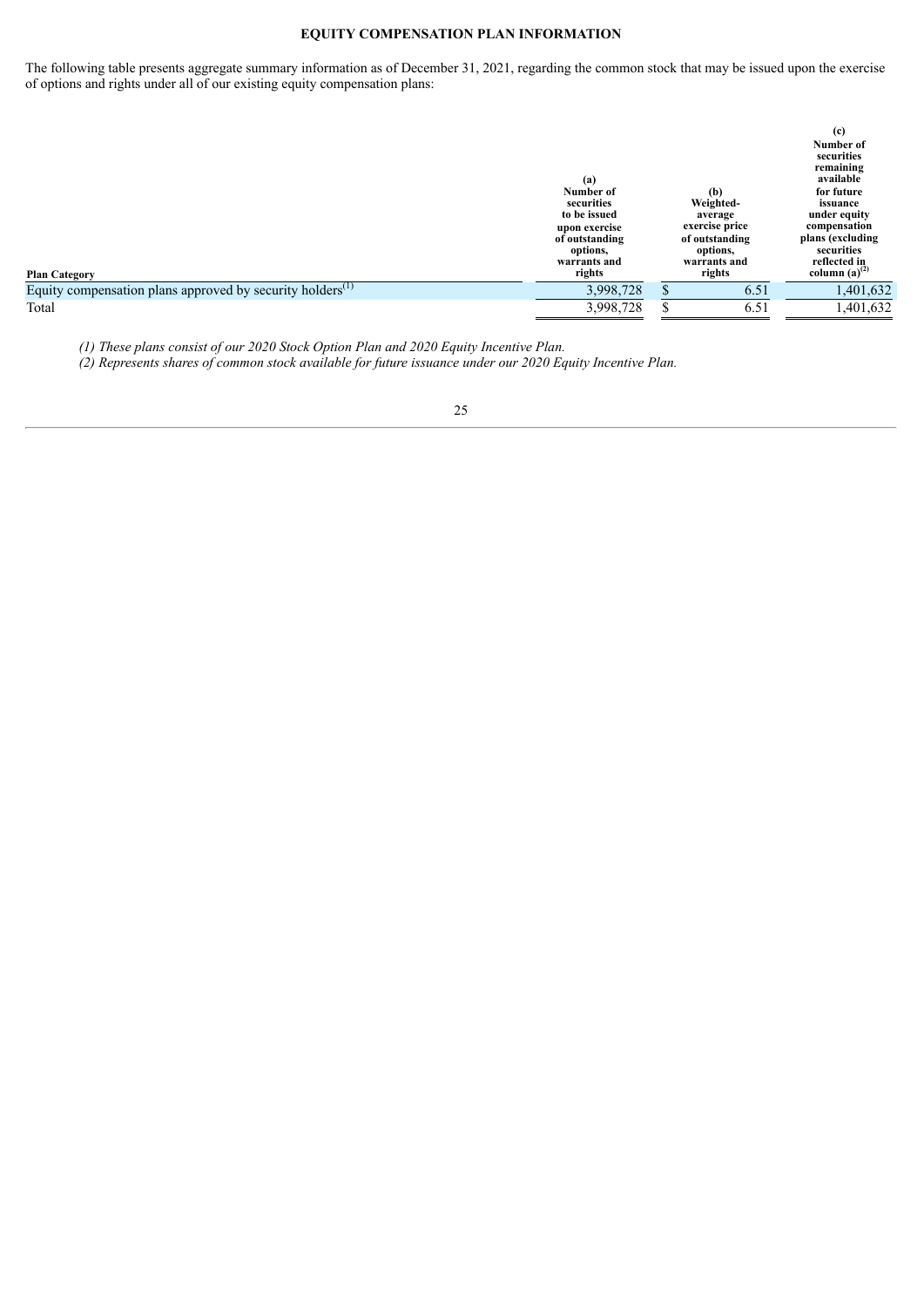#### **CERTAIN RELATIONSHIPS AND RELATED PERSON TRANSACTIONS**

#### <span id="page-29-0"></span>**Related Person Transactions**

Other than the compensation agreements and other arrangements described in "Executive Compensation" and elsewhere in this Proxy Statement and the relationships and transactions described below, since January 1, 2020, there was no transaction or series of transactions to which we were or will be a party in which:

- the amount involved exceeded or will exceed \$120,000; and
- any of our directors, executive officers or holders of more than five percent of our capital stock, or any member of the immediate family of the foregoing persons, had or will have a direct or indirect material interest.

#### **Series D Preferred Stock Financing**

In September 2020, we sold 2,368,118 shares of our Series D preferred stock, or the Series D Preferred Stock, at a purchase price of \$27.11 per shares for an aggregate amount of \$64.2 million. The following table summarizes purchases of our Series D Preferred Stock by related persons:

| Stockholder                                             | <b>Shares</b> of<br><b>Series D</b><br>Preferred<br>Stock | Total<br>Purchase<br>Price |            |  |
|---------------------------------------------------------|-----------------------------------------------------------|----------------------------|------------|--|
| Novo Holdings $A/S^{(1)}$                               | 98,930                                                    | S                          | 2,681,992  |  |
| Entities affiliated with OrbiMed <sup>(2)</sup>         | 392,178                                                   |                            | 10,631,946 |  |
| Sunstone Life Science Ventures Fund III $K/S^{(3)}$     | 49,465                                                    |                            | 1,340,996  |  |
| HBM Healthcare Investments (Cayman) Ltd. <sup>(4)</sup> | 147.547                                                   |                            | 3,999,999  |  |
| Entities affiliated with Cormorant <sup>(5)</sup>       | 442,640                                                   |                            | 11.999.970 |  |
| Eir Ventures I $AB^{(6)}$                               | 184,433                                                   |                            | 4,999,979  |  |
| Amit Munshi <sup>(7)</sup>                              | 1,844                                                     |                            | 49,991     |  |
| Carl Goldfischer, M.D. <sup>(8)</sup>                   | 3,688                                                     |                            | 99,982     |  |

(1) Novo holds more than 5% of our common stock. Dr. Møller, a member of our Board of Directors, is currently emploved as a Managing Partner of Novo Nordisk A/S, or Novo. Dr. Møller is not deemed to hold any beneficial ownership or reportable pecuniary interest in the shares held by Novo.

(2) Entities affiliated with OrbiMed, including OrbiMed Private Investments VII, LP, OIP II, OrbiMed Genesis Master Fund, L.P., and the Biotech Growth Trust PLC hold more than 5% of our common stock. Mr. Khuong, a member of our Board of Directors, was an employee of OrbiMed at the *time of purchase.*

*(3) Sunstone Life Sciences Ventures Fund III K/S holds more than 5% of our common stock.*

- (4) HBM Healthcare Investments (Cayman) Ltd. held more than 5% of our common stock at the time of the transaction.
- (5) Entities affiliated with Cormorant, including Cormorant Global Healthcare Master Fund, LP, Cormorant Private Healthcare Fund II, LP, Cormorant Private Healthcare Fund III, LP and CRMA SPV, L.P. held more than 5% of our common stock at the time of the transaction.
- (6) Dr. Christgau, a former member of our Board of Directors, is a founding partner of Eir Ventures Partners AB.
- *(7) Amit Munshi is a member of our Board of Directors.*
- *(8) Carl Goldfischer, M.D. is the chair of our Board of Directors.*

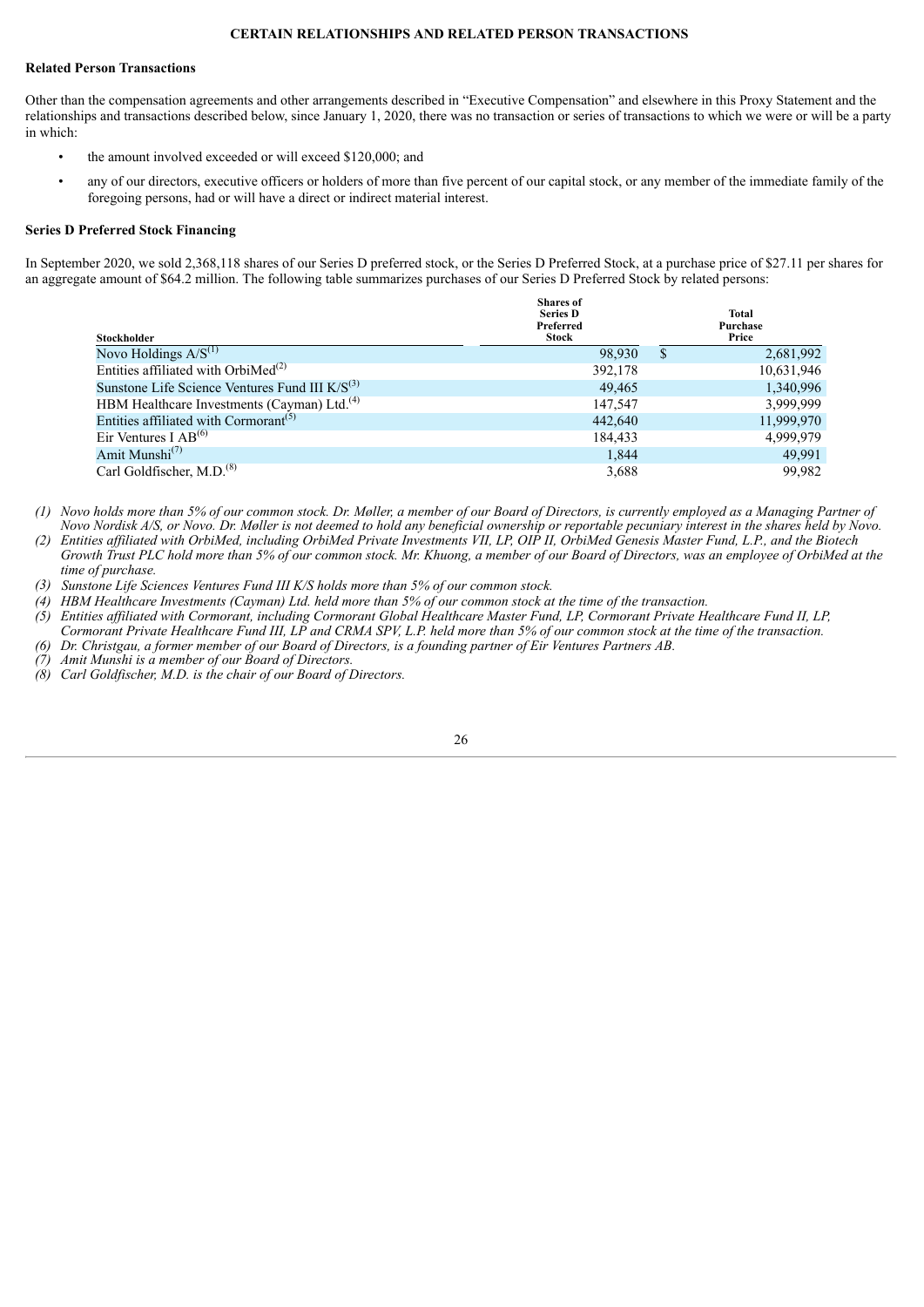# **Initial Public Offering**

On November 2, 2020, we closed our initial public offering, pursuant to which we issued and sold 5,666,667 shares of our common stock, and granted the underwriters an over-allotment option to purchase an additional 850,000 shares, at a public offering price of \$15.00 per share. The following table sets forth the aggregate cash purchase price of the common stock purchased by our current and then current directors, executive officers and 5% stockholders and their affiliates and the number of shares of our common stock issued in consideration of such amounts. Such purchases were made through the underwriters at the initial public offering price of \$15.00 per share.

| Name                                   | Cash<br>Purchase<br>Price | Number of<br><b>Shares</b> of<br>Common<br><b>Stock</b> |
|----------------------------------------|---------------------------|---------------------------------------------------------|
| Entities affiliated with Cormorant     | 15,000,000                | 1,000,000                                               |
| Entities affiliated with OrbiMed       | 10,999,995                | 733,333                                                 |
| Janus Capital Management LLC           | 9,999,990                 | 666,666                                                 |
| <b>Entities Affiliated with Soleus</b> | 8,250,000                 | 550,000                                                 |
| <b>HBM</b> Partners AG                 | 4,999,995                 | 333,333                                                 |
| Novo Holdings A/S                      | 4,999,995                 | 333,333                                                 |
| <b>Ysios Capital</b>                   | 1,999,995                 | 133,333                                                 |
| <b>EIR</b> Ventures                    | 999,990                   | 66,666                                                  |
| Total                                  | 57,249,960                | 3,816,664                                               |

#### **Investors' Rights Agreement**

We are a party to an amended and restated investors' rights agreement, dated as of September 25, 2020, with holders of our preferred stock, including some of our directors, and 5% stockholders and entities affiliated with our directors. Such directors consisted of Amit Munshi and Carl Goldfischer, M.D. and such holders consisted of entities affiliated with OrbiMed, Sunstone Life Science Ventures Fund III K/S, Ysios BioFund II Innvierte FCR, Bristol-Myers Squibb Company, HBM Healthcare Investments (Cayman) Ltd., Eir Ventures I AB and Cormorant, each a 5% stockholder. Each of Ysios, OrbiMed, HBM, Novo, Sunstone and Bay City had appointed representatives to our Board of Directors. The investor rights agreement provides these holders the right to demand that we file a registration statement or request that their shares be covered by a registration statement that we are otherwise filing.

## **Voting Agreement**

We were a party to an amended and restated voting agreement, dated as of September 25, 2020, with holders of our preferred stock, including some of our directors, and 5% stockholders and entities affiliated with our directors. Such directors consisted of Amit Munshi and Carl Goldfischer, M.D. and such holders consisted of entities affiliated with OrbiMed, Sunstone Life Science Ventures Fund III K/S, Ysios BioFund II Innvierte FCR, Bristol-Myers Squibb Company, HBM Healthcare Investments (Cayman) Ltd., Eir Ventures I AB and Cormorant, each a 5% stockholder. Each of Ysios, OrbiMed, HBM, Novo, Sunstone and Bay City had appointed representatives to our Board of Directors. The voting agreement terminated upon completion of our initial public offering.

# **Right of First Refusal and Co-Sale Agreement**

We were a party to an amended and restated right of first refusal and co-sale agreement, dated as of September 25, 2020, with holders of our preferred stock, including some of our directors, and 5% stockholders and entities affiliated with our directors. Such directors consisted of Amit Munshi and Carl Goldfischer, M.D. and such holders consisted of entities affiliated with OrbiMed, Sunstone Life Science Ventures Fund III K/S, Ysios BioFund II Innvierte FCR, Bristol-Myers Squibb Company, HBM Healthcare Investments (Cayman) Ltd., Eir Ventures I AB and Cormorant, each a 5% stockholder. The right of first refusal and co-sale agreement provided the key holders the right to purchase all or any portion of transfer stock, as well as the right of co-sale and participate in any proposed transfers. The agreement terminated upon completion of our initial public offering.

# **Executive Officer and Director Compensation**

See the sections entitled "Executive Compensation" and "Director Compensation" for information regarding compensation of our executive officers and directors.

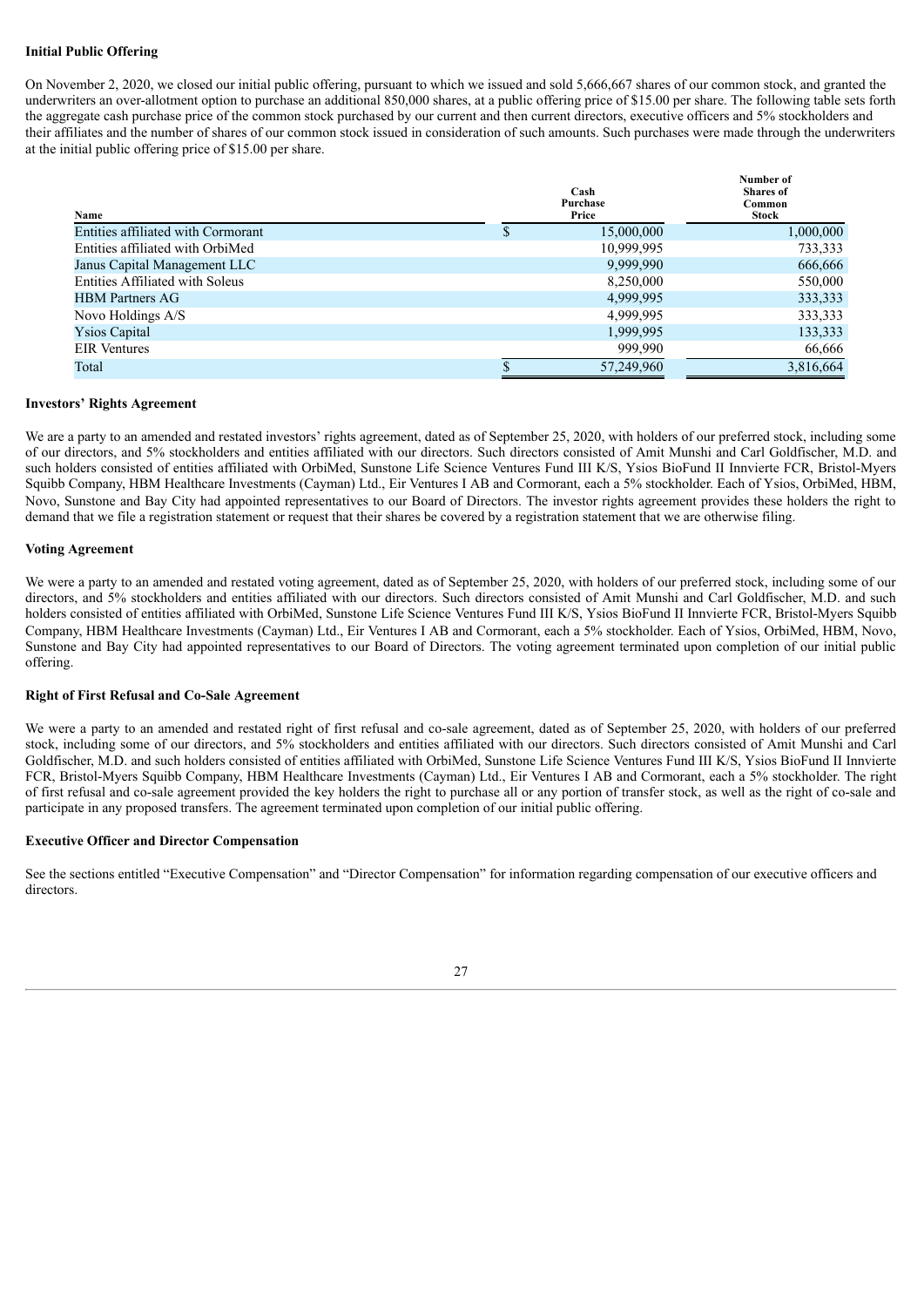# **Indemnification Agreements**

We have entered into agreements to indemnify our directors and executive officers. These agreements will, among other things, require us to indemnify these individuals for certain expenses (including attorneys' fees), judgments, fines and settlement amounts reasonably incurred by such person in any action or proceeding, including any action by or in our right, on account of any services undertaken by such person on behalf of our Company or that person's status as a member of our Board of Directors, to the maximum extent allowed under Delaware law.

# **Policies and Procedures for Related Person Transactions**

Prior to our initial public offering, our Board of Directors was responsible for reviewing and approving transactions with directors, officers and holders of 5% or more of our voting securities and their affiliates, each a related party.

In connection with our initial public offering, we adopted a written related party transactions policy that such transactions must be approved by our audit committee. Pursuant to this policy, the audit committee has the primary responsibility for reviewing and approving or disapproving "related party transactions," which are transactions between us and related persons in which the aggregate amount involved exceeds or may be expected to exceed \$120,000 and in which a related person has or will have a direct or indirect material interest. For purposes of this policy, a related person will be defined as a director, executive officer, nominee for director, or greater than 5% beneficial owner of our common stock, in each case since the beginning of the most recently completed year, and their immediate family members. Our audit committee charter provides that the audit committee shall review and approve any related party transactions.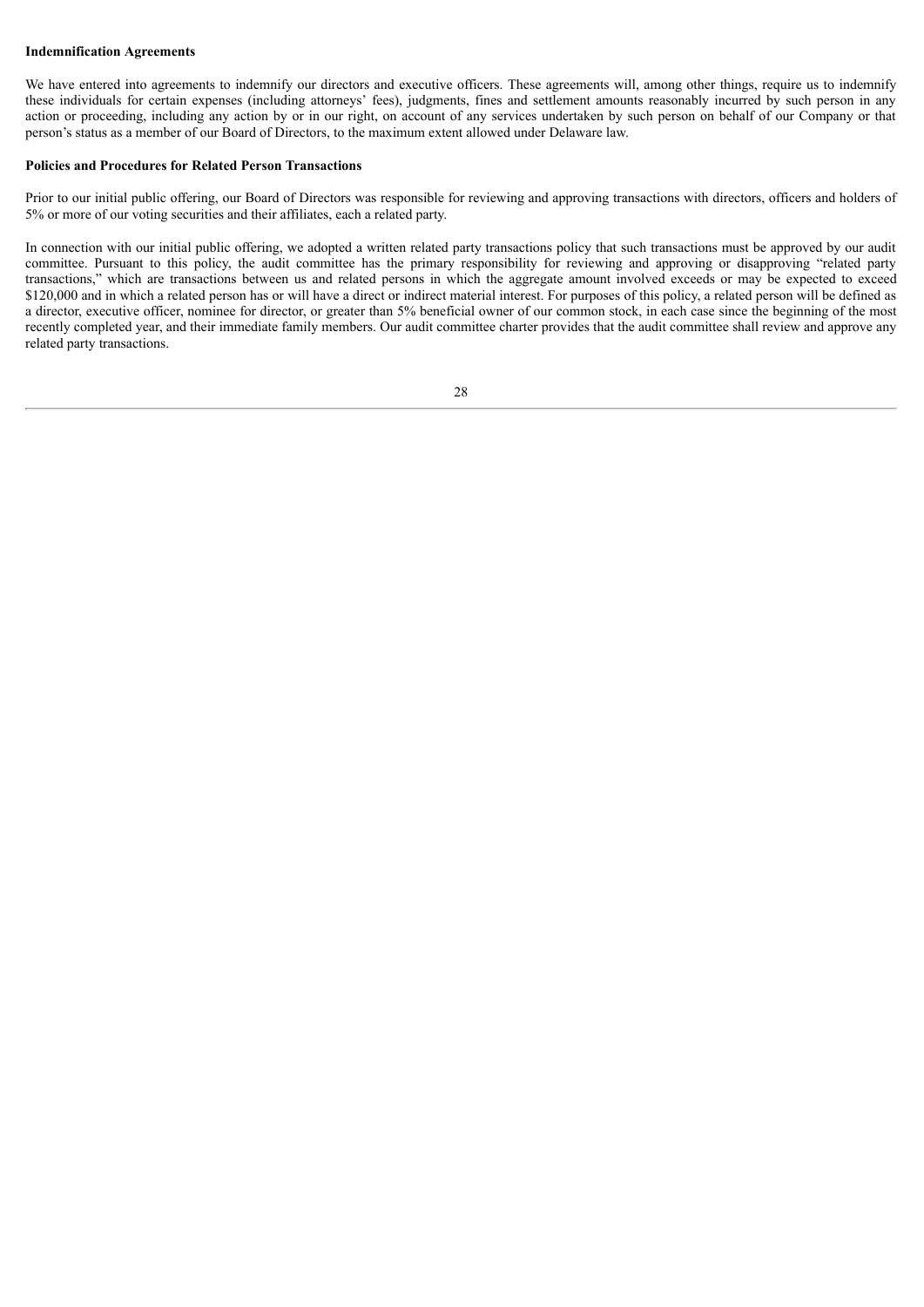#### **AUDIT COMMITTEE REPORT**

#### **Report of the Audit Committee of the Board of Directors**

<span id="page-32-0"></span>This report is submitted by the Audit Committee. The Audit Committee currently consists of the three directors whose names appear below. None of the members of the Audit Committee is an officer or employee of the Company, and the Board has determined that each member of the Audit Committee is "independent" for audit committee purposes as that term is defined under Rule 10A-3 of the Exchange Act and the applicable rules of Nasdaq. Each member of the Audit Committee meets the requirements for financial literacy under the applicable rules and regulations of the SEC and Nasdaq. The Board has designated Dr. Goldfischer as an "audit committee financial expert," as defined under the applicable rules of the SEC. The Audit Committee operates under a written charter adopted by the Board.

The Audit Committee's general role is to assist the Board in monitoring our financial reporting process and related matters. Its specific responsibilities are set forth in its charter.

The Audit Committee has reviewed the Company's financial statements for the fiscal year ended December 31, 2021 and met with management, as well as with representatives of EY Godkendt Revisionspartnerselskab, the Company's independent registered public accounting firm, to discuss the consolidated financial statements. The Audit Committee also discussed with members of EY Godkendt Revisionspartnerselskab the matters required to be discussed by the Auditing Standard No. 1301, "Communication with Audit Committees," as adopted by the Public Company Accounting Oversight Board.

In addition, the Audit Committee received the written disclosures and the letter from EY Godkendt Revisionspartnerselskab required by applicable requirements of the Public Company Accounting Oversight Board regarding the independent accountant's communications with the Audit Committee concerning independence, and discussed with members of EY Godkendt Revisionspartnerselskab its independence.

Based on these discussions, the financial statement review and other matters it deemed relevant, the Audit Committee recommended to the Board that the Company's audited consolidated financial statements for the fiscal year ended December 31, 2021 be included in its Annual Report on Form 10-K for the year ended 2021.

The information contained in this Audit Committee report shall not be deemed to be "soliciting material," "filed" or incorporated by reference into any past or future filing under the Exchange Act or the Securities Act, unless and only to the extent that the Company specifically incorporates it by reference.

> Respectfully submitted by the Audit Committee,

Carl Goldfischer, M.D. Chau Khuong Amit D. Munshi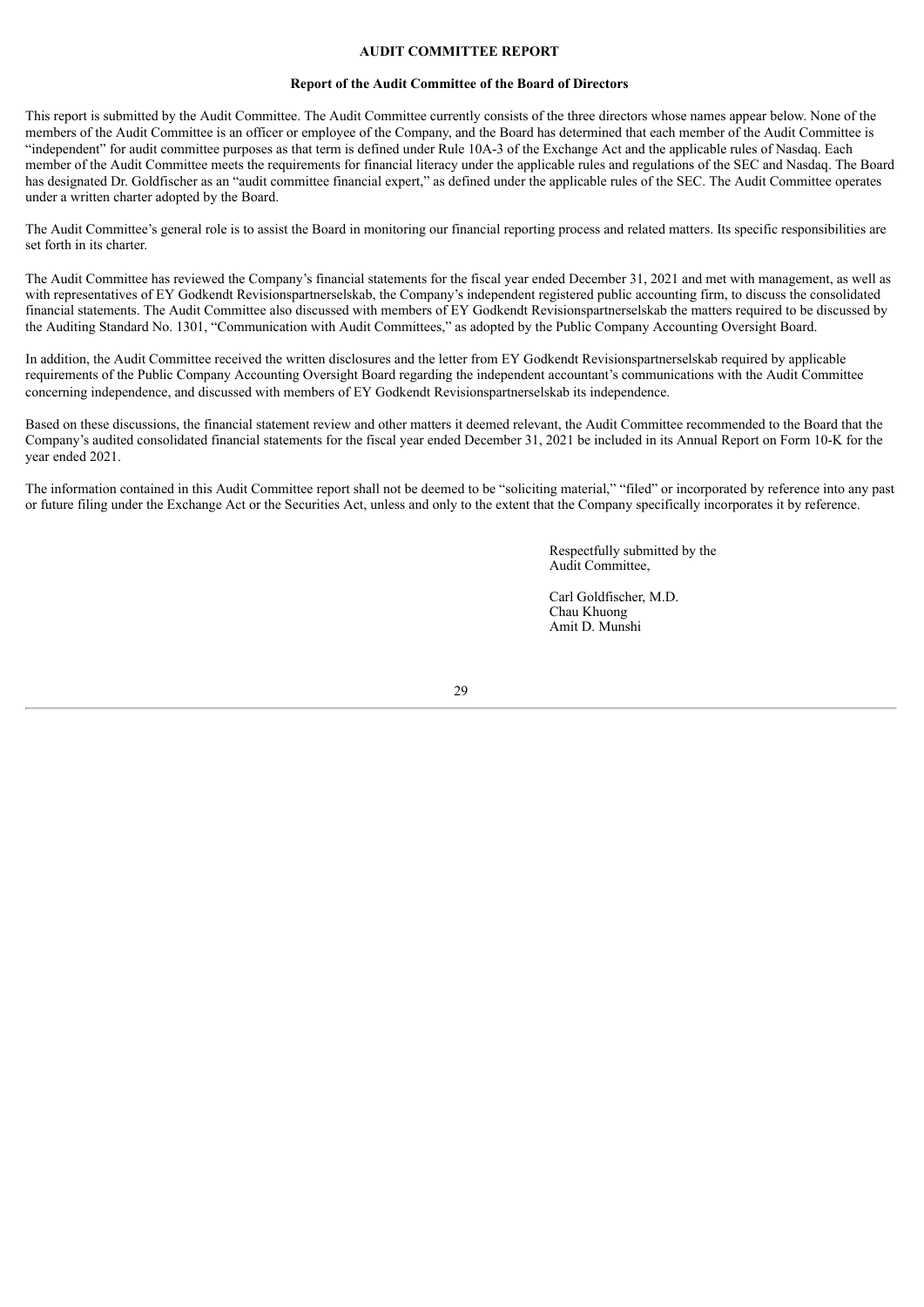#### **PROPOSAL 2: RATIFICATION OF THE SELECTION OF INDEPENDENT REGISTERED PUBLIC ACCOUNTING FIRM**

<span id="page-33-0"></span>The firm of EY Godkendt Revisionspartnerselskab, independent registered public accounting firm, has been selected by the Audit Committee as auditors for the Company for the fiscal year ending December 31, 2022. EY Godkendt Revisionspartnerselskab has served as the independent registered public accounting firm for the Company since 2019. A representative of EY Godkendt Revisionspartnerselskab is expected to virtually attend the Annual Meeting with the opportunity to make a statement if he or she desires and to respond to appropriate questions.

The Company's organizational documents do not require that the stockholders ratify the selection of EY Godkendt Revisionspartnerselskab as the Company's independent registered public accounting firm. The Company requests such ratification as a matter of good corporate practice. The selection of EY Godkendt Revisionspartnerselskab as our independent registered public accounting firm will be ratified if the votes cast FOR exceed the votes cast AGAINST the proposal. Brokers, bankers and other nominees have discretionary voting power on this routine matter. Abstentions and broker non-votes will have no effect on the ratification. If the stockholders do not ratify the selection, the Audit Committee will reconsider whether to retain EY Godkendt Revisionspartnerselskab, but still may retain this firm. Even if the selection is ratified, the Audit Committee, in its discretion, may change the appointment at any time during the year if it determines that such a change would be in the best interests of the Company and its stockholders.

# **Independent Registered Public Accounting Firm Fees**

The following is a summary and description of fees incurred by EY Godkendt Revisionspartnerselskab for the fiscal years ended December 31, 2021 and 2020:

|                                            | 2021 |         | 2020    |
|--------------------------------------------|------|---------|---------|
| Audit Fees $(1)$                           |      | 688.860 | 758,791 |
| <b>Audit-Related Fees</b>                  |      |         |         |
| Tax Fees                                   |      |         |         |
| All Other Fees <sup><math>(2)</math></sup> |      | 22.533  |         |
| <b>Total Fees for Services Provided</b>    |      | 711.393 | 758,791 |

- (1) "Audit Fees" consists of fees for the audit of our annual consolidated financial statements, the review of the interim consolidated financial statements, our initial public offering which closed in October 2020, and other professional services provided in connection with regulatory filings. Audit fees were paid in U.S. dollar in 2021 and were paid in Danish Krone and converted to U.S. dollar using an average exchange *rate of 6.5343:1 for 2020.*
- (2) "All Other Fees" consists of fees related to advice on jurisdiction-specific equity grants under the Company's 2020 Equity Incentive Plan. All such fees were approved by the Audit Committee. Audit fees were paid in Danish Krone and converted to U.S. dollar using an average *exchange rate of 6.2918:1 for 2021.*

#### **Pre-Approval Policies and Procedures**

The Company's Audit Committee has adopted procedures requiring the pre-approval of all non-audit services performed by the Company's independent registered public accounting firm in order to assure that these services do not impair the auditor's independence. These procedures generally approve the performance of specific services and the cost for such services. This general approval is to be reviewed, and if necessary modified, at least annually. Management must obtain the specific prior approval of the audit committee for each engagement of the independent registered public accounting firm to perform other audit-related or other non-audit services. The Audit Committee does not delegate its responsibility to approve services performed by the independent registered public accounting firm to any member of management.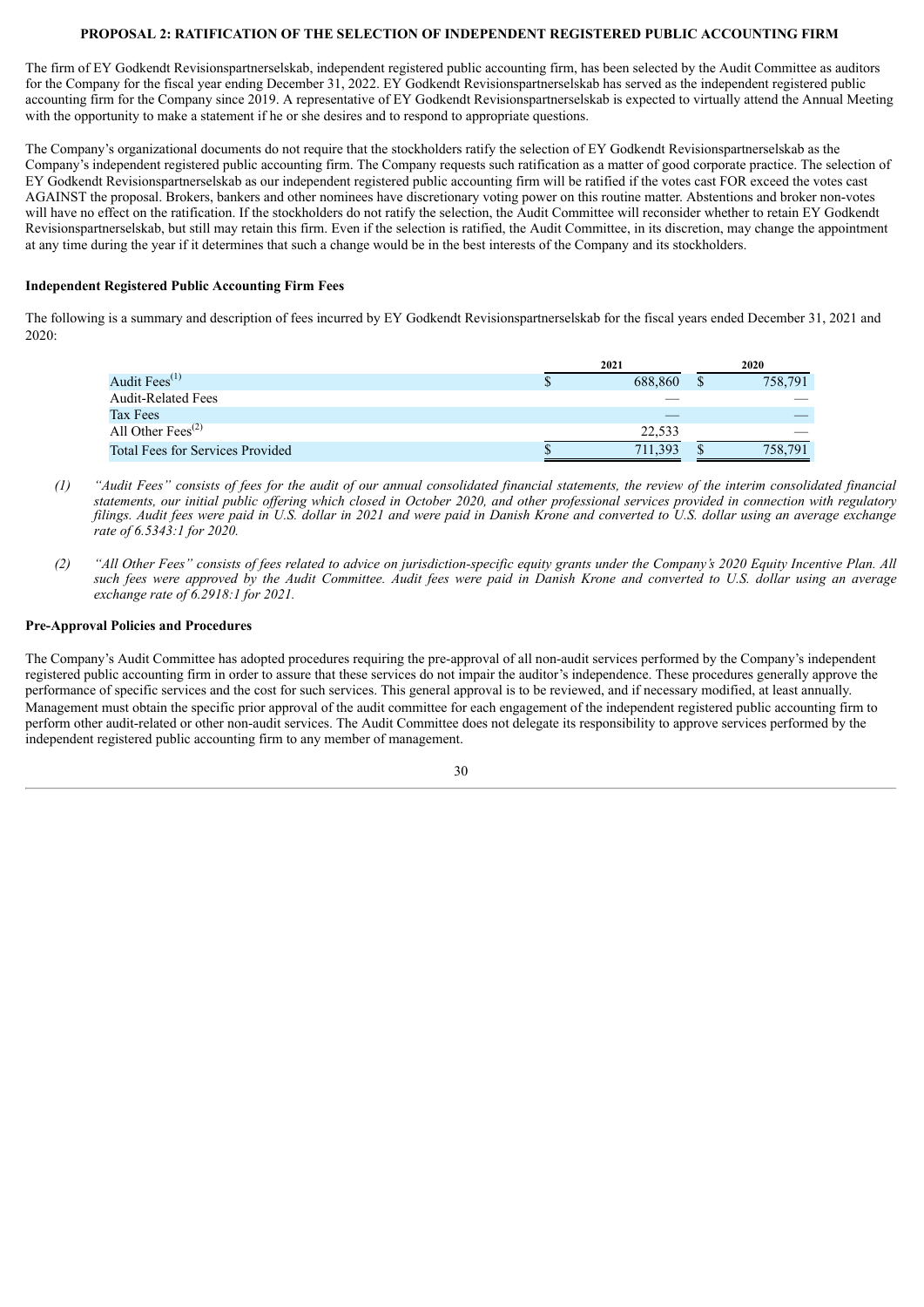A standard applied by the Audit Committee in determining whether to grant approval of any type of non-audit service, or of any specific engagement to perform a non-audit service, is whether the services to be performed, the compensation to be paid for such services and other related factors are consistent with the independent registered public accounting firm's independence under guidelines of the SEC and applicable professional standards. Relevant considerations may include whether the work product is likely to be subject to, or implicated in, audit procedures during the audit of our financial statements, whether the independent registered public accounting firm would be functioning in the role of management or in an advocacy role, whether the independent registered public accounting firm's performance of the service would enhance our ability to manage or control risk or improve audit quality, whether such performance would increase efficiency because of the independent registered public accounting firm's familiarity with our business, personnel, culture, systems, risk profile and other factors, and whether the amount of fees involved, or the non-audit services portion of the total fees payable to the independent registered public accounting firm in the period would tend to reduce the independent registered public accounting firm's ability to exercise independent judgment in performing the audit.

#### **Voting Requirement to Approve Proposal**

For Proposal 2, a majority of the votes properly cast is required to ratify the appointment of EY Godkendt Revisionspartnerselskab as the Company's independent registered public accounting firm for the fiscal year ending December 31, 2022.

#### **THE BOARD OF DIRECTORS UNANIMOUSLY RECOMMENDS THAT YOU VOTE**

#### **FOR**

# **THE RATIFICATION OF THE SELECTION OF EY GODKENDT REVISIONSPARTNERSELSKAB AS THE COMPANY'S INDEPENDENT REGISTERED PUBLIC ACCOUNTING FIRM**

#### **(PROPOSAL 2 ON YOUR PROXY CARD)**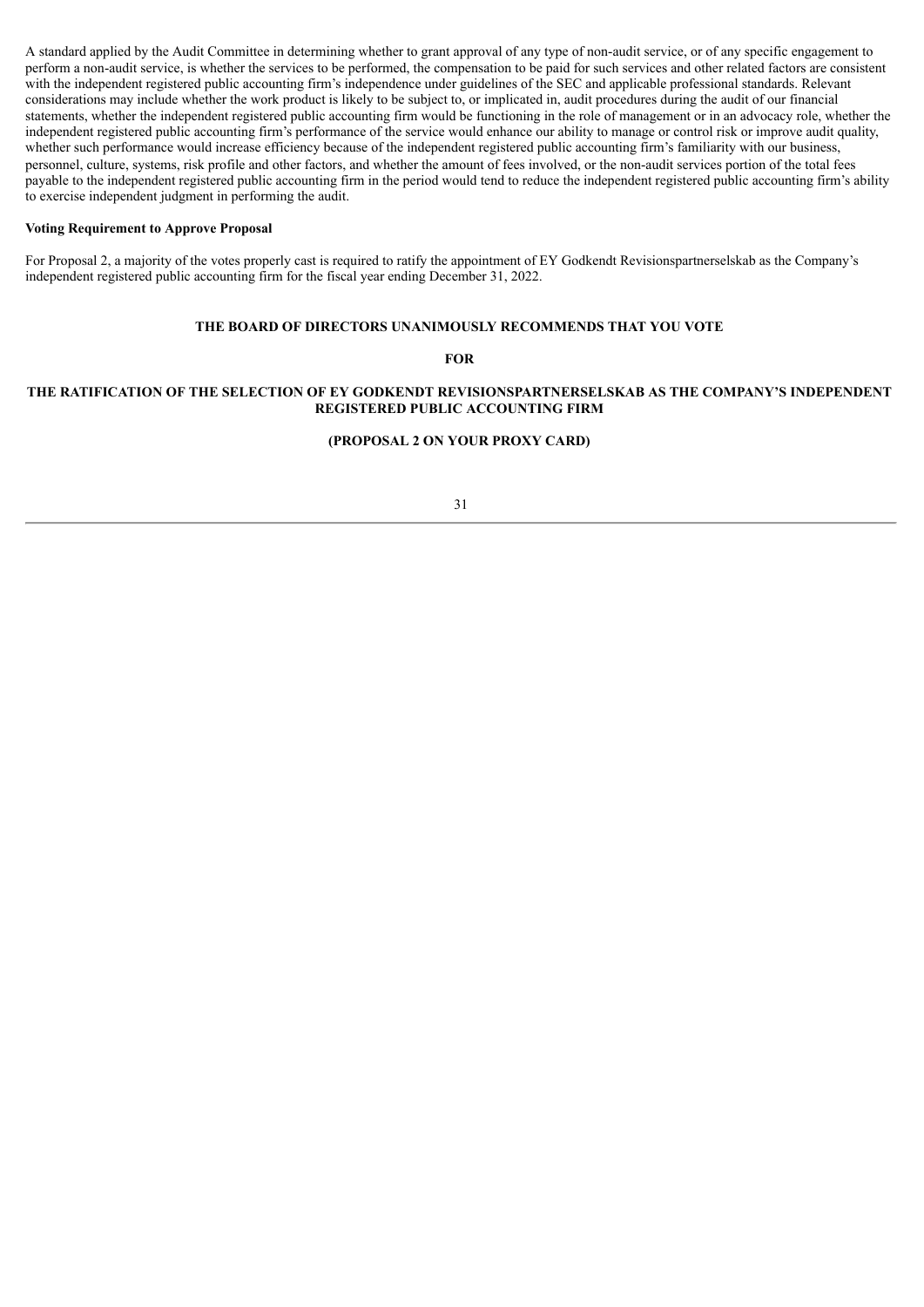#### **CORPORATE GOVERNANCE**

#### <span id="page-35-0"></span>**Code of Business Conduct and Ethics**

We are committed to high standards of integrity and ethics in the way we conduct our business. In 2020, our Board of Directors adopted a Code of Business Conduct and Ethics, which applies to our directors, officers and employees, including our principal executive officer, principal financial officer, principal accounting officer or controller, or persons performing similar functions. Our Code of Business Conduct and Ethics establishes our policies and expectations with respect to a wide range of business conduct, including the preparation and maintenance of our financial and accounting information, our compliance with laws, and possible conflicts of interest.

Under our Code of Business Conduct and Ethics, each of our directors and employees is required to report suspected or actual violations to the extent permitted by law. In addition, we have adopted separate procedures concerning the receipt and investigations of complaints relating to accounting or audit matters. These procedures have been adopted by the Board of Directors and are administered by our Audit Committee.

A current copy of our Code of Business Conduct and Ethics is posted on our website at https://ir.galecto.com/corporate-governance/governance-documents. If we make any substantive amendments to, or grant any waivers from, the Code of Business Conduct and Ethics for any officer or director, we will disclose the nature of such amendment or waiver on our website or in a current report on Form 8-K.

### **Hedging and Pledging Policy**

Under our Insider Trading Policy, all of our directors, executive officers and employees are prohibited from (1) selling our securities "short" at any time and (2) holding our stock in a margin account. In addition, unless the transaction has been approved by our Audit Committee, all of our directors, executive officers and employees may not  $(1)$  pledge our stock as collateral for a loan,  $(2)$  buy or sell puts, calls or similar instruments on our securities or  $(3)$  engage in any other hedging transactions with respect to our securities.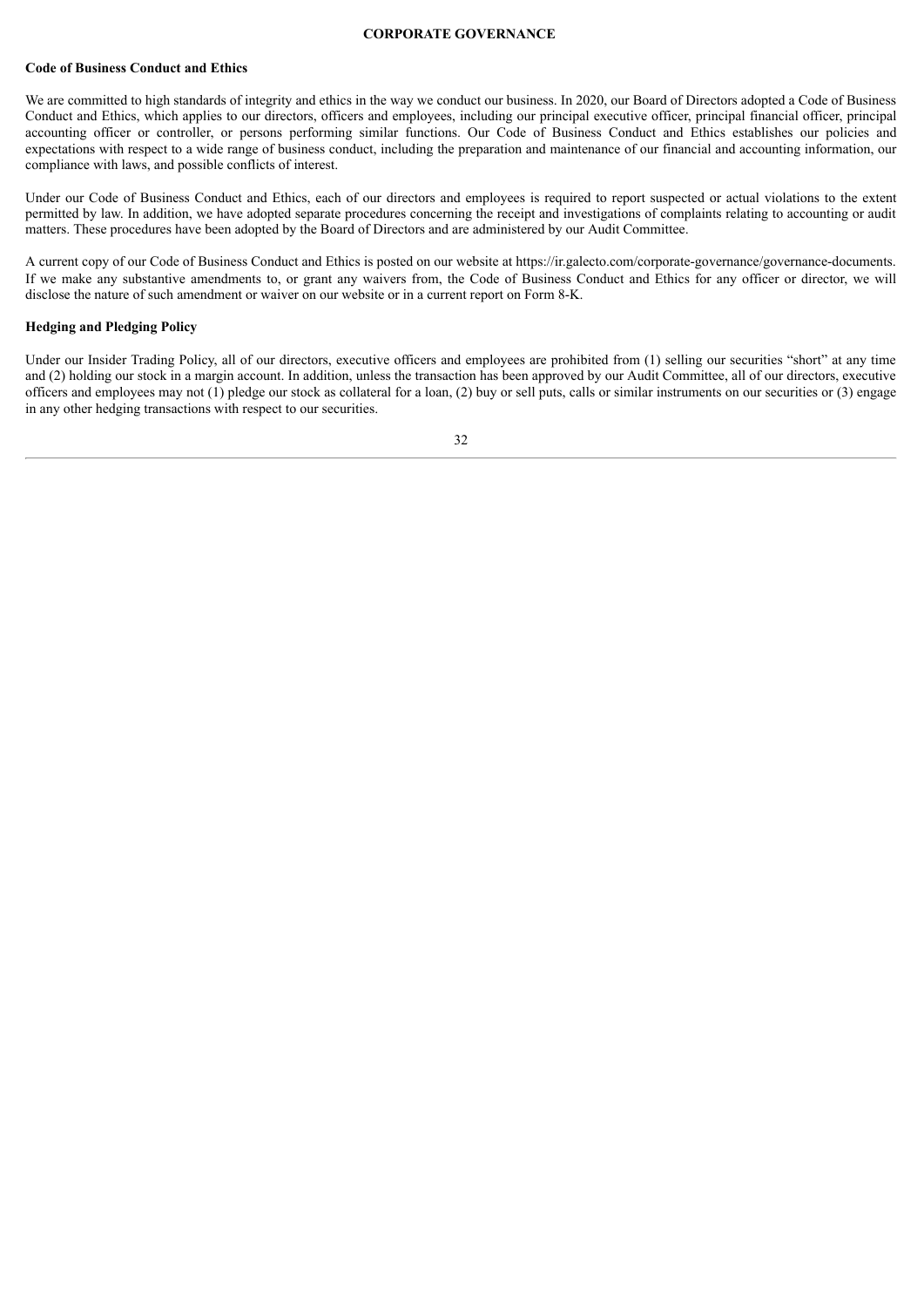#### **STOCKHOLDER PROPOSALS**

#### <span id="page-36-0"></span>**Stockholder Proposals**

Our amended and restated by-laws, or by-laws, establish an advance notice procedure for stockholders who wish to nominate a person for election to our Board of Directors or present a proposal to be considered at an Annual Meeting of Stockholder, or Annual Meeting, but who do not intend for the nomination or proposal to be included in our proxy statement. To make a nomination or proposal, the stockholder must be of record at the time the notice is made and must provide certain information regarding itself (and the beneficial owner), including the name and address, as they appear on our books, of the stockholder proposing such business, the number of shares of our capital stock which are, directly or indirectly, owned beneficially or of record by the stockholder proposing such business or its affiliates or associates (as defined in Rule 12b-2 promulgated under the Securities Exchange Act of 1934, as amended, or the Exchange Act) and certain additional information. The stockholder must deliver timely written notice by mailing any nomination or proposal to: Corporate Secretary, Galecto, Inc., Ole Maaloes Vej 3, DK-2200 Copenhagen N, Denmark.

To be timely for our 2023 Annual Meeting, our corporate secretary must receive the written notice at our principal executive offices

- not earlier than the close of business on February 14, 2023; and
- not later than the close of business on March 16, 2023.

In the event that we hold our 2023 Annual Meeting more than 30 days before or more than 60 days after the first anniversary of the date of our 2023 Annual Meeting, then notice of a stockholder proposal that is not intended to be included in our proxy statement must be received no later than the close of business on the later of the following two dates:

- the 90th day prior to our 2023 Annual Meeting; or
- the 10th day following the day on which public announcement of the date of our 2023 Annual Meeting is first made.

Our by-laws specify the requirements as to form and content of all stockholders' notices with respect to nominations of director candidates and proposals for other business. These requirements may preclude stockholders from bringing matters before the stockholders at an annual or special meeting. Any stockholder wishing to make a nomination must also include all information relating to the nominee that is required to be disclosed in solicitations of proxies for election of directors in election contests or is otherwise required under Regulation 14A of the Exchange Act, the person's written consent to be named in the Proxy Statement and to serve as a director if elected, and such information as we might reasonably require to determine the eligibility of the person to serve as a director.

As to proposals for other business, the notice must include a brief description of the business desired to be brought before the meeting, the reasons for conducting such business at the meeting, and any material interest of such stockholder (and the beneficial owner) in the proposal. The proposal must be a proper subject for stockholder action.

#### **Requirements for Stockholder Proposals to be Considered for Inclusion in the Company's Proxy Materials**

In addition to the requirements stated above, any stockholder who wishes to submit a proposal for inclusion in our proxy materials must comply with the procedures prescribed in Rule 14a-8 under the Exchange Act and in our by-laws. Our corporate secretary must receive stockholder proposals intended to be included in our proxy statement and form of proxy relating to our 2023 Annual Meeting made under Rule 14a-8 no later than December 15, 2022, unless the date of the 2023 Annual Meeting is held more than 30 days before or after June 14, 2023, in which case the proposal must be received a reasonable time before we begin to print and send proxy materials for the 2023 Annual Meeting.

To comply with the universal proxy rules (once effective), stockholders who intend to solicit proxies in support of director nominees other than the Company's nominees must provide notice that sets forth the information required by Rule 14a-19 under the Securities Exchange Act of 1934 no later than April 15, 2023.

Any proposal of business or nomination should be mailed to: Corporate Secretary, Galecto, Inc., Ole Maaloes Vej 3, DK-2200 Copenhagen N, Denmark.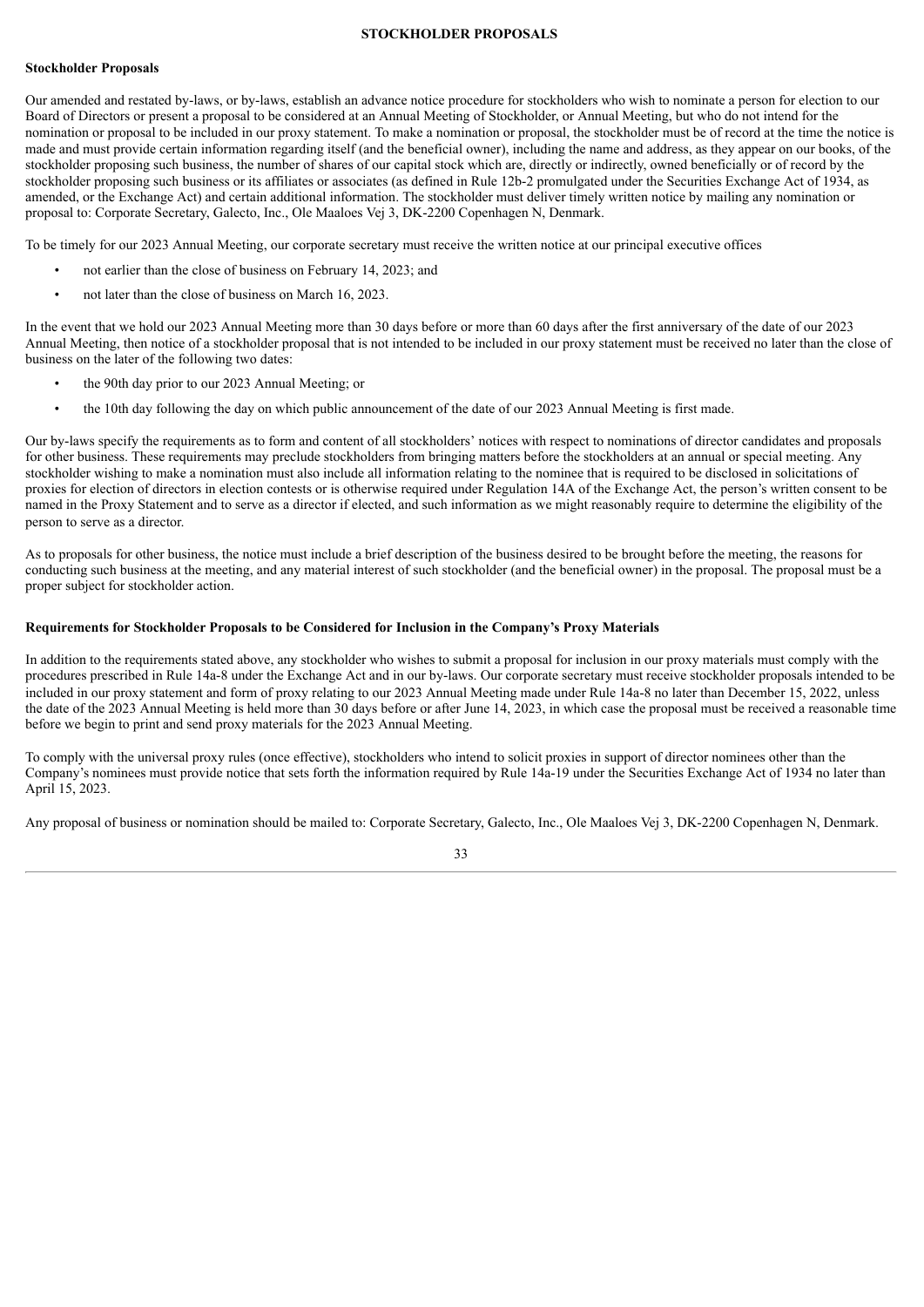# **WHERE YOU CAN FIND MORE INFORMATION**

<span id="page-37-0"></span>The Company files annual, quarterly and current reports, proxy statements and other information with the Securities and Exchange Commission, or the SEC. You may read and copy any reports, statements, or other information that the Company files at the SEC's public reference room at the following location: 100 F Street, N.E., Washington, D.C. 20549.

Please call the SEC at 1-800-732-0330 for further information on the public reference room. The Company's SEC filings are also available to the public from commercial document retrieval services and at the website maintained by the SEC at *http://www.sec.gov.* You may also read and copy any document the Company files with the SEC on our website at www.galecto.com under the "Investors" menu.

You should rely on the information contained in this document to vote your shares at the Annual Meeting. The Company has not authorized anyone to provide you with information that is different from what is contained in this document. This document is dated April 28, 2022. You should not assume that the information contained in this document is accurate as of any date other than that date, and the mailing of this document to stockholders at any time after that date does not create an implication to the contrary. This Proxy Statement does not constitute a solicitation of a proxy in any jurisdiction where, or to or from any person to whom, it is unlawful to make such proxy solicitations in such jurisdiction.

#### **FORM 10-K**

We are subject to the informational requirements of the Securities Exchange Act of 1934, as amended, and, in accordance therewith, file reports, proxy statements and other information with the SEC. Reports, proxy statements and other information filed by us is available on the SEC's website, *http://www.sec.gov*.

We will provide without charge to each person to whom a copy of the proxy statement is delivered, upon the written or oral request of any such persons, additional copies of our Annual Report on Form 10-K for the fiscal year ended December 31, 2021 as filed with the SEC. Requests for such copies should be addressed to:

> **Galecto**, **Inc**. Ole Maaloes Vej 3 DK-2200 Copenhagen N Denmark (+45) 70 70 52 10 Attention: Garrett Winslow

#### **IMPORTANT NOTICE REGARDING DELIVERY OF STOCKHOLDER DOCUMENTS**

We have adopted a procedure called "householding," which the SEC has approved. Under this procedure, we deliver a single copy of the Notice of Internet Availability and, if applicable, our proxy materials to multiple stockholders who share the same address, unless we have received contrary instructions from one or more of such stockholders. This procedure reduces our printing costs, mailing costs and fees. Stockholders who participate in householding will continue to be able to access and receive separate proxy cards. Upon written or oral request, we will deliver promptly a separate copy of the Notice of Internet Availability and, if applicable, our proxy materials to any stockholder at a shared address to which we delivered a single copy of any of these materials. This request may be submitted by contacting Galecto, Inc., Ole Maaloes Vej 3, DK-2200 Copenhagen N, Denmark, (+45) 70 70 52 10, Attention: Garrett Winslow. The Company will deliver those documents to such stockholder promptly upon receiving the request. Any such stockholder may also contact our Corporate Secretary using the above contact information if he or she would like to receive separate proxy statements, notice of internet availability and annual reports in the future. If you are receiving multiple copies of our annual reports, notice of internet availability and proxy statements, you may request householding in the future by contacting our Corporate Secretary.

# **OTHER BUSINESS**

The Board of Directors knows of no business to be brought before the 2022 Annual Meeting which is not referred to in the accompanying Notice of Annual Meeting. Should any such matters be presented, the persons named in the proxy shall have the authority to take such action in regard to such matters as in their judgment seems advisable. If you hold shares through a broker, bank or other nominee as described above, they will not be able to vote your shares on any other business that comes before the 2022 Annual Meeting unless they receive instructions from you with respect to such matter.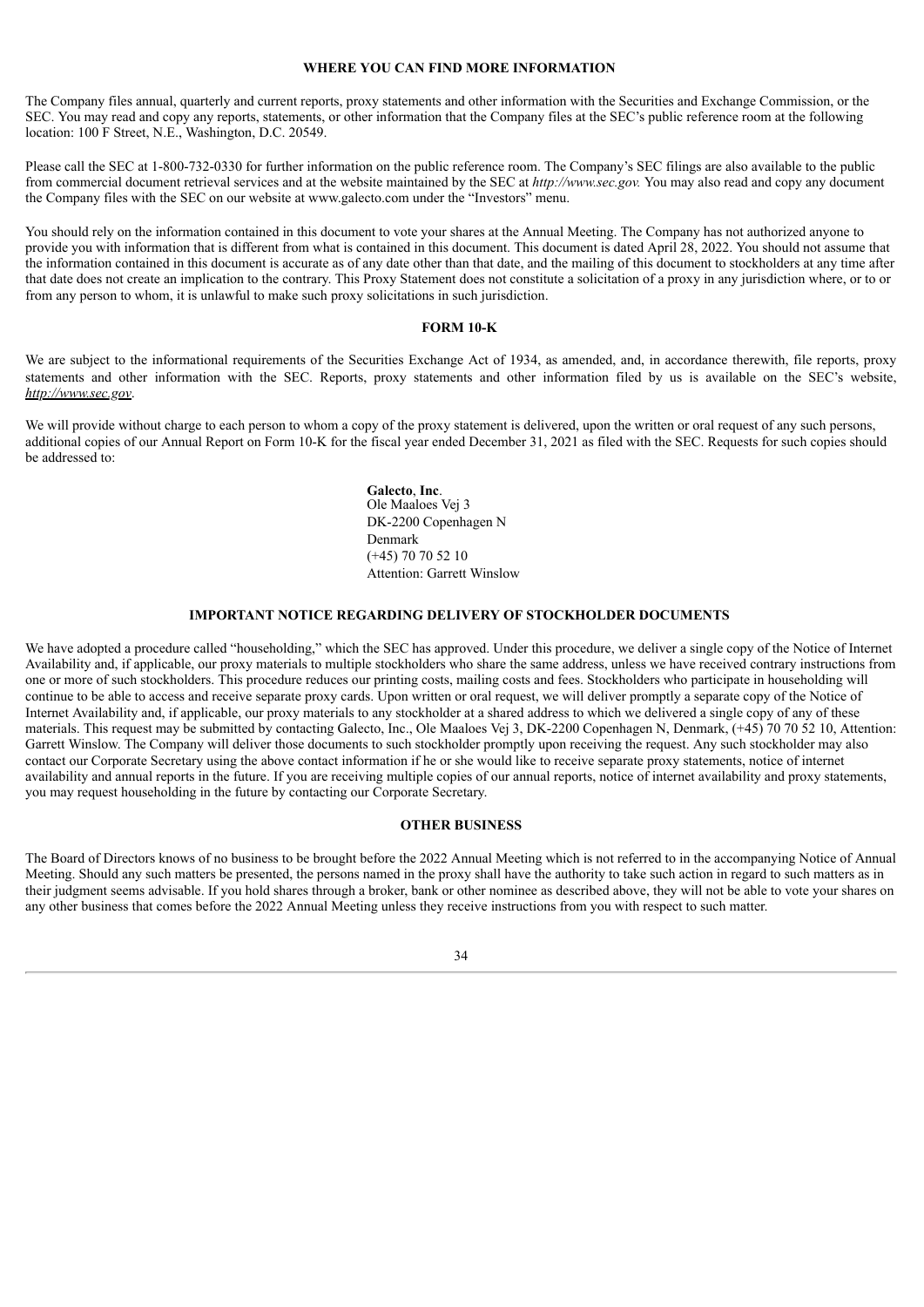

GALECTO, INC.<br>75 STATE STREET, SUITE 100<br>ROSTON, MA 02109<br>ATTN: GARGETT WINSLOW



VIEW MATERIALS & VOTE<br>
VER MATERIALS & VOTE<br>
VER MATERIALS & VOTE<br>
VER MATERIALS & VOTE<br>
VER MATERIALS & VOTE<br>
VER SERIES TO EXAMPLE THE STATE SO THE STATE OF STATE OF STATE OF THE STATE OF THE STATE OF THE STATE OF THE ST

|                                                                                                                                                                                                                                                                                                                                                   | THIS PROXY CARD IS VALID ONLY WHEN SIGNED AND DATED. |          |                                        |                                                                                                                                                          |  |  | DETACH AND RETURN THIS PORTION ONLY |     |                 |   |
|---------------------------------------------------------------------------------------------------------------------------------------------------------------------------------------------------------------------------------------------------------------------------------------------------------------------------------------------------|------------------------------------------------------|----------|----------------------------------------|----------------------------------------------------------------------------------------------------------------------------------------------------------|--|--|-------------------------------------|-----|-----------------|---|
| The Board of Directors recommends you vote FOR<br>the following:                                                                                                                                                                                                                                                                                  | For<br>All<br>O                                      | All<br>0 | Withhold For All<br>Except<br>$\Omega$ | To withhold authority to vote for any<br>individual nomines(s), mark "For All<br>Except" and write the number(s) of the<br>nosines(s) on the line below. |  |  |                                     |     |                 |   |
| 1. Election of Directors                                                                                                                                                                                                                                                                                                                          |                                                      |          |                                        |                                                                                                                                                          |  |  |                                     |     |                 |   |
| Nominees                                                                                                                                                                                                                                                                                                                                          |                                                      |          |                                        |                                                                                                                                                          |  |  |                                     |     |                 |   |
| 01) Carl Goldfischer, M.D.<br>02) David Shapiro, M.D.                                                                                                                                                                                                                                                                                             |                                                      |          |                                        |                                                                                                                                                          |  |  |                                     |     |                 |   |
| The Board of Directors recommends you vote FOR the following proposal:                                                                                                                                                                                                                                                                            |                                                      |          |                                        |                                                                                                                                                          |  |  |                                     | For | Against Abstain |   |
| 2. Ratification of the appointment of EY Godkendt Revisionspartnerselskab as the independent registered public<br>accounting firm.                                                                                                                                                                                                                |                                                      |          |                                        |                                                                                                                                                          |  |  |                                     |     | O               | O |
| NOTE: Such other business as may properly come before the meeting or any adjournment thereof.                                                                                                                                                                                                                                                     |                                                      |          |                                        |                                                                                                                                                          |  |  |                                     |     |                 |   |
|                                                                                                                                                                                                                                                                                                                                                   |                                                      |          |                                        |                                                                                                                                                          |  |  |                                     |     |                 |   |
|                                                                                                                                                                                                                                                                                                                                                   |                                                      |          |                                        |                                                                                                                                                          |  |  |                                     |     |                 |   |
|                                                                                                                                                                                                                                                                                                                                                   |                                                      |          |                                        |                                                                                                                                                          |  |  |                                     |     |                 |   |
| Please sign exactly as your name(s) appear(s) hereon. When signing as<br>attorney, executor, administrator. or other fiduciary, please give full<br>title as such. Joint commers should each sign personally. All holders must<br>sign. If a corporation or partnership, please sign in full corporate or partnership name by authorized officer. |                                                      |          |                                        |                                                                                                                                                          |  |  |                                     |     |                 |   |